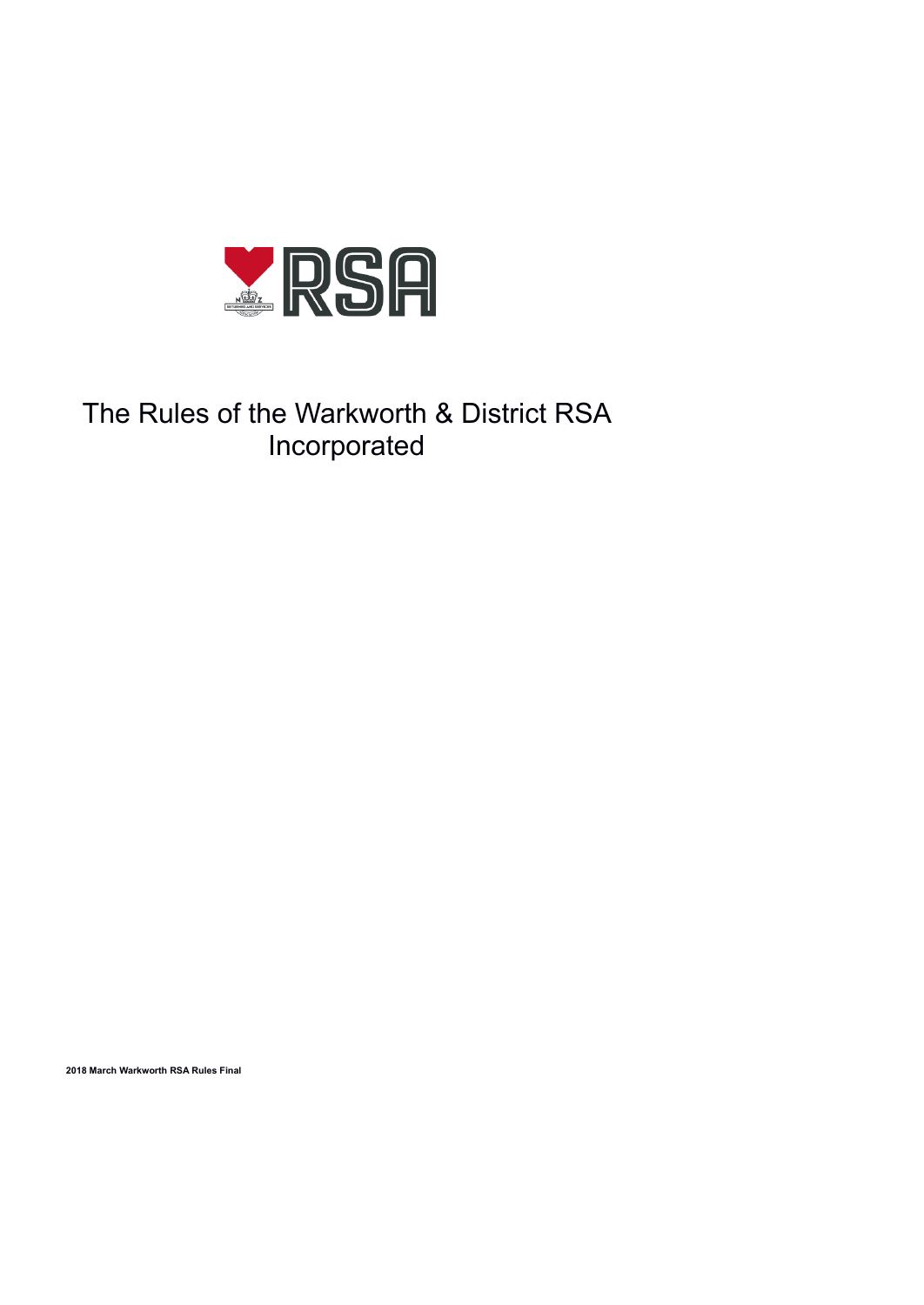# **INDEX TO THE RULES**

| Para. No.        | <b>Subject Heading</b>                                          | Page No.  |
|------------------|-----------------------------------------------------------------|-----------|
|                  |                                                                 |           |
| 1                | Name                                                            | 6         |
| $\boldsymbol{2}$ | Description                                                     | 6         |
| 3                | Description                                                     | 6         |
| 4                | Description                                                     | 6         |
| 5                | Interpretation                                                  | $6 - 7$   |
| 6                | Objects                                                         | 7         |
| 7                | Powers                                                          | $8 - 9$   |
| 7(a)             | No Private Pecuniary Profit, And Exceptions                     | 9         |
| 7(b)             | Restrictions On Benefits To And Influence By Interested Persons | $9 - 10$  |
| 8                | <b>Association Membership</b>                                   | $10 - 12$ |
| 9                | Mode of Admission to Returned and Service Membership            | 12        |
| 10               | Mode of Admission to Membership                                 | 12        |
| 10(a)            | Mode of Admission to Youth Membership                           | 12        |
| 10(b)            | Mode of Admission to Corporate Membership                       | 13        |
| 10(c)            | Mode of Admission to Provisional Membership                     | 13        |
| 10(d)            | Mode of Admission to Family Membership                          | 13        |
| 10(e)            | Mode of Admission to Couples Membership                         | 13        |
| 11               | Mode of Transfer of Membership                                  | 14        |
| 12               | Modes of Termination of Membership                              | 14        |
| 13               | <b>Disciplinary Action</b>                                      | $14 - 16$ |
| 14               | Appeals Against Suspension or Expulsion                         | 16-17     |
| 15               | <b>Annual General Meetings</b>                                  | 17        |
| 16               | <b>Bi-Annual General Meetings</b>                               | 17        |
| 17               | <b>Extraordinary General Meetings</b>                           | $17 - 18$ |
| 18               | Quorum At Any General, Extraordinary General Meeting            | 18        |
| 19               | Method of Voting                                                | 18        |
| 20               | <b>Adjournments of Meetings</b>                                 | 18-19     |
| 21               | Notices of Motions                                              | 19        |
| 22               | Patron                                                          | 19        |
| 23               | <b>Executive Committee</b>                                      | 19        |
| 24               | <b>Officers</b>                                                 | 19        |
| 25               | Eligibility for Membership of the Executive Committee           | 20        |
| 26               | Election of the Executive Committee                             | 20        |
| 27               | Election of the Executive Committee                             | 20        |
| 28               | Election of the Executive Committee                             | 20        |
| 29               | <b>Election of the Executive Committee</b>                      | 20        |
| 30               | Election of the Executive Committee                             | 21        |
| 31               | Election of the Executive Committee                             | 21        |
| 32               | Election of the Executive Committee                             | 21        |
| 33               | Powers of the Executive Committee                               | 21        |
| 34               | Meetings of the Executive Committee                             | 21        |
| 35               | Method of Voting at Executive Committee Meetings                | 21        |
| 36               | Quorum of the Executive Committee                               | 22        |

**DATED: May 2018 PAGE: 2 of 58 Warkworth RSA Rules Final**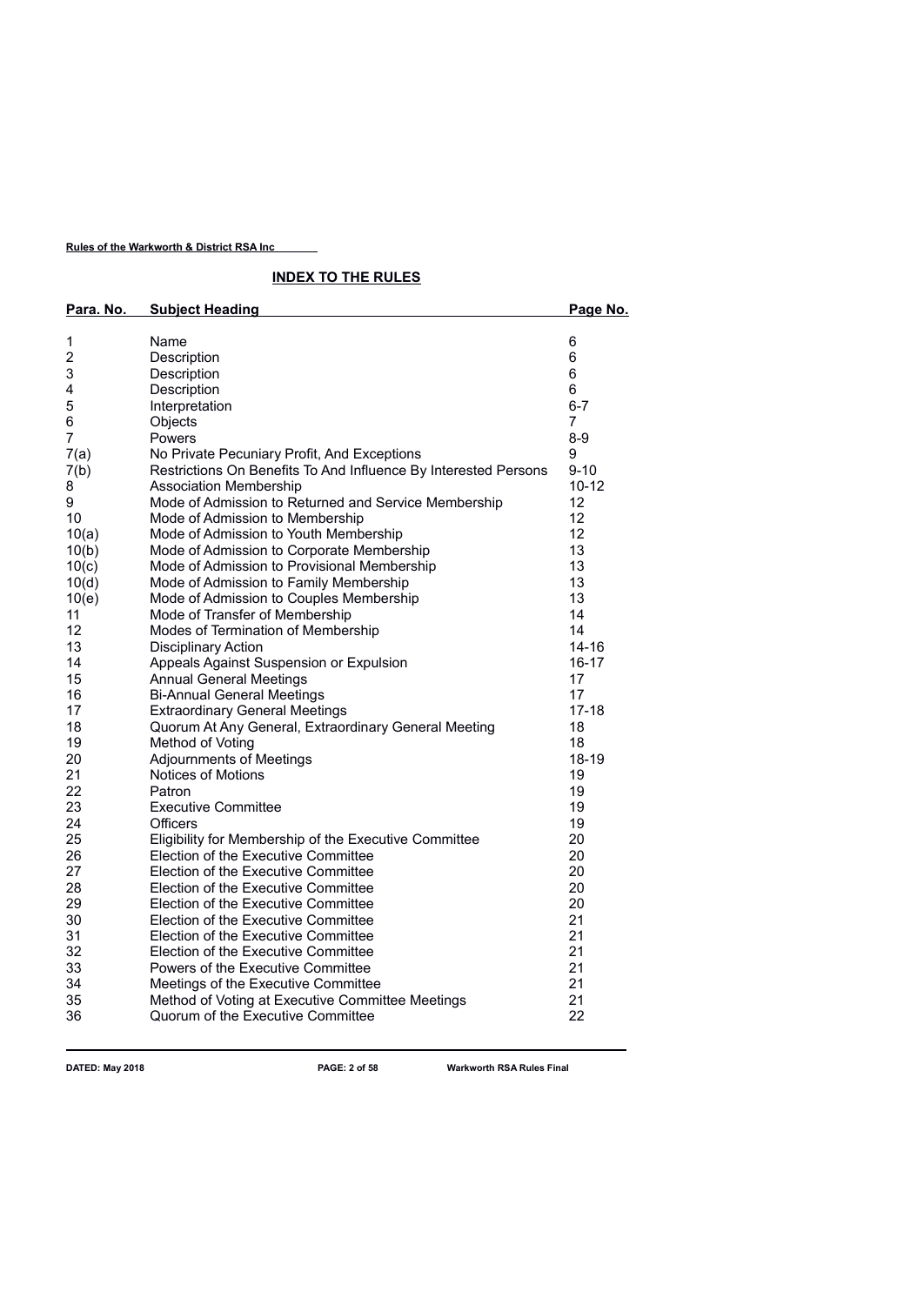| 37<br>38<br>39<br>40<br>41<br>42<br>43<br>44<br>45<br>46<br>47<br>48<br>49 | Subscriptions<br>Accounts<br>Accounts<br><b>Financial Review/Audit</b><br><b>Borrowing Money</b><br>Capitation<br><b>Badges</b><br>Awards<br><b>Alteration of Rules</b><br><b>Minutes</b><br><b>Changes of Address</b> | Vacation of, or Removal From, Office<br>Conduct of Meetings of the Association | $22 - 23$<br>23<br>23<br>$23 - 24$<br>24<br>$24 - 25$<br>25<br>$25 - 26$<br>26<br>26-27<br>27<br>27<br>27 |
|----------------------------------------------------------------------------|------------------------------------------------------------------------------------------------------------------------------------------------------------------------------------------------------------------------|--------------------------------------------------------------------------------|-----------------------------------------------------------------------------------------------------------|
| 50                                                                         | <b>Branches</b>                                                                                                                                                                                                        |                                                                                | 27                                                                                                        |
| 51                                                                         |                                                                                                                                                                                                                        | Sale of Association Real Estate                                                | 27                                                                                                        |
| 52                                                                         |                                                                                                                                                                                                                        | Withdrawal from Membership of RNZRSA (Inc.)                                    | 27-28                                                                                                     |
| 53                                                                         |                                                                                                                                                                                                                        | Licence Regulations and Reciprocal Visiting Rights                             | 28-29                                                                                                     |
| 54                                                                         | Liquidation                                                                                                                                                                                                            |                                                                                | 29                                                                                                        |
| 55                                                                         | Indemnity                                                                                                                                                                                                              |                                                                                | 29                                                                                                        |
| 56                                                                         | Seal of the Association                                                                                                                                                                                                |                                                                                | 29-30                                                                                                     |
| 57                                                                         | <b>Registered Office</b>                                                                                                                                                                                               |                                                                                | 30                                                                                                        |
| <b>First Schedule</b>                                                      |                                                                                                                                                                                                                        | - Eligibility for Admission as a Returned Member of<br>the Association         | 31-33                                                                                                     |
| <b>Second Schedule</b>                                                     |                                                                                                                                                                                                                        | - Eligibility for Admission as a Service Member of<br>the Association          | 34-35                                                                                                     |
| <b>Third Schedule</b>                                                      |                                                                                                                                                                                                                        | - Eligibility for Admission as a Member                                        |                                                                                                           |
|                                                                            |                                                                                                                                                                                                                        | of the Association                                                             | 36                                                                                                        |
| Third 'A' Schedule                                                         |                                                                                                                                                                                                                        | - Eligibility for Admission as Provisional Member of<br>Association            | 37-38                                                                                                     |
| <b>Fourth Schedule</b>                                                     |                                                                                                                                                                                                                        | - Eligibility for Admission as a Youth Member                                  |                                                                                                           |
|                                                                            |                                                                                                                                                                                                                        | of Association                                                                 | 39-40                                                                                                     |
| <b>Fifth Schedule</b>                                                      |                                                                                                                                                                                                                        | - Standing Orders for the Conduct of                                           |                                                                                                           |
|                                                                            |                                                                                                                                                                                                                        | General Meetings of the Association                                            | 41-42                                                                                                     |
| <b>Sixth Schedule</b>                                                      |                                                                                                                                                                                                                        | - Association By-Laws                                                          | 43-44                                                                                                     |
| <b>Seventh Schedule</b>                                                    |                                                                                                                                                                                                                        | - Unused                                                                       | 45                                                                                                        |
| <b>Eighth Schedule</b>                                                     |                                                                                                                                                                                                                        | - Model Trust Deed for Returned and Services                                   |                                                                                                           |
|                                                                            |                                                                                                                                                                                                                        | Associations                                                                   | 46-50                                                                                                     |
| <b>Ninth Schedule</b>                                                      |                                                                                                                                                                                                                        | - Model Poppy Trust Deed for Returned and                                      |                                                                                                           |
|                                                                            |                                                                                                                                                                                                                        | <b>Services Associations</b>                                                   | 51-59                                                                                                     |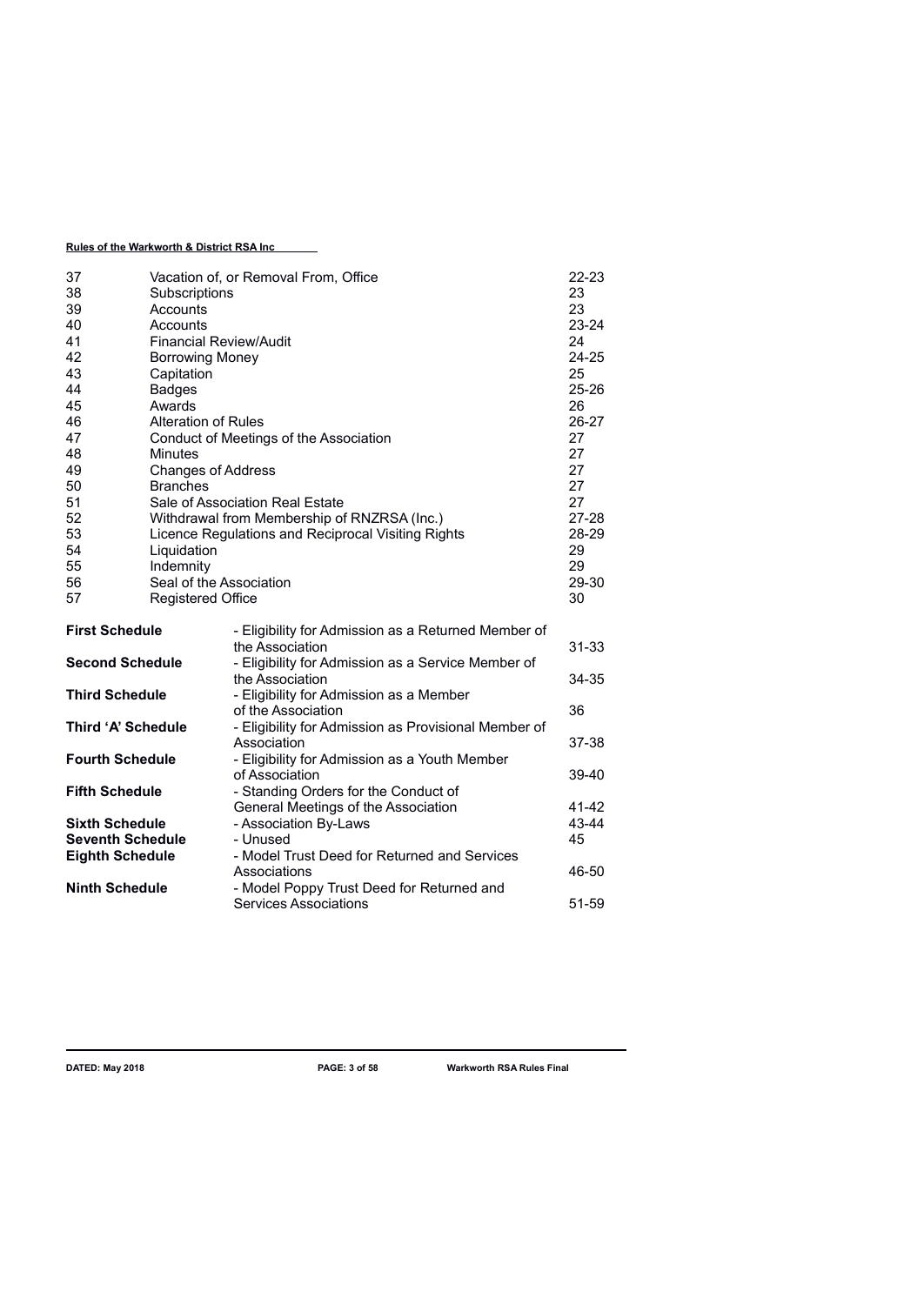# **THE RULES OF THE WARKWORTH & DISTRICT RSA Inc INDEX**

(To be read in conjunction with but not forming part of the attached Rules).

# **CONSTITUTION AND MEMBERSHIP**

**Rules**

| 1                | Name                                                            |
|------------------|-----------------------------------------------------------------|
| $2 - 4$          | Description                                                     |
| 5                | Interpretation                                                  |
| 6                | Objects                                                         |
| $\overline{7}$   | Powers                                                          |
| 7(a)             | No Private Pecuniary Profit, And Exceptions                     |
| 7(b)             | Restrictions On Benefits To And Influence By Interested Persons |
| 8                | Membership - Association                                        |
| 9                | Mode of Admission – Returned & Service Members                  |
| 10               | Mode of Admission – Members                                     |
| 10(a)            | Mode of Admission - Youth Members                               |
| 10(b)            | Mode of Membership – Corporate Members                          |
| 10(c)            | Mode of Admission – Provisional Membership                      |
| 10(d)            | Mode of Admission – Family Membership                           |
| 10(e)            | Mode of Admission – Couples Membership                          |
| 11               | Mode of Transfer of Membership                                  |
| 12 <sup>12</sup> | Modes of Termination of Membership                              |
| 13               | <b>Disciplinary Action</b>                                      |
| 14               | Suspension/Expulsion - Appeals Against                          |
| 50               | <b>Branches</b>                                                 |

# **PATRON, OFFICERS & EXECUTIVE COMMITTEES**

**Rules**

| 22 | Patron |  |
|----|--------|--|
|    |        |  |

- 23 Executive Committee<br>24 Officers
- 24 Officers<br>25 Executiv
- 25 Executive Committee Eligibility for Membership<br>26-32 Executive Committee Election of
- Executive Committee Election of
- 
- 33 Executive Committee Powers of<br>37 Executive Committee Vacancy of Executive Committee - Vacancy of, or Removal from, Office

## **MEETINGS AND VOTING**

# **Rules**

- 15 Meetings Annual General<br>16 Meetings Bi-Annual (Rese
- 16 Meetings Bi-Annual **(Reserved)**
- 17 Meetings Extraordinary General<br>18 Quorum at General or Extraordin
- Quorum at General or Extraordinary General Meeting
- 19 Voting Method of<br>20 Meetings Adjourr
- 20 Meetings Adjournments of<br>21 Notices of Motion
- 21 Notices of Motion<br>34 Meetings of Exer
- 34 Meetings of Executive Committee<br>35 Voting Method of at Executive Cor
- Voting Method of at Executive Committee Meetings
- 36 Quorum Executive Committee Meetings

**DATED: May 2018 PAGE: 4 of 58 Warkworth RSA Rules Final**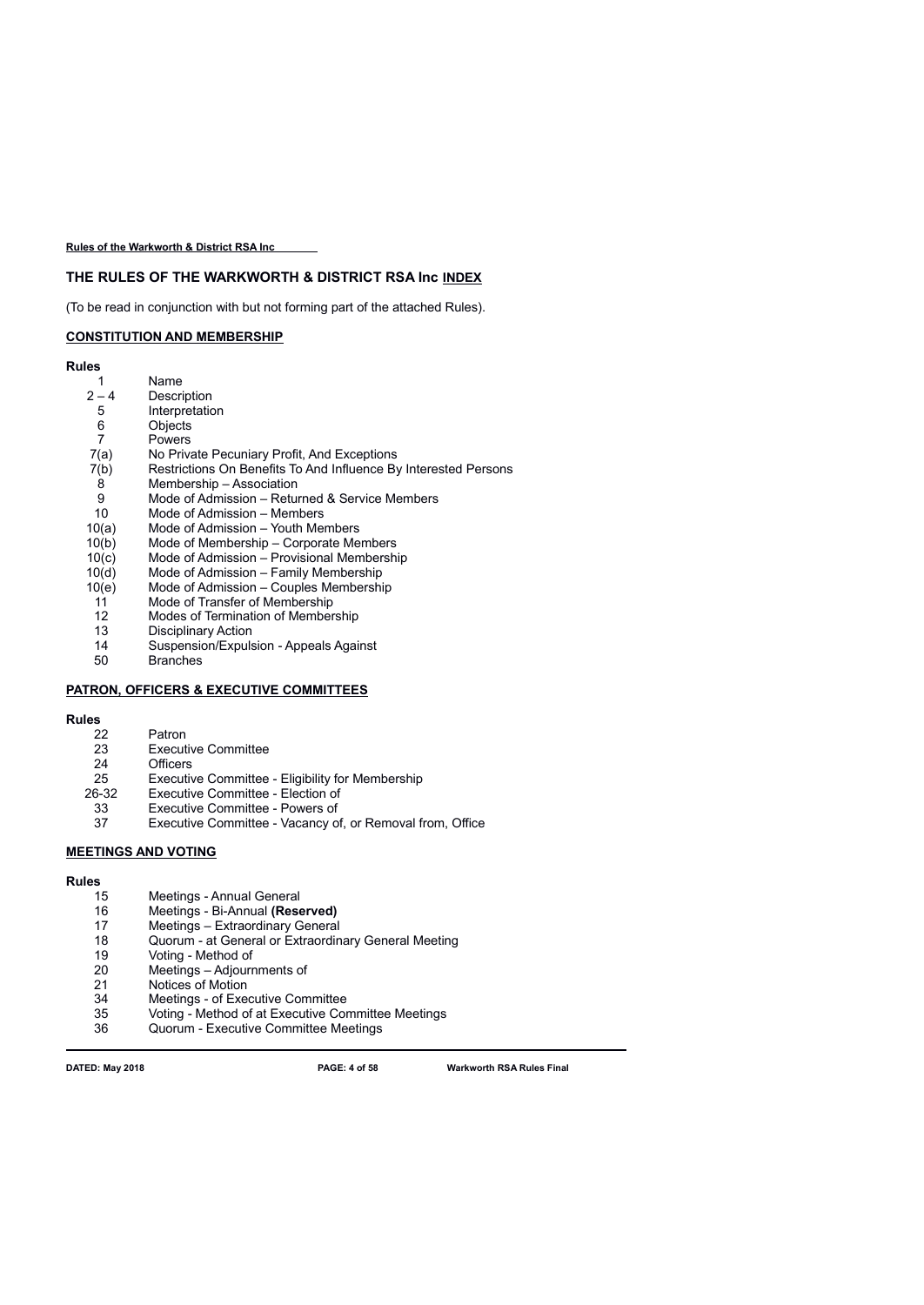| 47                 | Meetings - Conduct of |
|--------------------|-----------------------|
| $\Lambda$ $\Omega$ | Maatinga Minited      |

48 Meetings - Minutes of

# **CAPITATION AND FINANCE**

# **Rules**

| Subscriptions          |
|------------------------|
| Accounts               |
| Reviewer               |
| <b>Borrowing Money</b> |
|                        |

43 Capitation

# **BADGES AND AWARDS**

# **Rules**

| 44 | <b>Badges</b> |
|----|---------------|
| 45 | Awards        |

# **GENERAL**

### **Rules**

| <b>Rules</b>                      |                          |                                                                        |
|-----------------------------------|--------------------------|------------------------------------------------------------------------|
| 46                                | Alteration of Rules      |                                                                        |
| 49                                |                          | <b>Changes of Address</b>                                              |
| 51                                |                          | Sale of Association Real Estate                                        |
| 52                                |                          | Withdrawal from Membership of RNZRSA                                   |
| 53                                | Liquor                   |                                                                        |
| 54                                | Liquidation              |                                                                        |
| 55                                | Indemnity                |                                                                        |
| 56                                |                          | Seal of the Association                                                |
| 57                                | <b>Registered Office</b> |                                                                        |
| <b>FIRST SCHEDULE</b>             |                          | Eligibility for Admission as a Returned Member of the Association      |
| <b>SECOND SCHEDULE</b>            |                          | Eligibility for Admission as a Service Member of the Association       |
| <b>THIRD SCHEDULE</b>             |                          | Eligibility for Admission as a Member of the Association               |
| <b>THIRD 'A' SCHEDULE</b>         |                          | Eligibility for Admission as a "Provisional Member" of the Association |
| <b>FOURTH SCHEDULE</b>            |                          | Eligibility for Admission as a Youth Member of the Association         |
| <b>FIFTH SCHEDULE</b>             |                          | Standing Orders for the conduct of General Meetings of the Association |
| <b>SIXTH SCHEDULE</b>             |                          | <b>Association By-Laws</b>                                             |
| <b>SEVENTH</b><br><b>SCHEDULE</b> |                          | Unused                                                                 |
| <b>EIGHTH SCHEDULE</b>            |                          | Model Trust Deed for Returned And Services' Association                |
| <b>NINTH SCHEDULE</b>             |                          | Model Poppy Trust Deed for Returned And Services' Association          |
|                                   |                          |                                                                        |

**DATED: May 2018 PAGE: 5 of 58 Warkworth RSA Rules Final**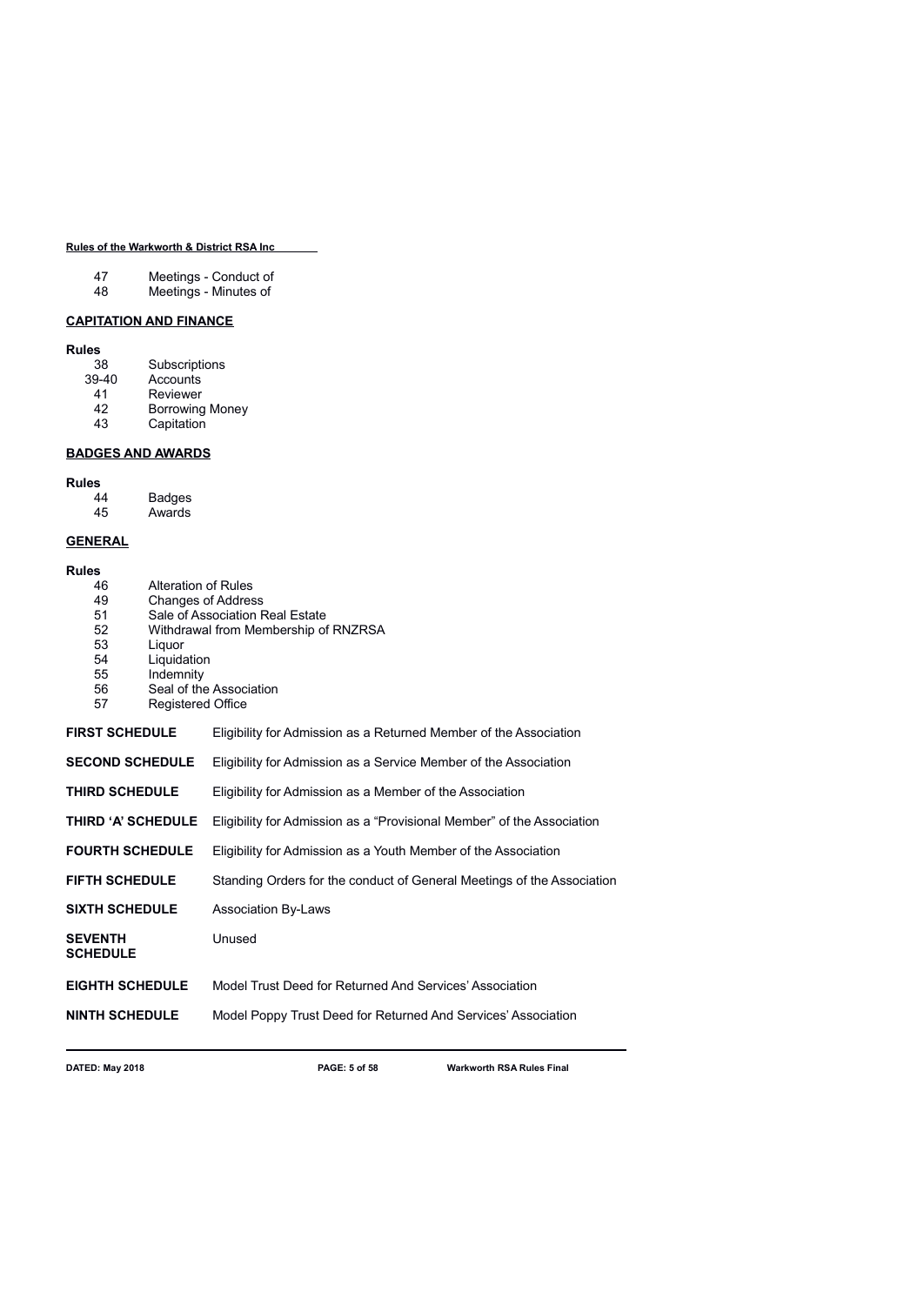### **RULES OF**

### **Warkworth & District RSA Inc**

### **NAME**

- **1.** The name of the Association shall be the:-
	- " Warkworth & District RSA Incorporated" hereinafter referred to as "the Association".

### **DESCRIPTION**

- **2.** The Association is a Society duly Registered and Incorporated under "The Incorporated Societies Act 1908".
- **3.** The Association is (a) non-sectarian and (b) non-party political in that it does not, except by the submission of questions and the publication of answers thereto, influence or seek to influence the views of its members regarding any candidate for public office or any political or municipal party.
- **4.** The Association is an affiliated member of the Royal New Zealand Returned And Services' Association Incorporated hereinafter referred to as RNZRSA.

## **INTERPRETATION**

- **5.** In these Rules,
	- **(a)** the term "Returned Member" shall mean any person so defined in the First Schedule to the Rules of RNZRSA which is the First Schedule to these Rules.
	- **(b)** the term "Service Member" shall mean any person so defined in the Second Schedule to the Rules of RNZRSA which is the Second Schedule to these Rules.
	- **(c)** the term "Member" or "Couples Members" shall mean any person so defined in the Third Schedule to the Rules of RNZRSA which is the Third Schedule to these Rules.
	- **(d)** the term "financial member" shall mean any member of the Association whose current subscription or dues are paid in accordance with these Rules.
	- **(e)** the term "Youth Member" shall mean any person so defined in the Fourth Schedule to the Rules of RNZRSA which is the Fourth Schedule to these Rules.
	- **(f)** [Deliberately blank]
	- **(g)** the term "Provisional member" shall mean any person so defined in the Third 'A' Schedule to these rules.
	- **(h)** [Deliberately blank]
	- **(i)** the term "serviceman" shall mean any member of any branch of Her Majesty's Forces.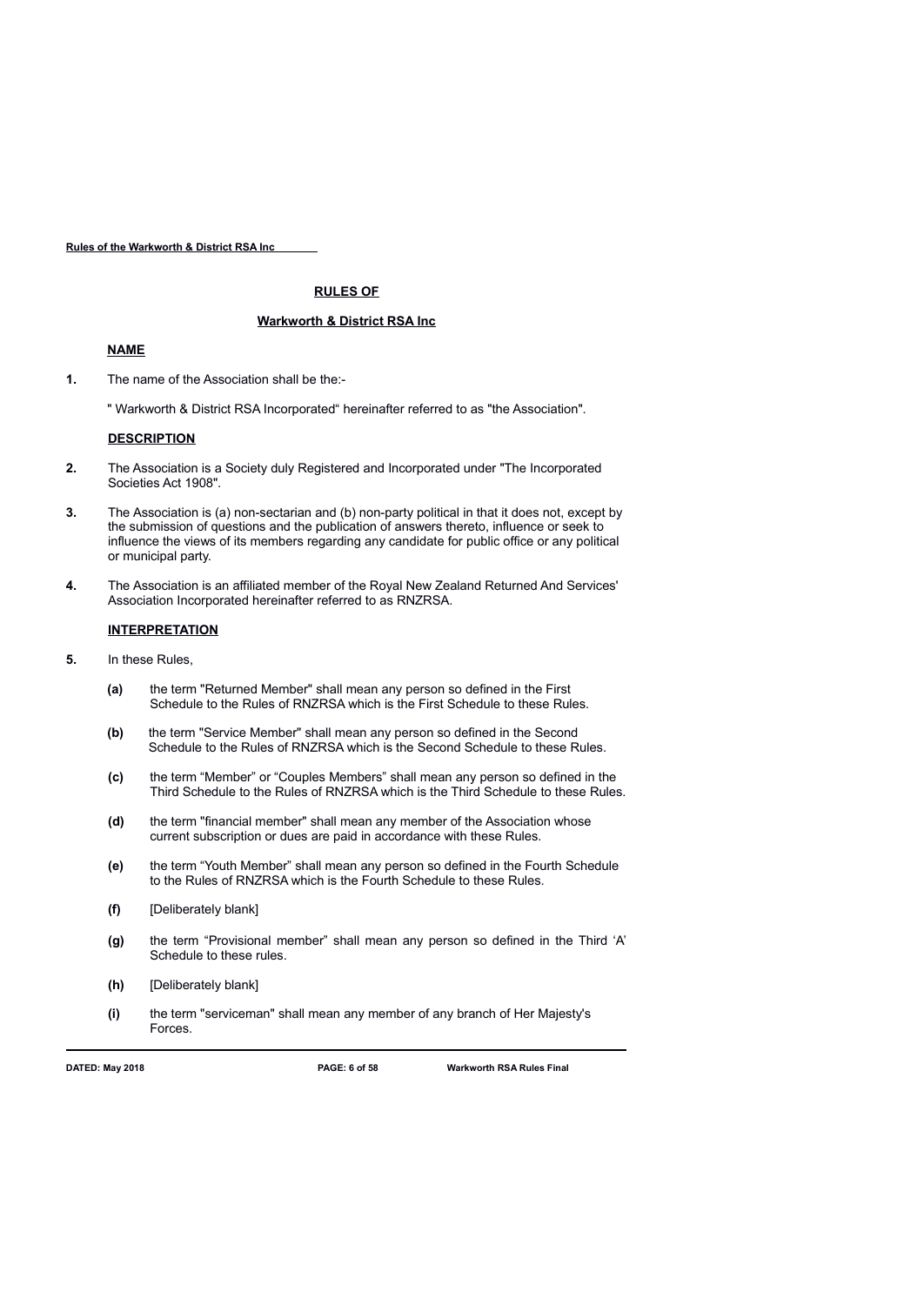- **(j)** the term "Executive Committee", shall have the meaning ascribed to it in Rule 23.
- **(k)** the term "Sub-Committee" shall mean any such Sub-Committee duly constituted by the Executive Committee under the provisions of Rule 33 (e) and (f).
- **(l)** words denoting the masculine gender shall be deemed to include the feminine gender and vice versa.
- **(m)** unless inconsistent with these Rules all references to the singular shall be deemed to include the plural and vice versa.
- **(n)** the term Real Estate shall mean all land and buildings owned by the Association.

### **OBJECTS**

**6.** The Association is established with the express purpose of pursuing the aims and objects of RNZRSA as expressed hereunder.

The objects for which the Association is established are:-

- **(a)** Loyally to uphold the sovereignty of New Zealand as a member of the Commonwealth of Nations and as a member of the United Nations.
- **(b)** To foster and maintain the welfare and security of New Zealand within the concept of the establishment and maintenance of international peace with honour.
- **(c)** To inculcate in the individual a sense of responsibility to his fellow citizens, his local community, and for the well being of mankind.
- **(d)** To perpetuate the comradeship born of service and to promote the general well being of servicemen and of former servicemen and their respective dependants.
- **(e)** To promote, foster and support the charitable objects of the Association and its Branches.
- **(f)** To pursue the resolutions of the National Council of RNZRSA
- **(g)** To relieve the poverty of servicemen and former servicemen, their respective dependants and the former dependants of deceased servicemen and exservicemen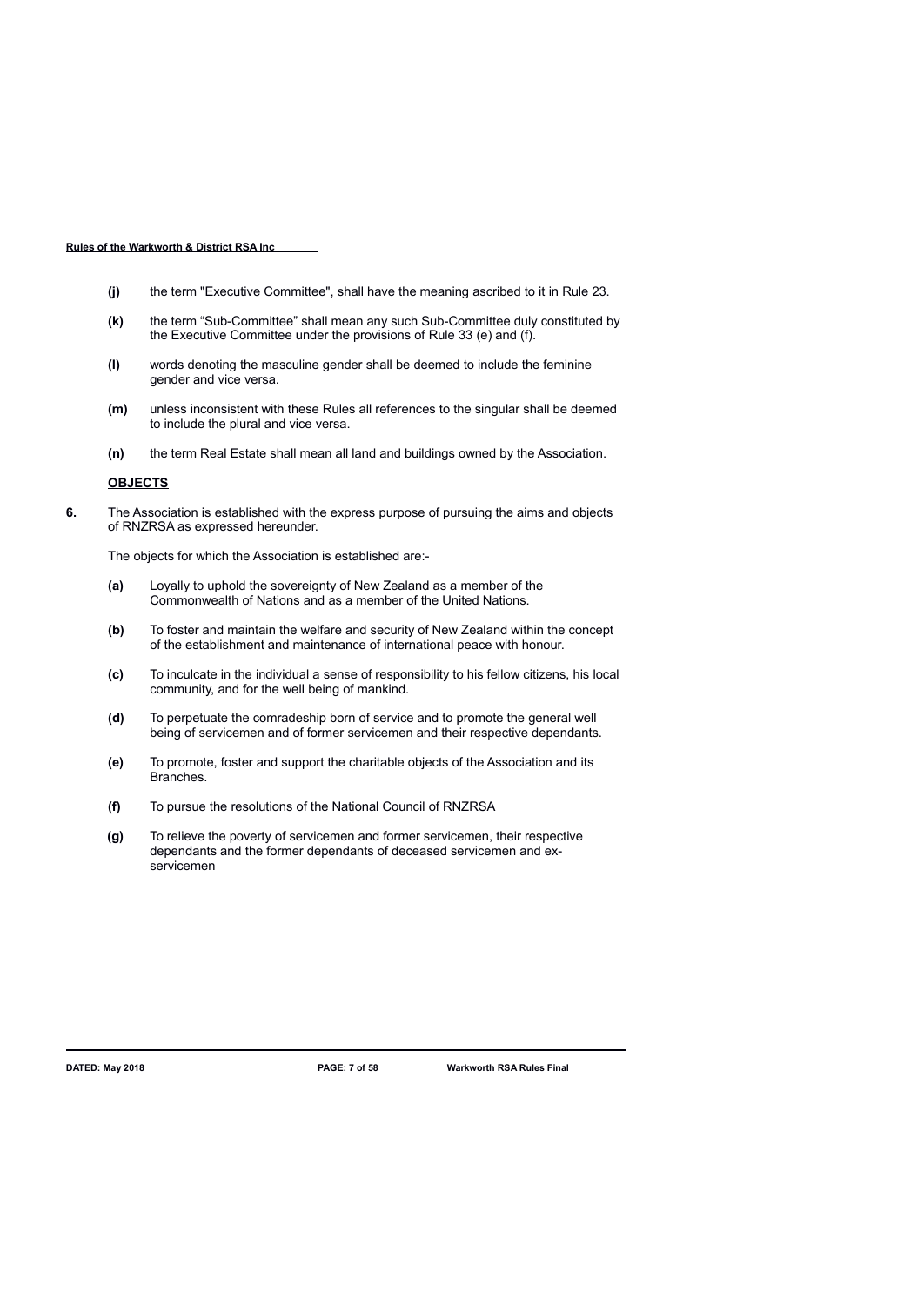### **POWERS**

- **7.** For the due attainment of its objects the Association shall have the following powers:-
	- **(a)** To diffuse information on all matters affecting servicemen and former servicemen, and to print, publish, issue or circulate such papers, periodical books, circulars and other literary undertakings as may seem conducive to any of its objects.
	- **(b)** To affiliate with or accept affiliation from any society, body or other local Associations having similar objects, or to join, co-operate with, or subscribe to or accept subscriptions from the funds of any such society, body or local Associations for the purpose of better attaining or otherwise furthering the objects and interests of the local Association.
	- **(c)** To undertake and execute any trusts which may seem to the Association conducive to its objects and to invest the funds of any such trusts in the manner authorised for trustees by the Trustees Act 1956 or by any Act passed in amendment of or substitution for that Act and with all the powers given to trustees in relation to investment by that Act.
	- **(d)** To create and establish a Charitable Trust, pursuant to the Deed of Trust as set out in the Eighth Schedule of these Rules for the more expeditious administration of the funds of the Association which are set aside for welfare purposes.
	- **(e)** To create and establish a Poppy Charitable Trust, pursuant to the Deed of Trust as set out in the Ninth Schedule of these Rules for the protection and administration of donations received from the Poppy Day Appeal, and any other bequest, which are to be set aside for the welfare of returned and ex-service personnel, their respective dependants, and the former dependants of deceased returned service personnel and ex-service personnel, whether a member of a Returned and Services' Association or not.
	- **(f)** To purchase, take on lease or in exchange, hire or otherwise acquire any real or personal property and any rights or privileges which the Association may deem necessary or convenient for the purpose of any of the objects.
	- **(g)** To lend money or make advances to any other local Association with or without security.
	- **(h)** To construct, maintain, alter, improve, enlarge, pull down, remove or replace, manage, carry on and control any buildings, or works which may seem to the Association likely to advance the Association's interests directly or indirectly.
	- **(i)** To sell, lease, exchange, bail, grant licences in respect of or otherwise deal with or dispose of the Association's undertakings or any part thereof, or any property or interest in any property rights, concessions or privileges belonging to the Association either together or in portions upon such terms as the Association may think fit.
	- **(j)** To establish, maintain and conduct licensed clubs and other clubs or similar institutions.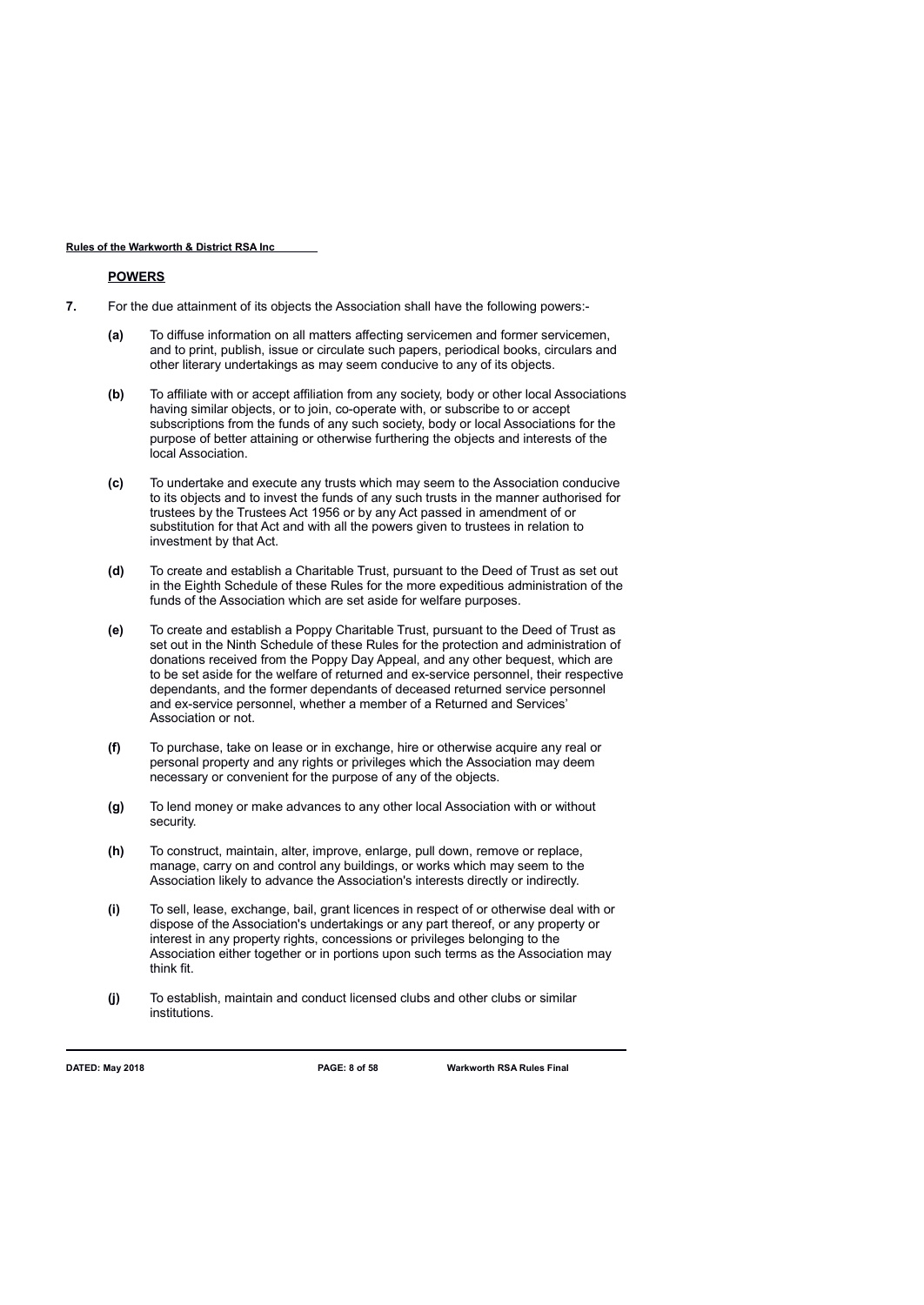- **(k)** To sponsor the formation of sections, adjuncts or groups of interest.
- **(l)** To prescribe By-laws as set out in the Sixth Schedule of these Rules for the operation of the Licence, not being inconsistent with these Rules, and the Licence Regulations. Such By-laws and Licence Regulations shall be as binding on all members as if they were part of these Rules.
- **(m)** To initiate, carry out and enforce disciplinary procedures as detailed in Rule 13 of these Rules.
- **(n)** To do such other things as in the opinion of the Association maybe incidental or conducive to the attainment of any of the foregoing objects or the exercise of any of the foregoing powers.

## **NO PRIVATE PECUNIARY PROFIT, AND EXCEPTIONS**

- **7(a)** No private pecuniary profit may be made by any member from the Association, except that:
	- **(i)** any member may receive full reimbursement for all expenses properly incurred by that member in connection with the affairs of the Association;
	- **(ii)** the local Association may pay reasonable remuneration to any Officer or servant of the Association (whether a member or not) in return for services actually rendered to the Association;
	- **(iii)** any member may be paid all usual professional, business or trade charges for services rendered, time expended and all acts done by that member or by any firm or entity of which that member is a member, employee or associate in connection with the affairs of the Association;
	- **(iv)** any member may retain any remuneration properly payable to that member by any company or undertaking with which the Association may be in any way concerned or involved for which that member has acted in any capacity whatever, notwithstanding that that member's connection with that company or undertaking is in any way attributable to that member's connection with the Association.

The Executive Committee and the Officers of the Association, in determining all reimbursements, remuneration and charges payable in the terms of this clause, shall ensure that the restrictions imposed by the following clause are strictly observed.

### **RESTRICTIONS ON BENEFITS TO AND INFLUENCE BY INTERESTED PERSONS**

- **7(b)** Notwithstanding anything contained or implied in these Rules, any person who is:
	- **(i)** an Officer, Secretary or member of the Association; or
	- **(ii)** a shareholder or director of any company carrying on any business of the Association; or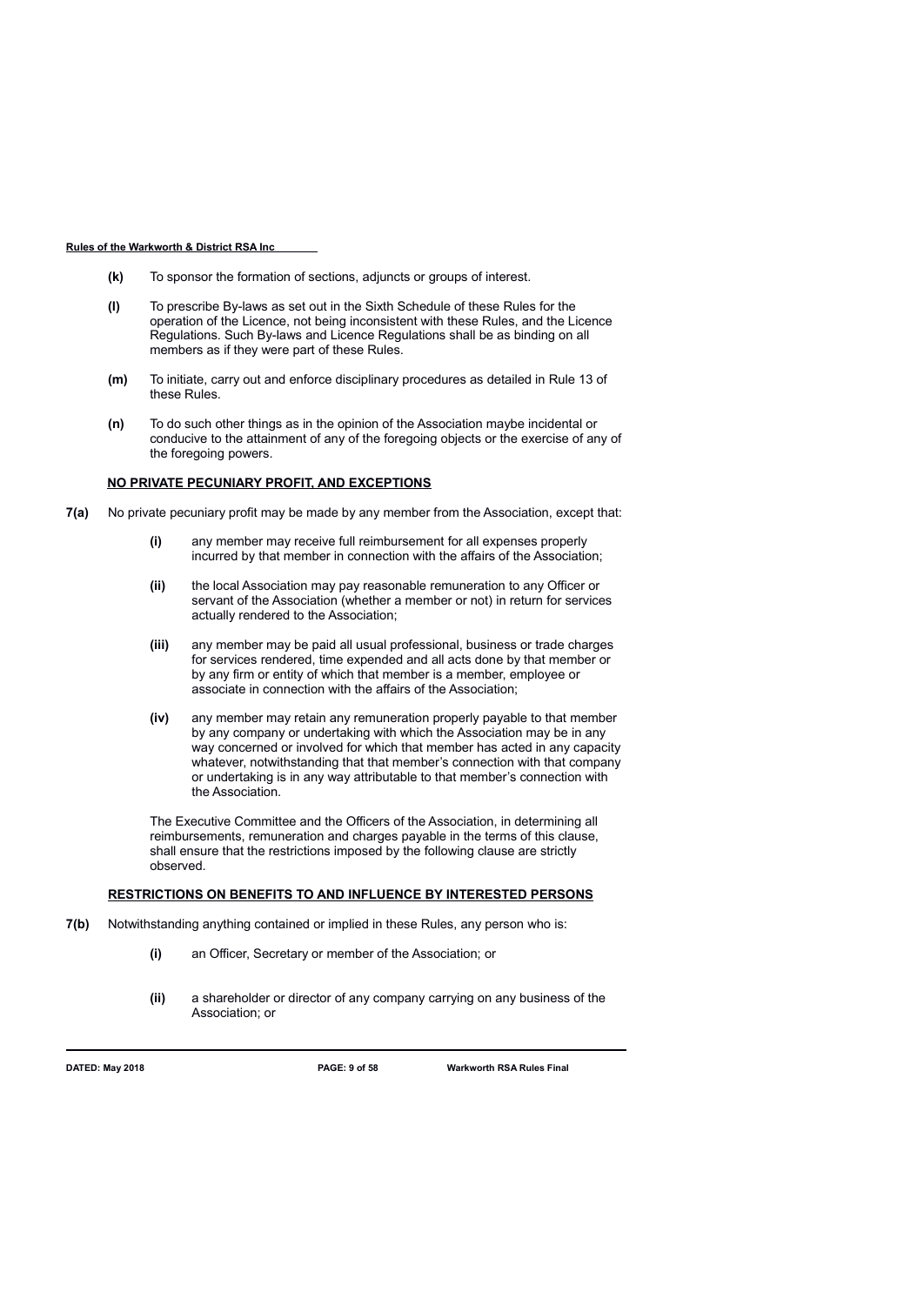- **(iii)** a settler or trustee of any trust which is a shareholder of any company carrying on any business of the Association; or
- **(iv)** an associated person (as defined by the Income Tax Act 2004) of any such Officer, Secretary, member, settler, trustee, shareholder or director.

Shall not by virtue of that capacity in any way (whether directly or indirectly) determine, or materially influence in any way the determination of the nature or the amount of any benefit or advantage or income or the circumstances in which it is or is to be received, gained, achieved, afforded or derived by that person.

A person who in the course of and as part of the carrying on of his or her business of a professional public practice shall not, by reason only of his or her rendering professional services to the Association or to any company by which any business of the Association is carried on, be in breach of the terms of this rule.

### **ASSOCIATION MEMBERSHIP**

**8.** The membership of the Association shall consist of:

### **(a) Returned Members**

Persons who are defined in Rule 5 (a) of these Rules.

### **(b) Service Members**

Persons who are defined in Rule 5 (b) of these Rules.

### **(c) Members**

Persons who are defined in Rule 5 (c) of these Rules.

### **(d) Youth Members**

Persons who are defined in Rule 5(e) of these Rules.

### **(e) Life Members**

Any Returned, Service or Member who has, on the recommendation of the Executive Committee, been awarded Life membership at a General Meeting of the Association, in recognition of local service.

A Life Member shall be deemed to be a financial member of the Association for all purposes without being required to pay an annual subscription.

### **(f) Honorary Life Members**

Persons not being eligible for Returned or Service membership who have rendered outstanding service to the Association or to former servicemen, and have been duly elected at a General Meeting after consideration of a citation presented by the Executive Committee.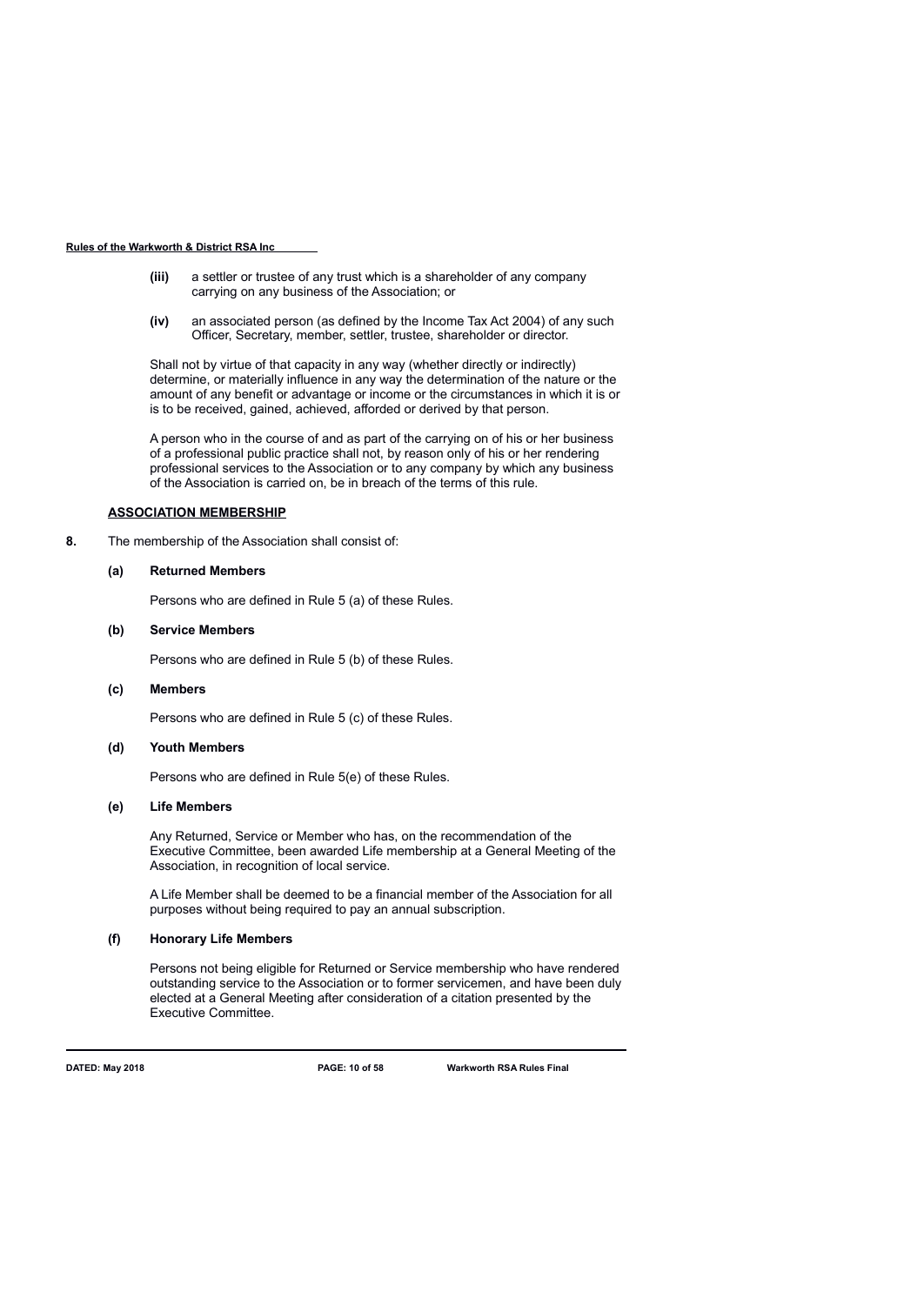Honorary Life members shall have the right to speak at General Meetings but not to exercise a vote.

### **(g) Honorary Members**

Persons not being eligible for Returned, Service or Member membership who have rendered outstanding service to the local Association or to former servicemen, and have been duly elected at a General Meeting after consideration of a citation presented by the Executive Committee.

Honorary members shall have the right to speak at General Meetings but not to exercise a vote, and shall be eligible for re-election from year to year.

## **(h) [Intentionally blank]**

### **(i) Provisional Member**

Persons who are defined in the Third 'A' Schedule to these rules.

Provisional members shall have the right to attend but not speak or vote at General Meetings.

# **(j) [Intentionally blank]**

#### **(k) Couples Members**

Persons who are defined in Rule 5 (c ) of these Rules.

### **MODE OF ADMISSION TO RETURNED AND SERVICE MEMBERSHIP**

- **9. (a)** Any person wishing to enrol for membership under categories 8(a) or 8 (b) shall complete and sign the appropriate form.
	- **(b)** Upon proof that he is possessed of the necessary service credentials under these Rules, and is otherwise eligible, with the approval of the Executive Committee he shall be enrolled as a member.

### **MODE OF ADMISSION TO MEMBERSHIP**

**10.** Any person of good repute seeking admission as a "Member" shall be nominated for membership by a financial member. A person so nominated shall only be elected to membership provided he has paid the prescribed entrance fee and provided further that his election takes place by ballot of the Executive Committee.

The decision of the Executive Committee shall be final.

**DATED: May 2018 PAGE: 11 of 58 Warkworth RSA Rules Final**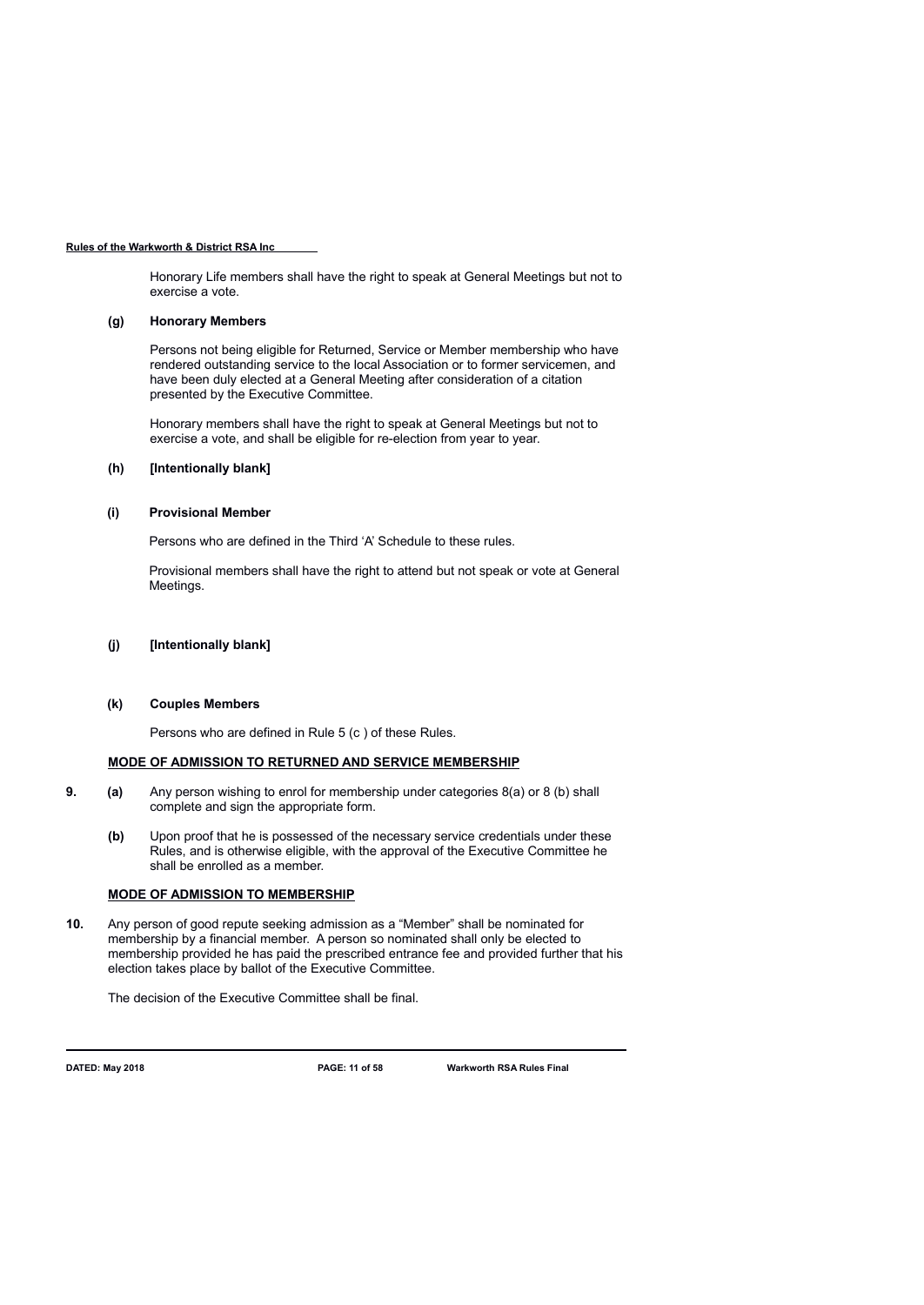In the event of membership being refused all monies paid by the applicant by way of application fee and subscription shall be refunded to him.

### **MODE OF ADMISSION TO YOUTH MEMBERSHIP**

**10(a).** Any person of good repute seeking admission as a "Youth" member shall be nominated for membership by a financial member and admitted under Rules 8(a) and/or 8(b) and/or 8(c). A person so nominated shall only be elected to membership provided he has paid the prescribed entrance fee and provided further that his election takes place by ballot of the Executive Committee.

The decision of the Executive Committee shall be final.

In the event of membership being refused all monies paid by the applicant by way of application fee and subscription shall be refunded to him.

### **10(b). [Intentionally blank]**

### **MODE OF ADMISSION TO PROVISIONAL MEMBERSHIP**

**10 (c)** Any person wishing to enrol for membership under category 8(i), shall complete and sign the appropriate form.

## **10 (d) [Intentionally blank]**

### **MODE OF ADMISSION TO COUPLES MEMBERSHIP**

**10 (e)** Any person of good repute seeking admission as a 'Couples' member shall fill out the required application form. A person will only be granted membership provided they have paid the prescribed entrance fee and provided further that their election takes place by ballot of the Executive Committee.

A couples membership shall consist of a member with a partner. Such members shall be given two membership cards and both have full voting rights.

The decision of the Executive Committee shall be final.

In the event of membership being refused all monies paid by the applicant by way of application fee and subscription shall be refunded to them.

### **MODE OF TRANSFER OF MEMBERSHIP**

**11 (a).** The Association shall admit to its own membership any member of another local Association who possesses the qualifications for membership as set out in Rules 8(a) or 8(b) of these Rules. Such transfer shall be affected on receipt of a certificate from the Secretary of that local Association that the member has paid subscription for the current year and recommending him for membership.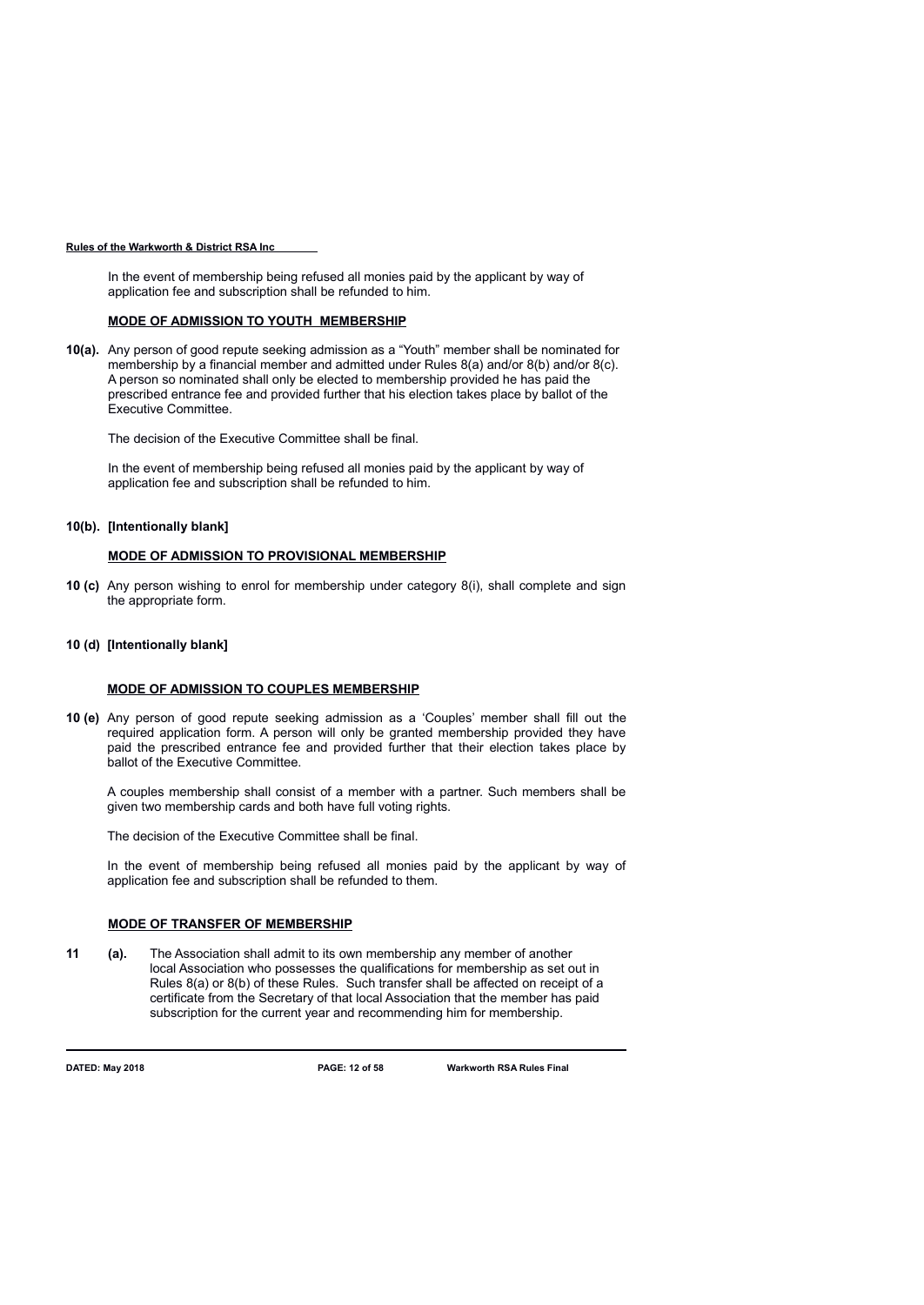- **(b)** Transfer of membership of Associate and/or Youth members, to another local Association shall be at the discretion of that other local Association's Executive Committee, whose decision shall be final.
- **(c)** Notification of any such transfers shall be forwarded forthwith to the member's former local Association.

### **MODES OF TERMINATION OF MEMBERSHIP**

### **12. (a) Non-Payment of Subscription**

In the event of any member failing to pay his subscription within ninety days of the due date, he shall be sent a notice requiring him to pay his subscription within one month after the date of the notice.

Subject thereto and failing payment of the subscription and any arrears within the said period of one month the member's name shall be struck off the list of members and he shall cease to be a member, provided that the Executive Committee may at any time reinstate such member upon such terms as the Executive Committee in the exercise of its discretion may decide.

### **(b) Resignation**

Any member may resign his membership by correspondence addressed to the Secretary of the local Association to that effect.

### **(c) Expulsion**

Refer to Rule 13(b) below.

## **DISCIPLINARY ACTION**

- **13.** The Executive Committee shall have power to call on any member for an explanation of any charge of misconduct, within the provisions of these Rules, laid against him by any member or for any other sufficient cause.
	- **(a)** On receipt of a complaint (or complaints) of misconduct against any member, the Executive Committee shall (unless it considers such complaint to be vexatious, or frivolous, or totally without foundation):
		- **(i)** notify the member in writing of the complaint, and give him such particulars of the complaint as are available;
		- **(ii)** give the member a reasonable opportunity to provide an initial response or explanation in relation to the complaint, in writing or orally;
		- **(iii)** having completed steps (i) and (ii) above, the Executive Committee shall make a decision: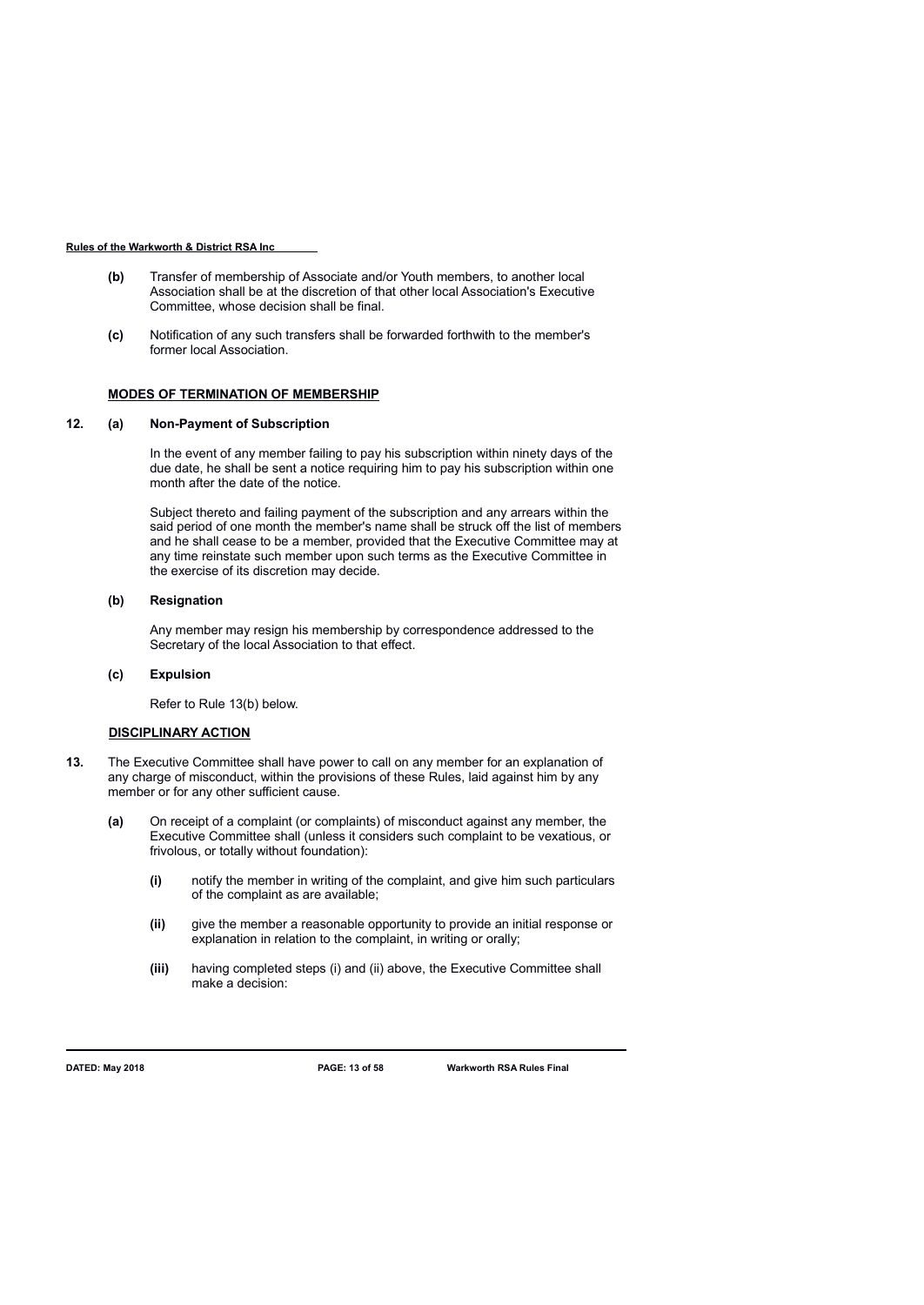- as to whether the matter is vexatious, frivolous, or without foundation, and if not, that it should proceed to a formal hearing;
- as to whether the matter is so serious that, if the complaint is proved, expulsion is a possible outcome, or
- as to whether the matter is not so serious as to warrant expulsion but may warrant suspension, and
- as to whether an interim suspension of the member is appropriate.

### **(b) Expulsion**

- **(1)** Where the Executive Committee considers that the matter should proceed to a hearing, and that expulsion is a possible outcome if the complaint is proved, the Executive Committee shall:
	- **(i)** convene a formal hearing of the Executive Committee to hear and consider the complaint;
	- **(ii)** provide the member with reasonable notice, in writing, of the time and place of such hearing. Such notification shall clearly state the purpose of the hearing, and shall include:
		- details of the complaint;
		- copies of any relevant documents or correspondence;
		- notification of the fact that expulsion is a possible outcome.
- **(2)** In convening and conducting the hearing, the Executive Committee shall follow the rules of natural justice, which require that the member be given a full and fair opportunity to present his or her response to the complaint. If the member wishes to be represented at the hearing by a lawyer, the Executive Committee shall fully consider such request, and make a ruling as to whether legal representation shall be permitted.
- **(3)** If, following the hearing, the Executive Committee considers that the complaint has been proven (on the balance of probabilities), the Executive Committee shall:
	- **(i)** advise the member of its finding as to the complaint;
	- **(ii)** give the member the opportunity to make representations as to penalty or outcome;
	- **(iii)** after steps (i) and (ii) have been completed, deliver its decision as to whether the member is expelled or suspended (or neither).
	- **(iv)** if expulsion is ordered, the member shall forthwith surrender his badge to the Association for return to RNZRSA.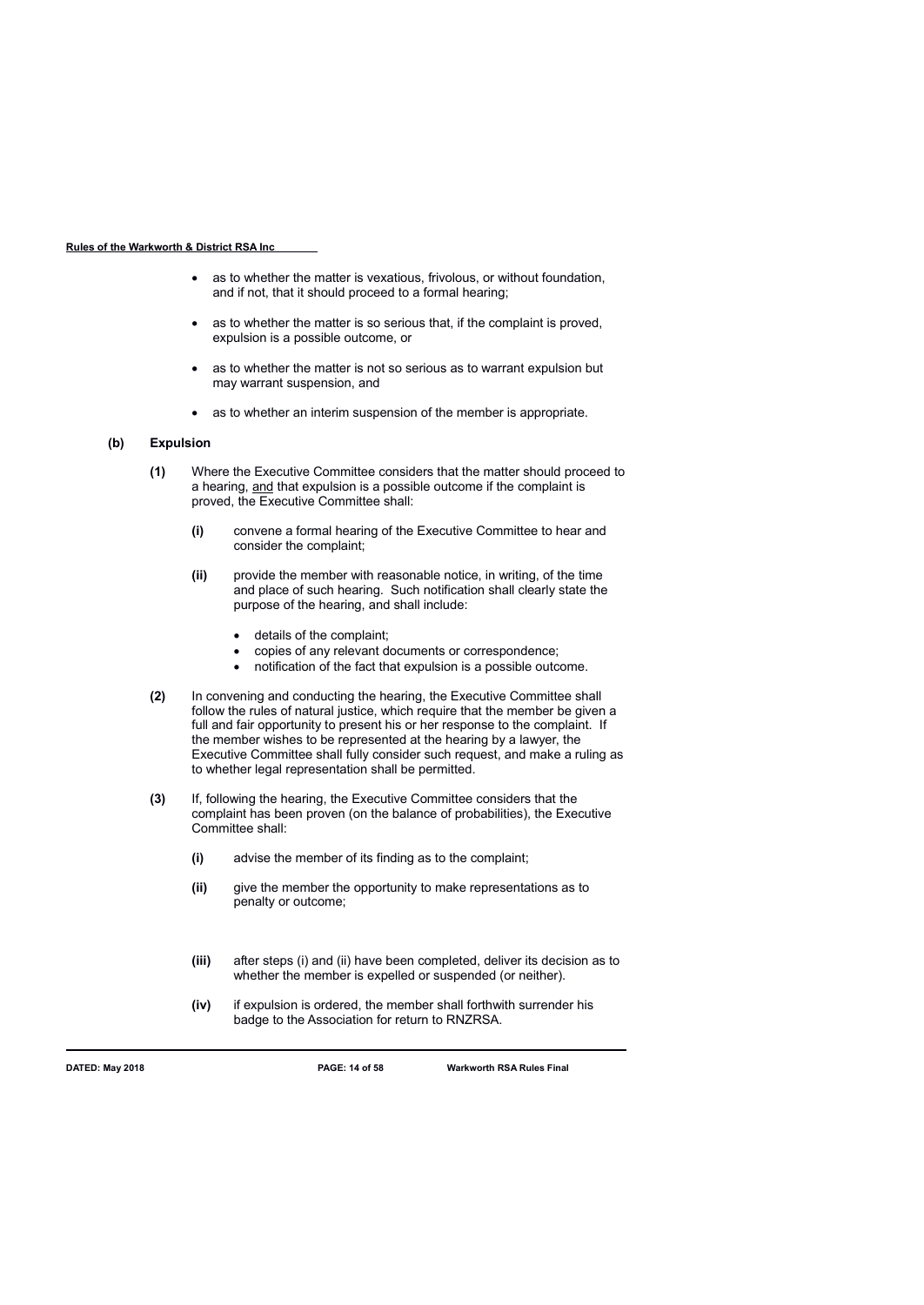- **(4)** For clarity, it is recorded that:
	- **(i)** the Executive Committee has the power to either expel or suspend, and in cases it deems appropriate, to impose an interim suspension prior to the hearing;
	- **(ii)** the Executive Committee is not obliged to impose suspension or expulsion, even if it finds the complaint(s) to have been proved.

### **(c) Suspension of Membership**

Where the Executive Committee has received a complaint, but does not (in terms of rule 13(a)(iii) above) consider the matter so serious that expulsion is a possible outcome:

- **(i)** the Executive Committee may (but is not obliged to) delegate its powers in relation to the hearing of the complaint to a Disciplinary Committee [which may be a standing Committee, or a Committee which the Executive Committee may appoint in relation to any specific complaint(s)];
- **(ii)** if so appointed, the Disciplinary Committee shall consist of a minimum of three and a maximum of five members of the Association (and not necessarily members of the Executive Committee), and
- **(iii)** the Disciplinary Committee shall follow all of the procedural steps required of the Executive Committee as if acting under rule 13(b), but **shall not** have the power to impose expulsion.
- **(iv)** whether the matter is heard by the Executive Committee, or by a Disciplinary Committee, either Committee shall have the power to suspend the member for a period not exceeding twenty-four months.

The member shall not be obliged to surrender his badge during any such period of suspension.

### **APPEALS AGAINST SUSPENSION OR EXPULSION**

**14. (a)** A member expelled, or suspended for more than one month shall have the right to appeal the decision to a tribunal of not less than three, nor more than five persons to be appointed by the Executive Committee

> Members of the tribunal shall be members of the Association but not of the Executive Committee and should if possible include at least one member of the legal profession, who is a member of the Association.

Written Notice of Appeal shall be given to the Executive Committee of the Association within one month after the date of the decision expelling or suspending such member.

**(b)** The Tribunal shall have wide discretion to determine the procedure which it will follow. In particular:

**DATED: May 2018 PAGE: 15 of 58 Warkworth RSA Rules Final**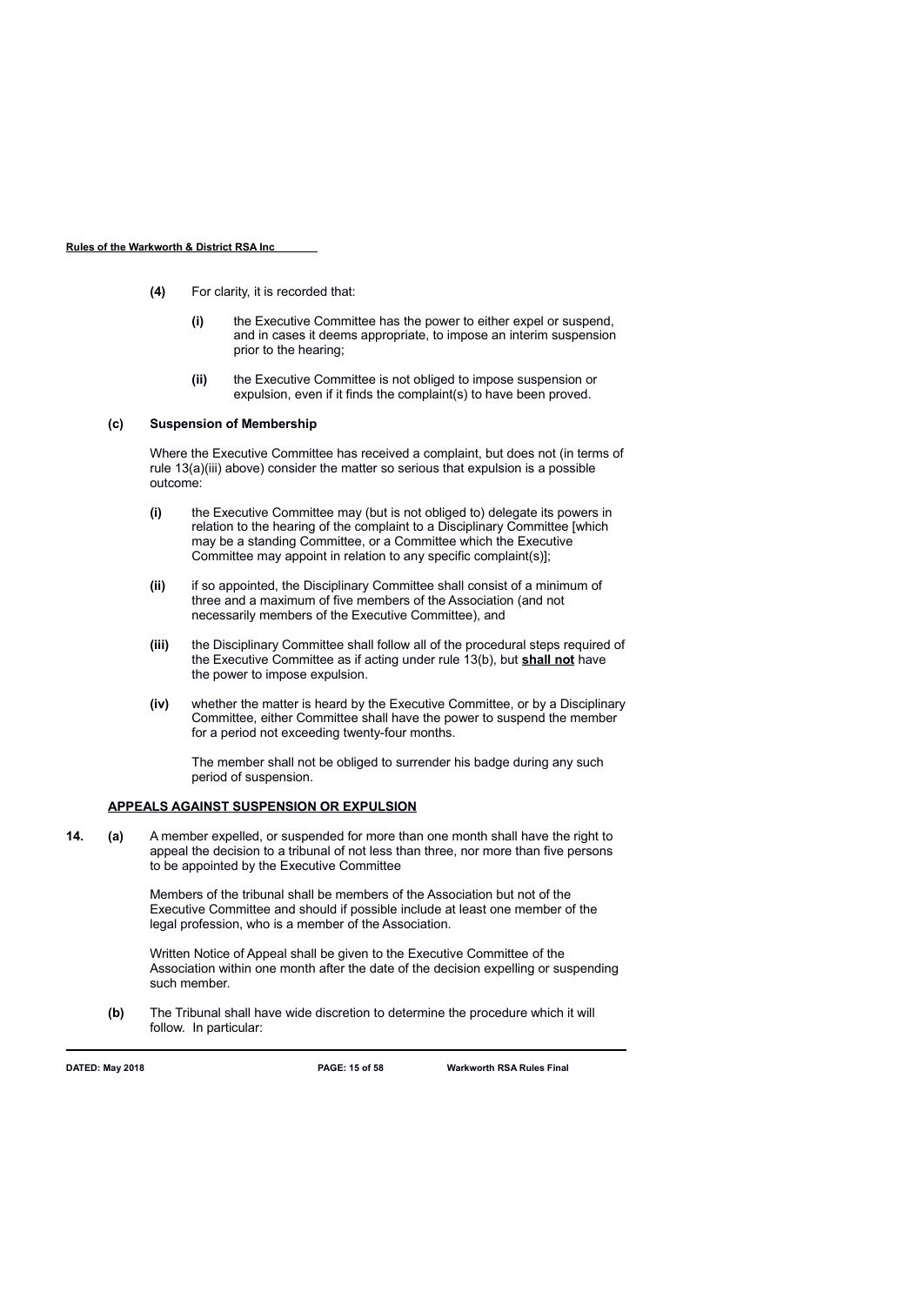- **(i)** it may decide to completely rehear the evidence in the matter; or
- **(ii)** it may decide the matter on the basis only of the record of the hearing of the Executive Committee or its appointed Disciplinary Committee. Should no record be available then the evidence shall be reheard.
- **(iii)** it may agree to hear, or consider, evidence in addition to that put forward at the Disciplinary hearing, in whatever form it deems fit.
- **(c)** The tribunal may dismiss or allow the appeal or vary the decision.
- **(d)** The decision of the tribunal shall be final.

# **ANNUAL GENERAL MEETINGS**

- **15. (a)** An Annual General Meeting of the local Association shall be held in the month of March in each year at such time and place as shall be fixed by the Executive Committee and the date shall be advertised at least thirty-five days in advance by insertion at least once in a newspaper circulating in the area of the Association and by reference in the Warkworth & District RSA Newsletter.
	- **(b)** At least 14 days' notice of such Meeting, stating the nature of the business to be brought before the Meeting shall be given to members either by post or by advertisement inserted at least once in a newspaper circulating in the area of the local Association and by reference in the Warkworth & District RSA Newsletter.

### **16. BI-ANNUAL GENERAL MEETINGS**

**(a)** A Bi-Annual General Meeting of the local Association will not be held.

### **EXTRAORDINARY GENERAL MEETINGS**

**17. (a)** All General Meetings other than Annual General Meetings shall be Extraordinary General Meetings. The Executive Committee may, whenever it thinks fit, and shall upon a requisition in writing by twenty members, convene an Extraordinary General Meeting.

> Any such requisition shall specify the objects of the meeting requisitioned, shall be signed by the members of the Association making the same, and shall be deposited with the Secretary of the Association. The meeting must be convened only for the purposes specified in the requisition. In case the Executive Committee for 14 days after the receipt of such a requisition fails to convene an Extraordinary General Meeting to be held within 21 days from the receipt of such a requisition, the members making such a requisition or a majority of them, may themselves convene a meeting to be held not later than three calendar months after the date of the requisition.

**(b)** Seven days' notice specifying the place the day and hour of any Extraordinary General Meeting and the purpose for which it is to be held shall be given either by an advertisement in a newspaper circulating in the area of the local Association,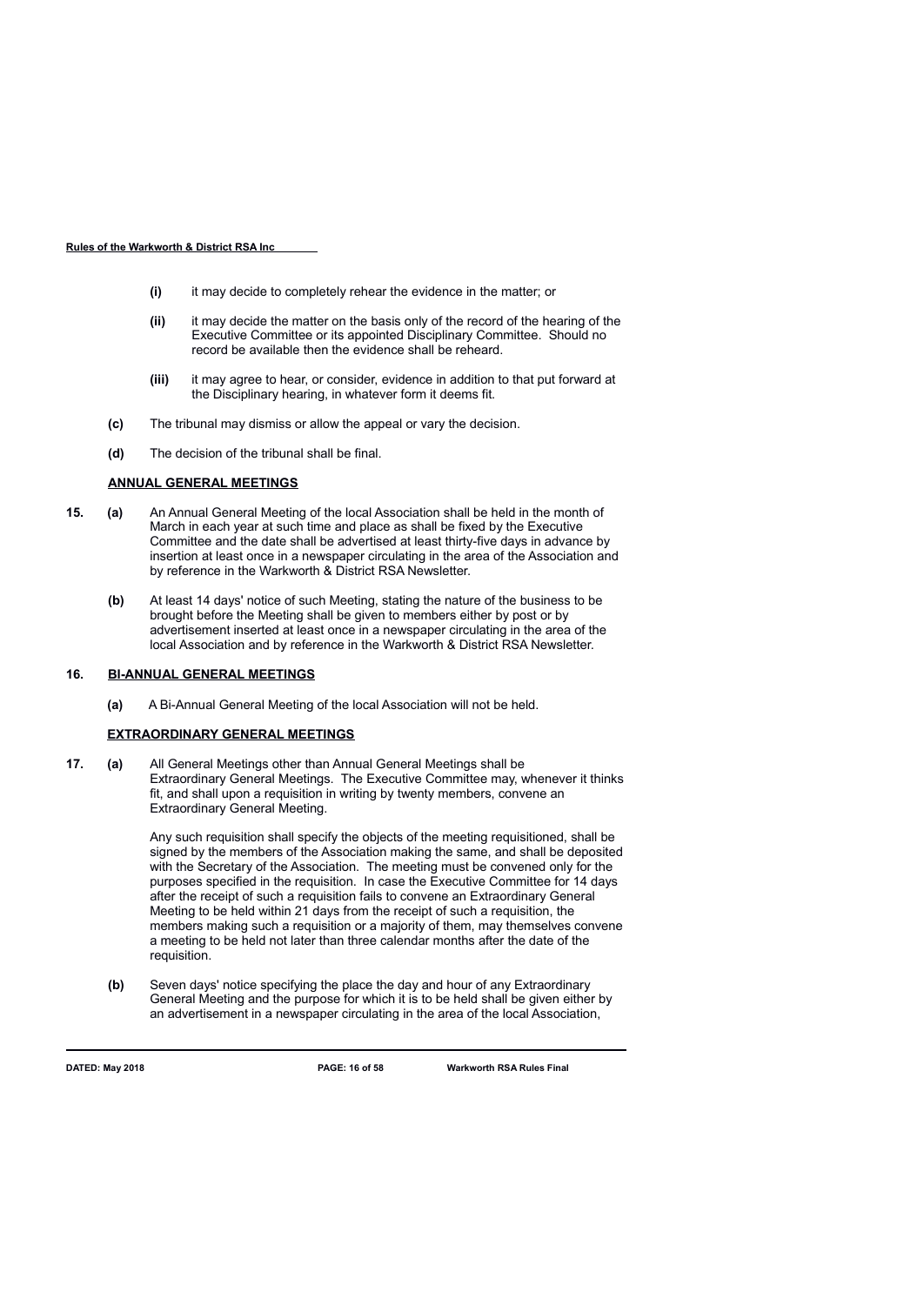reference in the Warkworth & District RSA Newsletter or by notice sent by post or email to each member.

### **QUORUM AT ANY GENERAL MEETINGS, EXTRAORDINARY GENERAL MEETINGS**

- **18. (a)** The quorum for any General Meeting shall be thirty of members admitted under Rules 8(a) and/or 8(b) and/or 8(c).
	- **(b)** No business shall be transacted at any meeting unless a quorum of such members is present.
	- **(c)** If within half an hour from the time appointed for any meeting a quorum is not present at the meeting, if an Extraordinary General Meeting it shall be dissolved, in any other case it shall stand adjourned to the same day in the next week at the same time and place and the members present at the adjourned meeting may transact any business as if they constituted a full quorum.

### **METHOD OF VOTING**

- **19. (a)** Every question submitted to any general meeting of the Association or to any meeting of the Executive Committee shall be decided in the first instance on the voices or by a show of hands. Subject to the provisions of the Fifth Schedule hereto, every member present shall be entitled to record one vote and no more upon every question. In the case of an equality of votes the Chairman shall, whether upon a vote being taken by a show of hands or by a ballot as hereinafter provided for, have a second or casting vote.
	- **(b)** Unless a ballot is demanded by the Chairman or by at least three members present, a declaration by the Chairman that a resolution has been carried or lost and an entry to that effect in the Minute Book shall be conclusive evidence of the fact without proof of the number of the votes recorded in favour of or against such resolution.
	- **(c)** If a ballot is demanded it shall be taken in such a manner and at such a time as the Chairman of the meeting may direct and the result of the ballot shall be deemed to be a resolution of the meeting at which the ballot was demanded.

A demand for a ballot may be withdrawn. The demand for a ballot shall not prevent the continuance of a meeting for the transaction of any business other than the question on which a ballot has been demanded.

**(d)** Votes shall be given personally, not by proxy.

# **ADJOURNMENTS OF MEETINGS**

**20.** The Chairman of any meeting may with the consent of that meeting adjourn the meeting from time to time and from place to place but no business shall be transacted at any adjourned meeting other than the business left unfinished at the meeting from which the adjournment took place.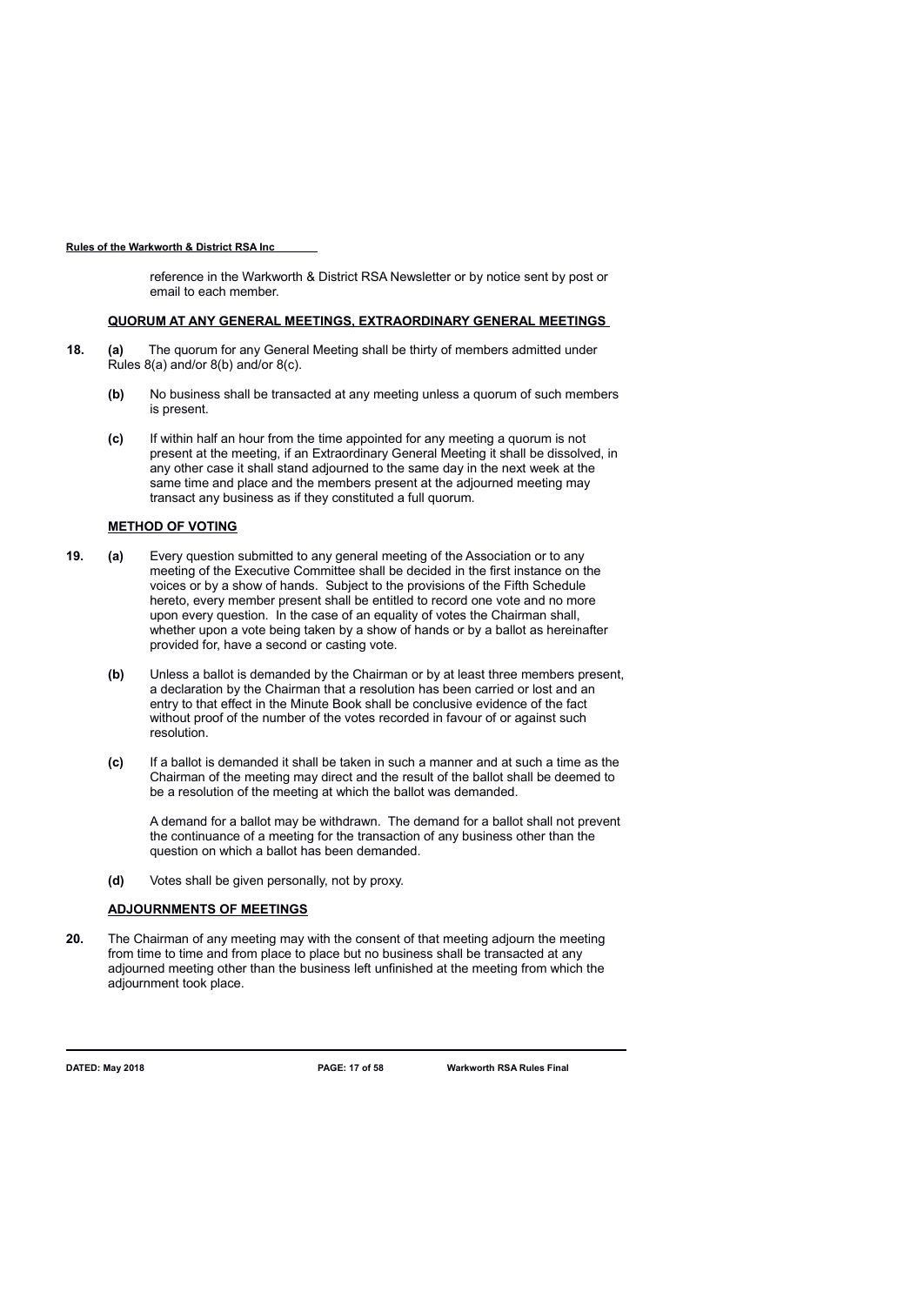### **NOTICES OF MOTION**

**21.** Any notice of motion must be in the hands of the Secretary at least 21 days before the meeting at which the motion is intended to be moved.

### **22***.* **[Intentionally blank]**

### **EXECUTIVE COMMITTEE**

**23.** Financial members of the local Association admitted under Rules 8(a) and/or 8(b) and/or 8(c) shall be eligible for election to the Executive Committee.

The Executive Committee shall consist of a:

President Two Vice Presidents Honorary Treasurer and Seven members of the Association all of whom shall be elected at the Annual General Meeting of the Association and shall hold office until the conclusion of the next Annual General Meeting and shall be eligible for re-election from year to year.

- **(a)** The President shall be the Chairman of the Executive Committee or, in his absence, a Vice President.
- **(b)** Only members admitted under Rules 8(a) and/or 8(b) and/or 8(c) shall be eligible:
	- **(i)** for election as Officers of the local Association or to the Executive Committee of an Association.
	- **(ii)** to vote for those standing for election as set out in (i) above.

### **OFFICERS**

**24.** The Officers of the Associations shall be:

the President the Vice Presidents Honorary Treasurer and the immediate Past President (if any) who shall hold office for a period of one year only.

### **ELIGIBILITY FOR MEMBERSHIP OF THE EXECUTIVE COMMITTEE**

- **25. (a)** No person who is employed by the Association shall be eligible for election as an Officer or other member of the Executive Committee.
	- **(b)** No person who is an undischarged bankrupt shall be eligible for election to the Executive Committee.

**DATED: May 2018 PAGE: 18 of 58 Warkworth RSA Rules Final**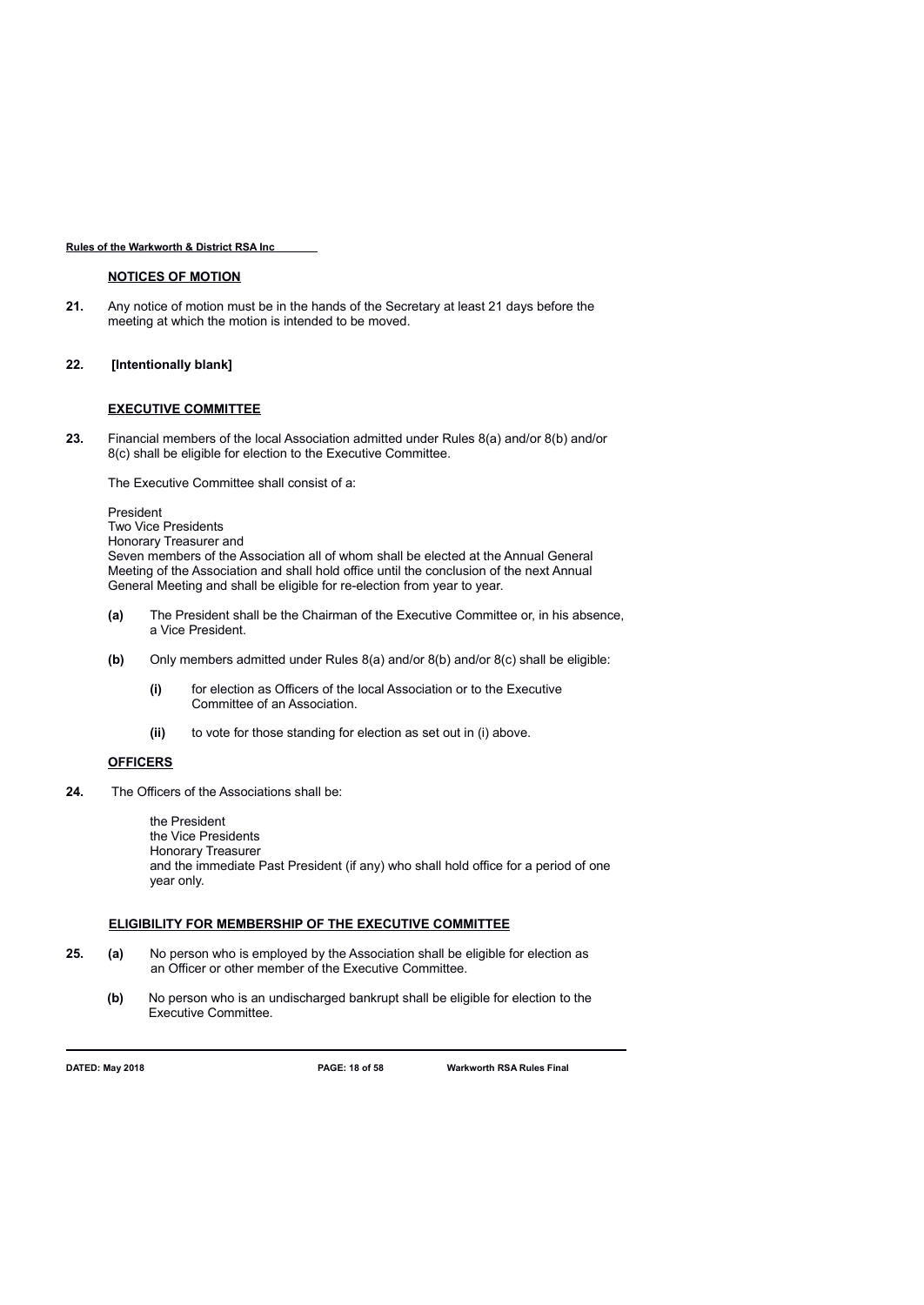**(c)** Any person standing for election to the Executive Committee shall, at the time of his nomination, disclose to the membership the existence of any criminal conviction for serious offence, in his past. "Serious" shall include, but is not necessarily limited to, any conviction for fraud, theft, assault, sexual offence, or any offence involving illegal drugs, drinking and driving or driving while disqualified, but shall not include traffic infringement matters, or offences which do not carry a possible term of imprisonment.

### **ELECTION OF THE EXECUTIVE COMMITTEE**

- **26.** Nominations for Officers and other members of the Executive Committee shall be called for by the Secretary at least 35 days prior to the date of the Annual General Meeting and the final date for receipt of nominations shall be the final date set aside for the receipt of Notices of Motion.
- **27. (a)** Each of the candidates for election as:
	- **(i)** President and Vice President(s) shall be financial members admitted under Rules 8(a) and/or 8(b) and/or 8(c) and shall be proposed and seconded by financial members admitted under Rules 8(a) and/or 8(b) and/or 8(c) on the form to be provided.
	- **(ii)** A member of the Committee, shall be financial members admitted under Rules 8(a) and/or 8(b) and/or 8(c) and shall be proposed and seconded by financial members admitted under Rules 8(a) and/or 8(b) and/or 8(c) on the form to be provided.
	- **(b)** Financial members admitted under Rules 8(a) and/or 8(b) and/or 8(c) may vote for all positions as defined in Rule 23 of these Rules.
- **28.** Prior to the date of the Annual General Meeting the Secretary shall have printed ballot papers bearing the surname and forenames of each candidate in alphabetical order. The ballot papers shall also contain details of the number of vacancies to be filled and instructions on the method of voting.

No other information is to appear on the ballot paper.

- **29.** The ballot shall take place during the course of the Annual General Meeting and the members present shall appoint at least two scrutineers who are not candidates in the election. The scrutineers shall supervise the election, collect the ballot papers and count the votes recorded for each candidate.
- **30.** The scrutineers shall give a written report to the Chairman who shall announce the results of the election, including the number of votes cast in favour of each candidate, prior to the close of business.
- **31.** In the event of there being an equality of votes for any vacancy the Chairman shall determine the result by lot among the candidates concerned.
- **32.** Where the number of persons nominated is no greater than the number called for, those persons so nominated shall be declared duly elected and the Chairman shall call for nominations at the Annual General Meeting for persons to fill any remaining vacancies. In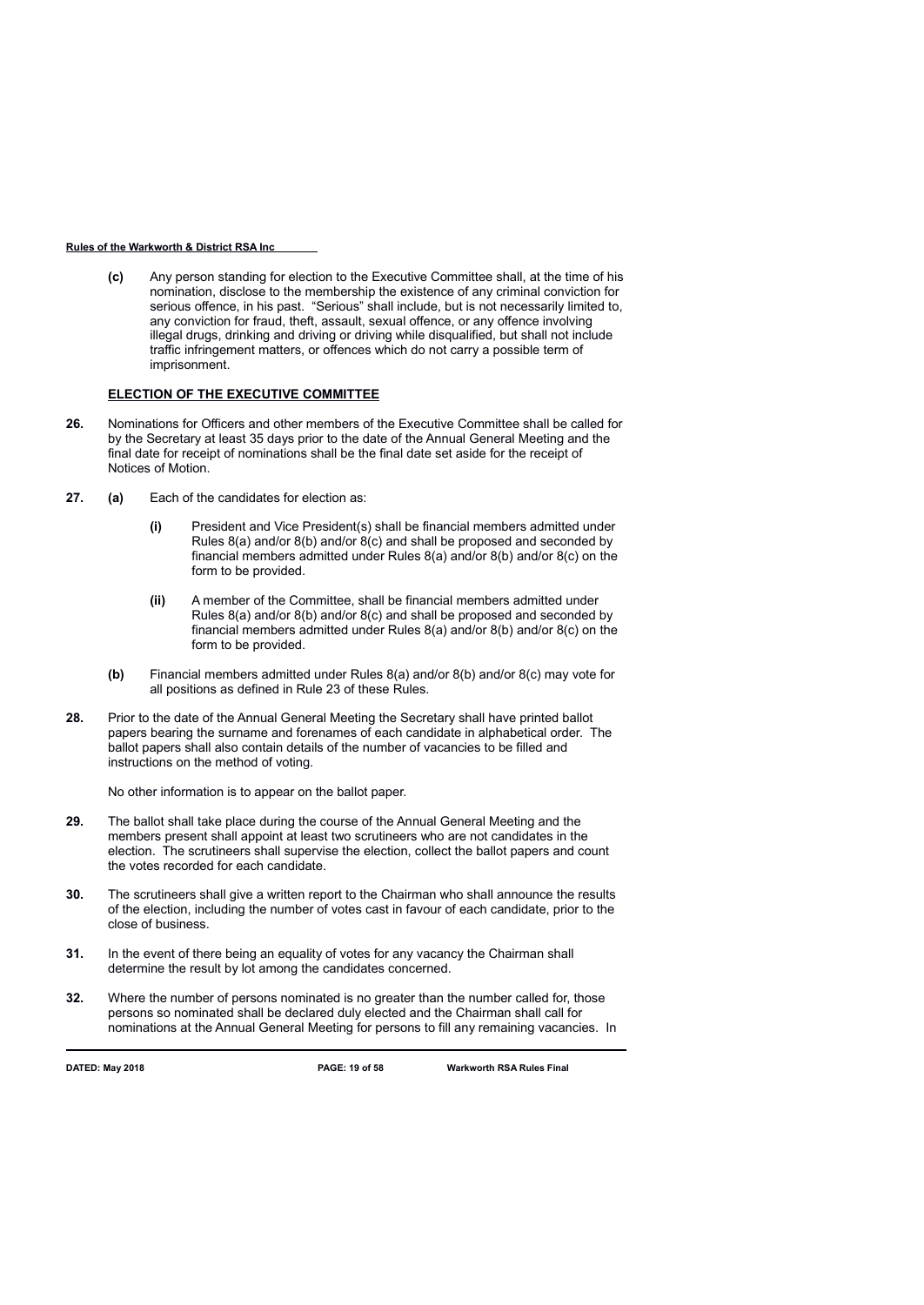the event of nominations exceeding vacancies, a ballot shall be conducted during the meeting.

# **POWERS OF THE EXECUTIVE COMMITTEE**

- **33. (a)** The management and control of the Association and its properties real and personal shall be vested in the Executive Committee.
	- **(b)** The Executive Committee may appoint a Secretary/Manager of the Association. The Secretary/Manager may be a paid employee of the Association and the Executive Committee may fix his remuneration and the period of his engagement and such other terms and conditions of employment as the Executive Committee shall think fit. The President shall consult with the Executive Committee concerning the appointment, but for the purposes of the Employment Relations Act 2000, shall be deemed to be the employer of the Secretary/Manager.
	- **(c)** The Executive Committee shall also appoint such other staff as are deemed necessary for the efficient management of Association affairs.
	- **(d)** The Executive Committee may exercise all such powers and do all such acts and things as may be exercised or done by the Association as are not hereby or by Statute expressly directed or required to be exercised or done by the Association in General Meeting.
	- **(e)** The Executive Committee may appoint such sub-Committees as are necessary to carry out the business of the Association.
	- **(f)** The Executive Committee may delegate such of its powers as it deems fit.

### **MEETINGS OF THE EXECUTIVE COMMITTEE**

- **34. (a)** The Executive Committee shall meet at least once per calendar month at such place and time as the Executive Committee shall determine. At least three clear days' notice in writing shall be given to each member of the Executive Committee.
	- **(b)** The Chairman or any three members of the Executive Committee may at any time convene a meeting of the Executive Committee upon giving three days notice to the members of the Executive Committee.

### **METHOD OF VOTING AT EXECUTIVE COMMITTEE MEETINGS**

**35.** Voting at any meeting of the Executive Committee shall be in accordance with Rule 19 hereof.

### **QUORUM OF THE EXECUTIVE COMMITTEE**

- **36. (a)** The quorum for any meeting of the Executive Committee shall be six members.
	- **(b)** No business shall be transacted at any meeting unless a quorum of members is present.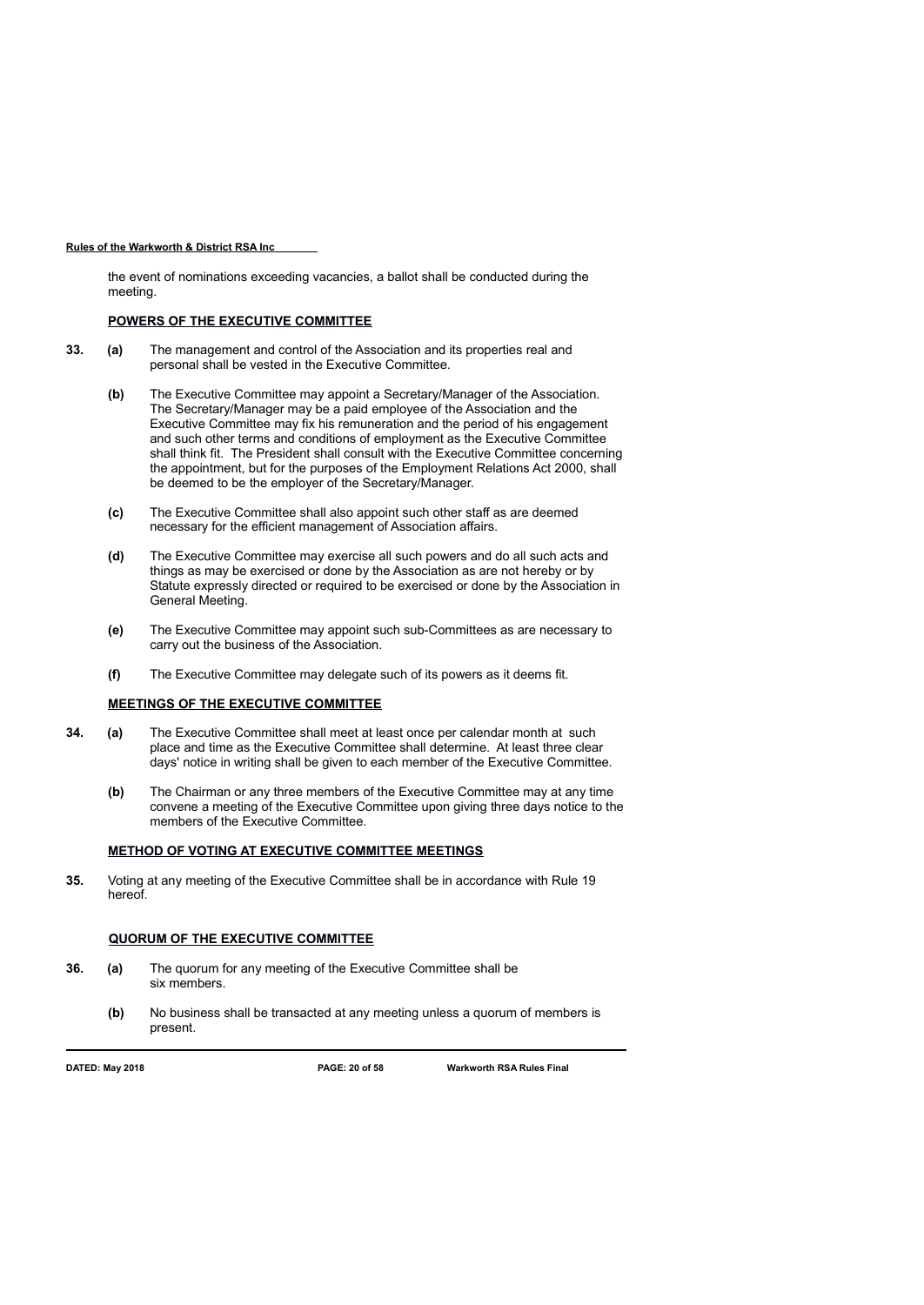**(c)** If within half an hour from the time appointed for any meeting a quorum is not present at the meeting it shall stand adjourned to the same day in the next week at the same time and place and the members present at the adjourned meeting may transact any business as if they constituted a full quorum.

### **VACATION OF, OR REMOVAL FROM, OFFICE**

- **37. (a)** Any member of the Executive Committee shall vacate his office:-
	- **(i)** If he is absent from three consecutive meetings without leave of the Executive Committee.
	- **(ii)** During any period of bankruptcy, or if he becomes of unsound mind.
	- **(iii)** If by notice in writing to the Secretary he resigns his office.
	- **(iv)** Becomes an employee of the Association.
	- **(b) (i)** A member of the Executive Committee may be removed from office, by a resolution of a majority of the other members of the Committee, if he is, during any period in office, convicted of any serious criminal offence. "Serious" shall include, but is not necessarily limited to, convictions for fraud, theft, assault, sexual offence, or any offence involving illegal drugs, drinking and driving or driving while disqualified, but shall not include traffic infringement matters, or offences which do not carry a possible term of imprisonment.
		- **(ii)** Any member of the Executive Committee so convicted shall notify the Committee of such conviction, and shall stand aside whilst the Committee considers the matter. A reasonable opportunity to provide an explanation to the Committee shall be given him, before any decision to remove him from Office is made.
	- **(c)** Any vacancies on the Executive Committee shall be filled by appointment by the Executive Committee and the appointee shall hold office until the conclusion of the next Annual General Meeting of the Association.
	- **(d)** Any member or members of the Executive Committee, or the Executive Committee in toto, may be removed from office by a resolution passed by not less than two thirds of valid votes cast at any general meeting, of which proper notice and the purpose of the meeting was given, in accordance with these Rules.
	- **(e)** Any vacancy or vacancies on the Executive Committee resulting from action taken under (d) above shall be filled in accordance with (c) above.
	- **(f)** Notwithstanding the provisions of Rules 23 to 32 of these Rules, in the event that the Executive Committee is removed in toto, then at that same meeting members shall call for nominations, and shall elect an interim committee to conduct the affairs of the Association, pending fresh elections to be held within three (3) months or at the next annual general meeting, whichever event occurs first.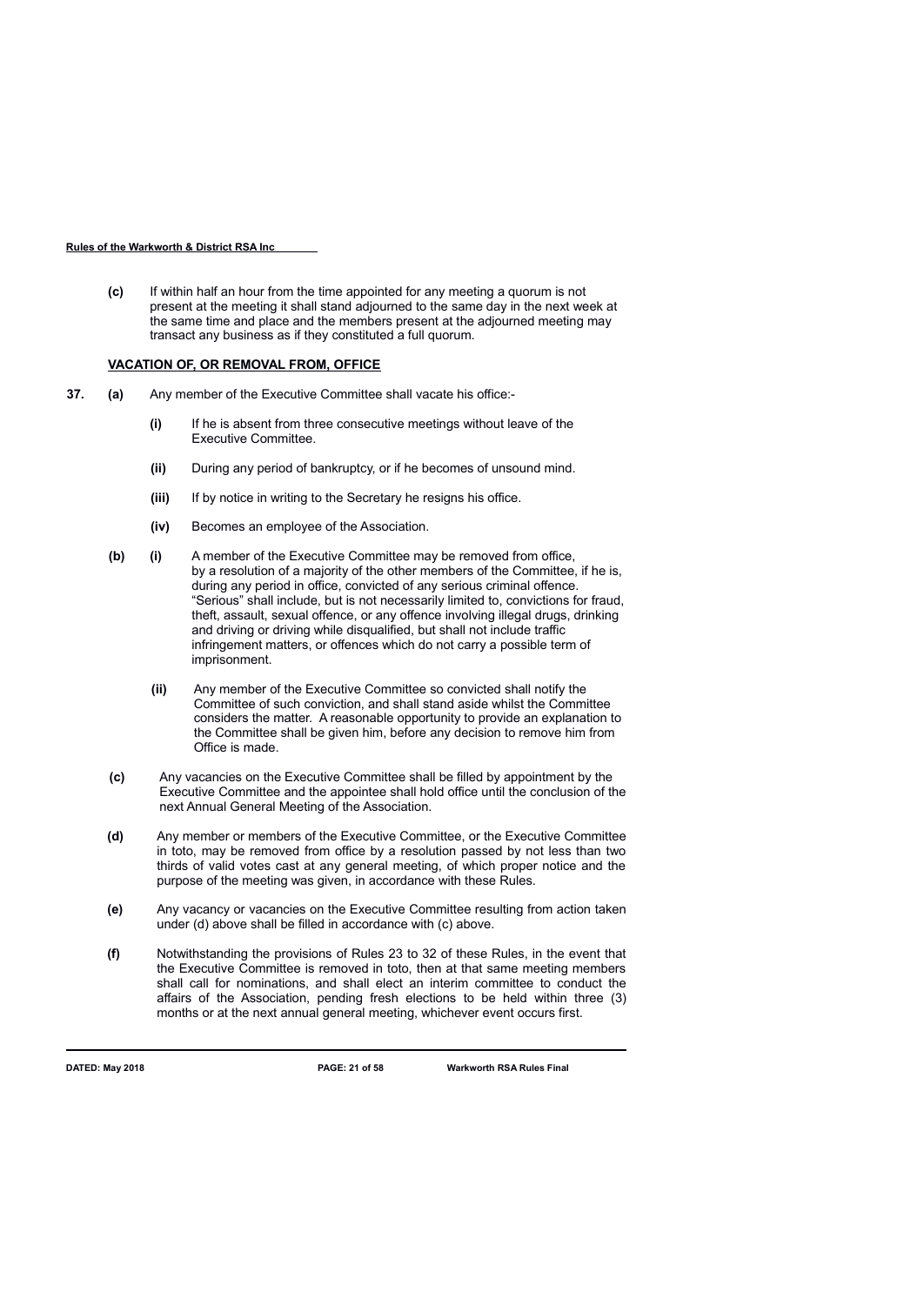### **SUBSCRIPTIONS**

- **38. (a)** The annual subscription for all members, except for Youth members, shall be such sum or sums as may be determined by the members in General Meeting from time to time, provided however that the annual subscription payable by members admitted under Rule 8(c) shall not be less than that payable by members admitted under Rules 8(a) and/or 8(b).
	- **(b)** Subscriptions shall be due and payable on the first day of each financial year of the Association.
	- **(c)** In the case of a newly elected member, the Executive Committee shall determine the subscription to be paid for the balance of the financial year.
	- **(d)** The Executive Committee at its discretion shall have power to remit subscriptions in whole or in part for any member or any particular class of member.
	- **(e)** The Executive Committee shall remit subscriptions under Rule 38(d) of these Rules for all serving uniformed members of the New Zealand Defence Force and New Zealand Police eligible for admittance under Rule 8(a) and/or 8(b) of these Rules, and as defined in Rules 4 (g) and/or 4 (h) of the Rules of RNZRSA.
	- **(f)** No person who from any cause whatsoever ceases to be a member shall have any claim upon the Association for a refund of the whole or any part of any subscription paid by him to the Association.
	- **(g)** Only financial members shall be entitled to the privileges of membership.

### **ACCOUNTS**

- **39.** The financial year of the local Association shall begin on the first day of January in each year and shall expire on the last day of December of the same year.
- **40. (a)** The Executive Committee shall keep true accounts:-
	- **(i)** of all sums of money received and expended by the Association and of the matters in respect of which such receipts and expenditure takes place.
	- **(ii)** of all assets, credits and liabilities of the Association including all mortgages, charges and securities of any description affecting any property of the Association.
	- **(b)** At least once in each year the accounts of the Association shall be audited.
	- **(c)** The books of account shall be kept at the office of the Association or at any such other place as the Executive Committee may determine and they shall be open to the inspection of members of the Association at such reasonable times and places as shall be determined by the Executive Committee. All monies received after being entered in the Books of the Association as being received shall be forthwith paid into a bank to be appointed by the Executive Committee.

**DATED: May 2018 PAGE: 22 of 58 Warkworth RSA Rules Final**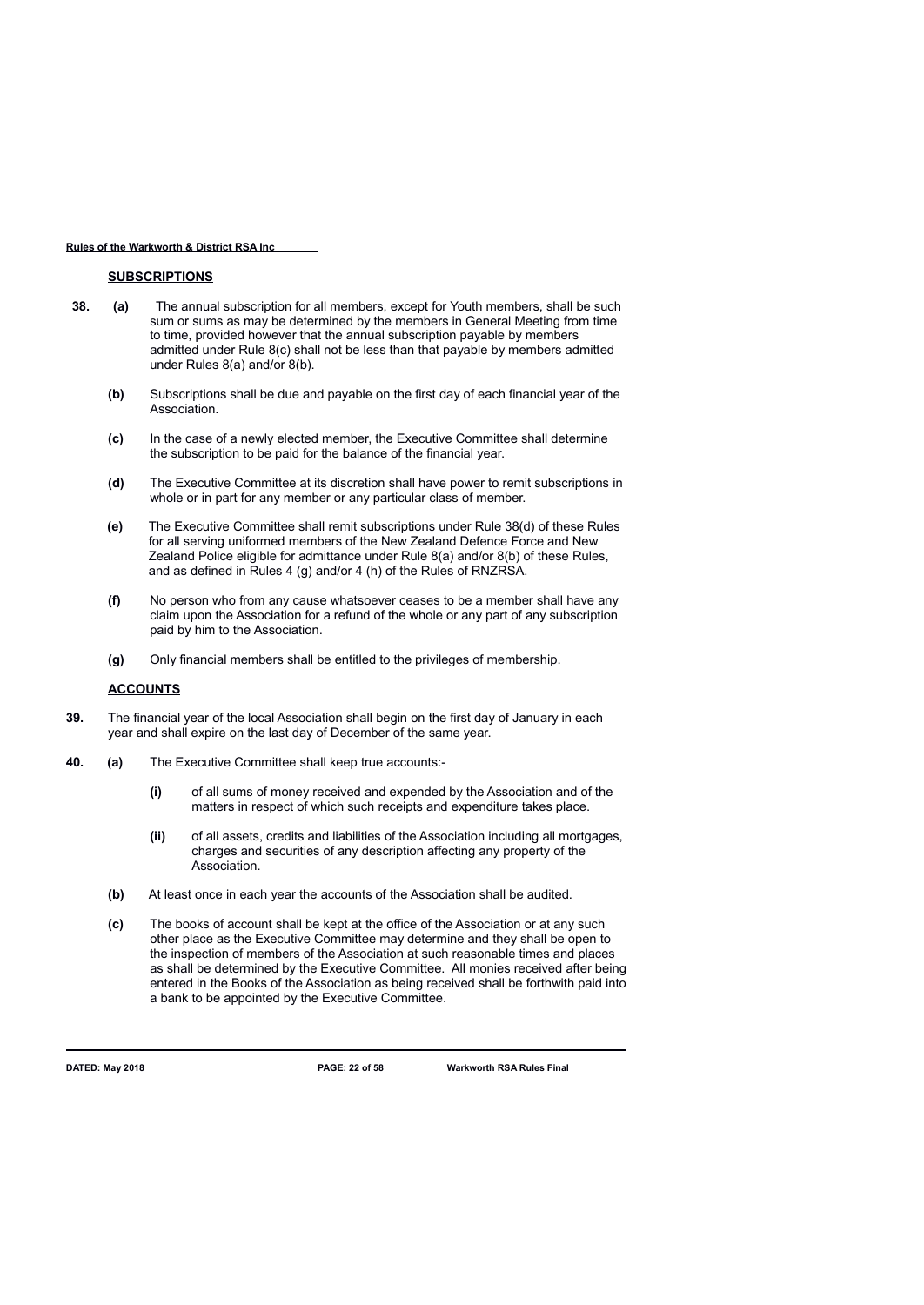- **(d)** All accounts shall be reported to the Executive Committee for confirmation of all routine payments and for authorisation of all other payments.
- **(e)** Payment of all monies shall be made either by cheque or electronic transfer signed by any two of the following: President, Vice President, Honorary Treasurer, Secretary or any other person appointed by the Executive Committee, provided that at least one of the signatories is a member of the Executive Committee.

Provided that nothing in this Rule shall apply to payments under a petty cash imprest system operated pursuant to a resolution of the Executive Committee.

- **(f)** At every Annual General Meeting the Executive Committee shall present an Annual Report and a reviewed Balance Sheet and an Income and Expenditure Account made up to a date not more than four months before that meeting from the time the last preceding Balance Sheets were prepared and in the case of the first Balance Sheet from the date of the Incorporation of the Association. Every such report shall be accompanied by a report from the Executive Committee on the state of the Association.
- **(g)** A copy of the reviewed financial statements of the Association, duly certified by the President and Secretary, shall be forwarded to the Chief Executive, RNZRSA before the expiry of four calendar months from the end of the financial year of the Association.
- **(h)** The Association shall duly file the returns required by the Incorporated Societies Act 1908 or by such other statutory provisions for the time being in force and shall comply with all the requirements of such statutes and any regulations thereunder.
- **(i)** The Association shall prepare an annual financial budget prior to the commencement of each financial year for the Association.

# **FINANCIAL AUDIT**

**41.** An Auditor, who should preferably be a member of the Chartered Accountants Australia and New Zealand and who shall not be a member of the Executive Committee, shall be appointed at each Annual General Meeting of the Association.

The current Auditor shall be eligible for re-election. In the case of any vacancy during the year, the Executive Committee shall appoint an Auditor.

## **BORROWING MONEY**

**42. (a)** The Executive Committee shall have power, only if authorised by a resolution passed by not less than two-thirds of valid votes cast at any General Meeting of the Association, to borrow or raise money and secure payment of the same or to secure the payment of any money owing by the Association or the satisfaction or performance of any obligation or liability incurred or undertaken by the Association in such manner as the Association shall by resolution as aforesaid determine and in particular by the issue of debentures or by mortgage or charge or lien upon the whole or any part of the Association's property (whether present or future) provided however that the authority of a General Meeting will not be required for the borrowing of amounts not exceeding at any one time the sum of \$50,000.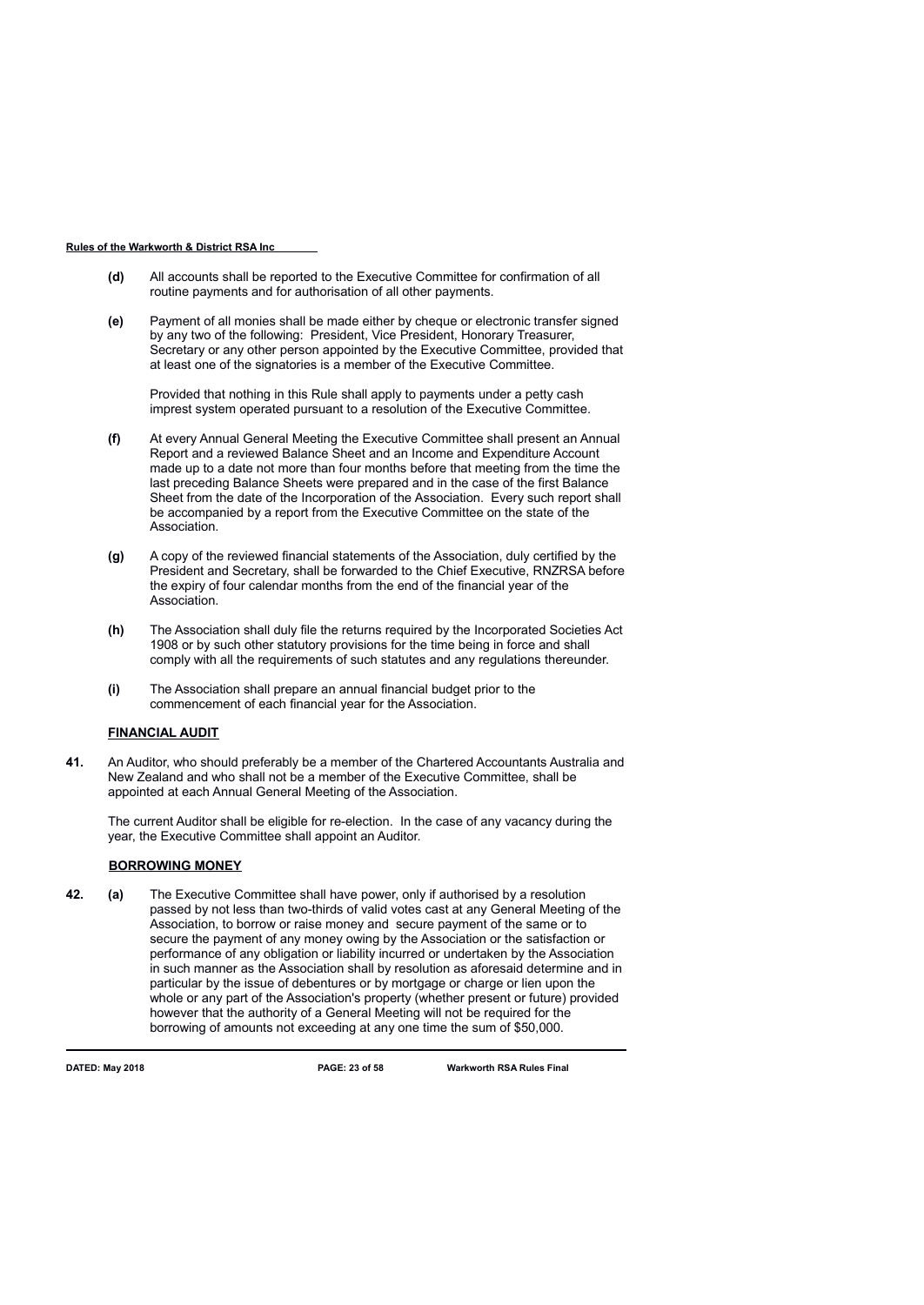**(b)** The Executive Committee may purchase, redeem or pay off any such security or securities.

### **CAPITATION**

- **43. (a)** The Association shall pay capitation to RNZRSA (Inc) in respect of all Members (except Provisional Members) in accordance with RNZRSA Rules in force for the time being.
	- **(b)** Capitation shall not be payable to RNZRSA for those serving uniformed members of the New Zealand Defence Force and New Zealand Police eligible for admittance under Rules 8(a) and/or 8(b) of these Rules.
	- **(c)** The Association shall pay capitation assessed on all persons on which capitation would normally be payable as determined under these rules or by RNZRSA National Council from time to time irrespective of the manner in which the Association structures its affairs.
	- **(d)** For the removal of all doubt, a person on which capitation would usually be payable who is not a member of the Association but who may enjoy the benefits of membership may be included as a member of the Association for the purposes of calculating capitation.
	- **(e)** A dispute as to whether a person should be included in the assessment of capitation shall be determined by the RNZRSA President's Forum.

## **BADGES**

- **44. (a)** Every Returned and Service member of the Association shall be supplied by the Association with an official RNZRSA badge.
	- **(b)** Every member admitted under Rule 8(c) shall be supplied by the Association with an official badge designed by RNZRSA.
	- **(c)** Every member admitted under Rule 8(d) shall be supplied by the Association with an official badge designed by RNZRSA.
	- **(d)** All Returned, Service, Associate and Youth members' badges are, and remain, the property of RNZRSA.
	- **(e)** Except as provided in this rule, any member who ceases to be a member shall upon demand in writing from the Secretary, return to the Secretary the badge issued to him.
	- **(f)** No member shall be required to surrender his badge where evidence is produced that he has transferred his membership to another Association.
	- **(g)** At the discretion of the Executive Committee, a badge may be retained by the relations of a deceased member.

**DATED: May 2018 PAGE: 24 of 58 Warkworth RSA Rules Final**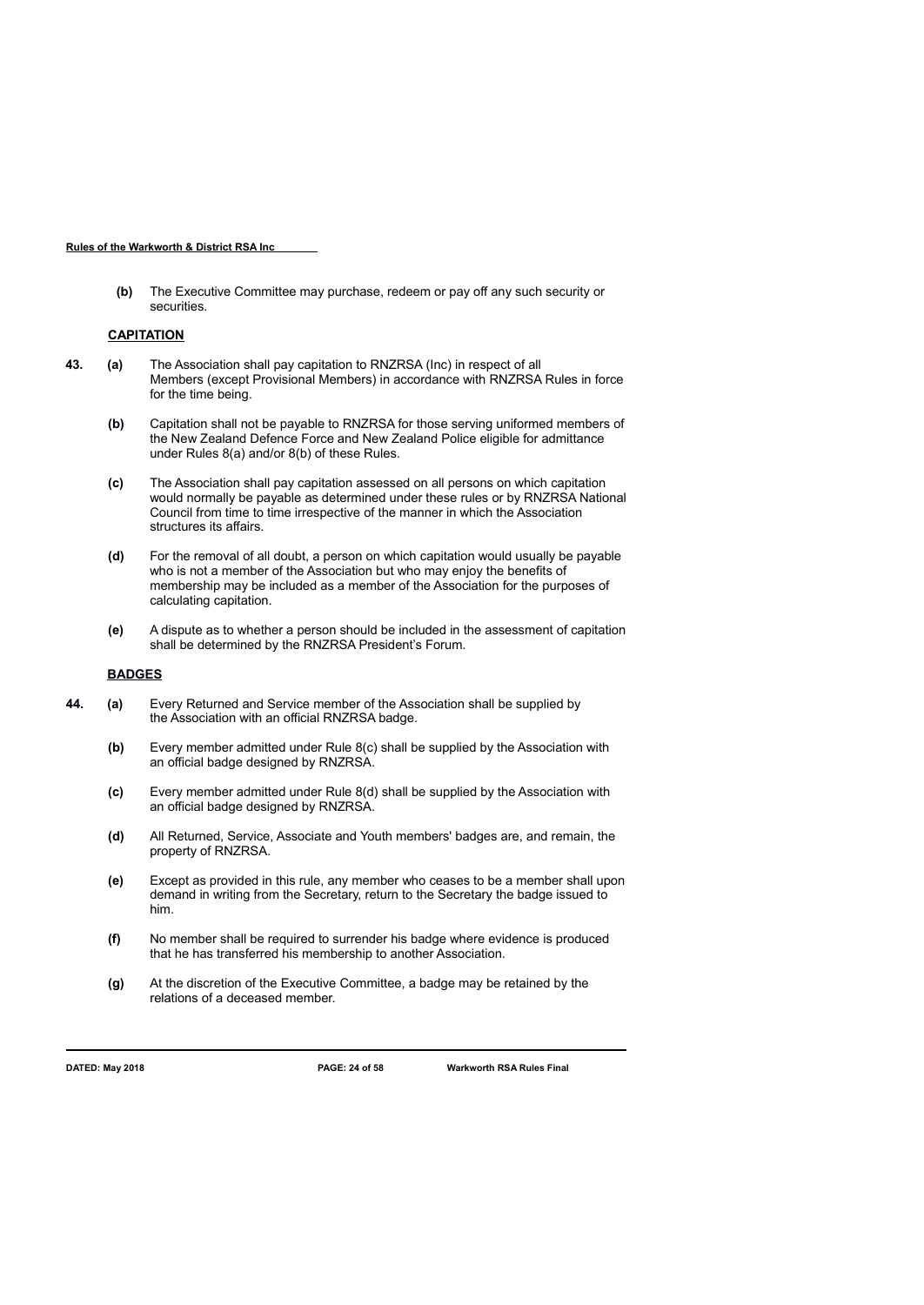**(h)** The Secretary or any member of the Executive Committee is expressly authorised to call upon the wearer of a badge issued under these Rules to produce evidence of his entitlement to wear the same.

### **AWARDS**

**45. (a)** At a General Meeting of the Association upon the recommendation of the Executive Committee any Returned, Service or Associate member may be awarded Life Membership of the Association or any other such award, in recognition of local service.

> A Life Member shall be deemed to be a financial member of the local Association for all purposes without being required to pay an annual subscription.

**(b)** Where an award is made in terms of paragraph (a) of this rule the Executive Committee shall arrange for details of the award to be endorsed on an appropriate Certificate for issue to the member. Any nomination to RNZRSA for a national award may be made at a General Meeting of the Association, upon the recommendation of the Executive Committee.

### **ALTERATION OF RULES**

- **46. (a)** The Rules of the Association may be altered, added to or rescinded at any General Meeting of the Association by Notice of Motion in accordance with Rule 21.
	- **(b)** No amendment of any Rule shall be made without the prior consent in writing of the President's Forum of RNZRSA being first had and obtained provided that such consent shall not be withheld unless such amendment conflicts with, or is not in harmony with the Rules of RNZRSA or with the rules of natural justice.
	- **(c)** No addition to or alteration or rescission of the following Rules of the Association shall be made unless such addition, alteration or rescission is consistent with the charitable purposes of the Association and unless such addition, alteration or rescission is first approved by the Inland Revenue Department.
		- **(a)** Rule 6(e) and 6(g) ("Objects")
		- **(b)** Rule 7A ("Private Pecuniary Profit")
		- **(c)** Rule 7B ("Interested Persons")
		- **(d)** Rule 46 (c) ("Alteration of Rules")
		- **(e)** Rule 54 (b) ("Liquidation")
	- **(d)** At least 14 days' notice of any proposed amendment to the Rules of the Association shall be given to the members either by posting the same to each member or by at least one insertion in a newspaper circulating in the area of the local Association. The notice so given shall contain a copy of, or state briefly, the nature of the Notice of Motion to be moved at the General Meeting so called.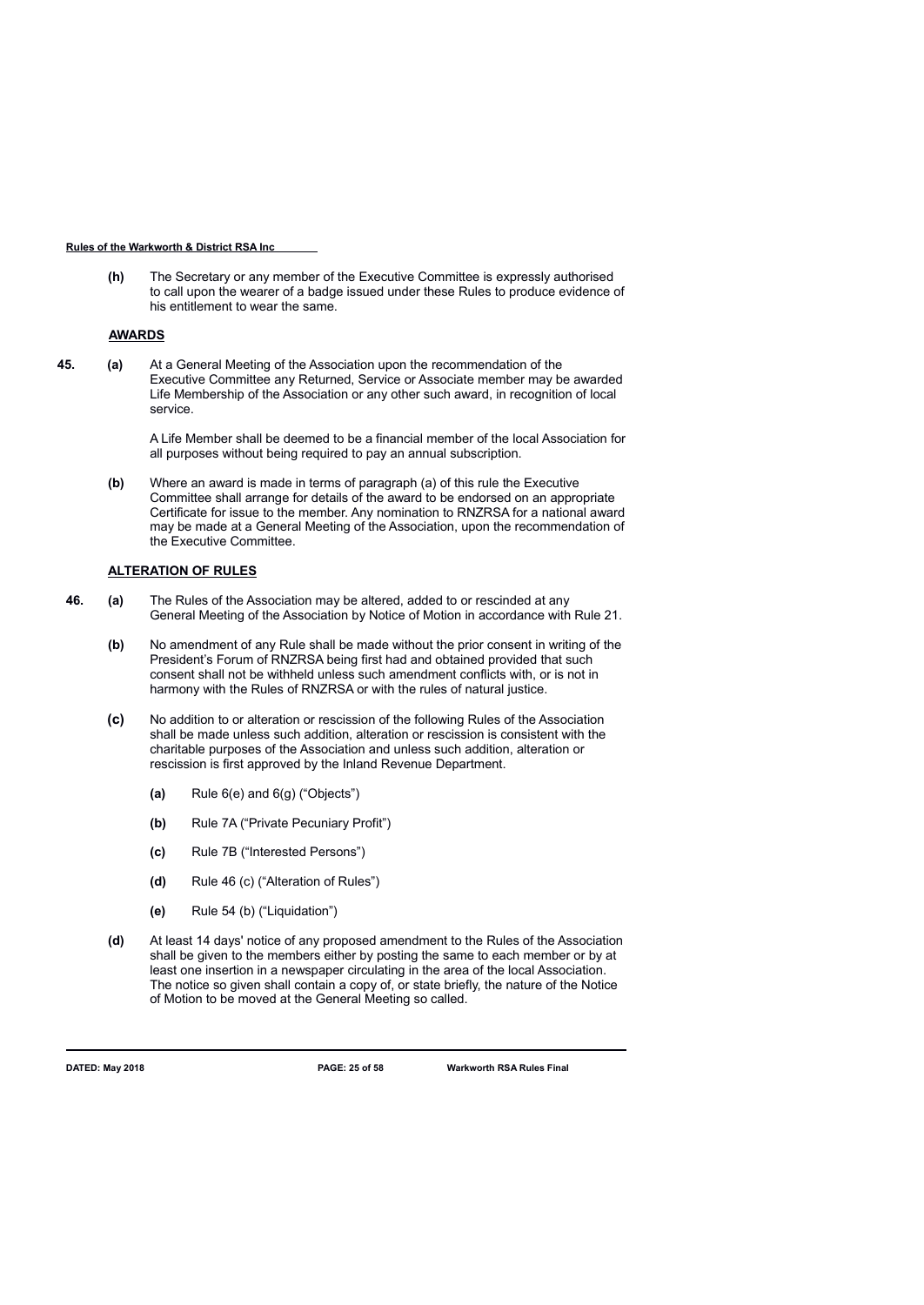**(e)** The Association shall register any alteration of or addition to these Rules as required by any statutory provisions for the time being in force.

## **CONDUCT OF MEETINGS OF THE ASSOCIATION**

**47.** The conduct of meetings of the local Association shall be in conformity with the Fifth Schedule hereto.

### **MINUTES**

**48.** The Executive Committee shall cause Minutes of all meetings to be duly entered in the Book provided for that purpose.

### **CHANGES OF ADDRESS**

**49.** Every member shall communicate to the Secretary any change of address and all notices posted to the last notified address shall be valid and deemed to have been given on the day following the day of posting.

### **BRANCHES**

**50.** The Executive Committee of the Association shall have the power to form and constitute Branches provided that the prior approval in writing of the formation of any such Branch is first had and obtained from RNZRSA**.**

### **SALE OF ASSOCIATION REAL ESTATE**

**51.** Subject to the provisions of Rule 54 (b) of these Rules the Association may dispose of its real estate, in part or in total by way of gift, sale or transfer by a resolution in favour of such gift, sale or transfer of not less than two thirds (2/3) of valid votes returned at either a general meeting or from a postal ballot of financial members admitted under Rules 8 (a) and/or 8 (b) and /or 8 (c).

In relation to a postal ballot the closing date for the receipt of ballot papers at the registered office of the local Association shall not be less than 30 or more than 60 days after the day on which the ballot papers were dispatched to members.

The result of the ballot shall be notified to the members at a general meeting called for the purpose or by way of a notice inserted in a newspaper circulating in the area of the Association.

### **WITHDRAWAL FROM MEMBERSHIP OF RNZRSA**

- **52.** The Association may withdraw from membership of RNZRSA by either:-
	- **A.** a resolution in favour of such withdrawal of not less than two thirds (2/3) of valid votes returned from a Postal Ballot of financial members admitted under 8 (a) and/or 8 (b). The closing date for the receipt of ballot papers at the registered office of the Association shall be not less than 30 nor more than 60 days after the date on which the ballot papers were dispatched to members.

**DATED: May 2018 PAGE: 26 of 58 Warkworth RSA Rules Final**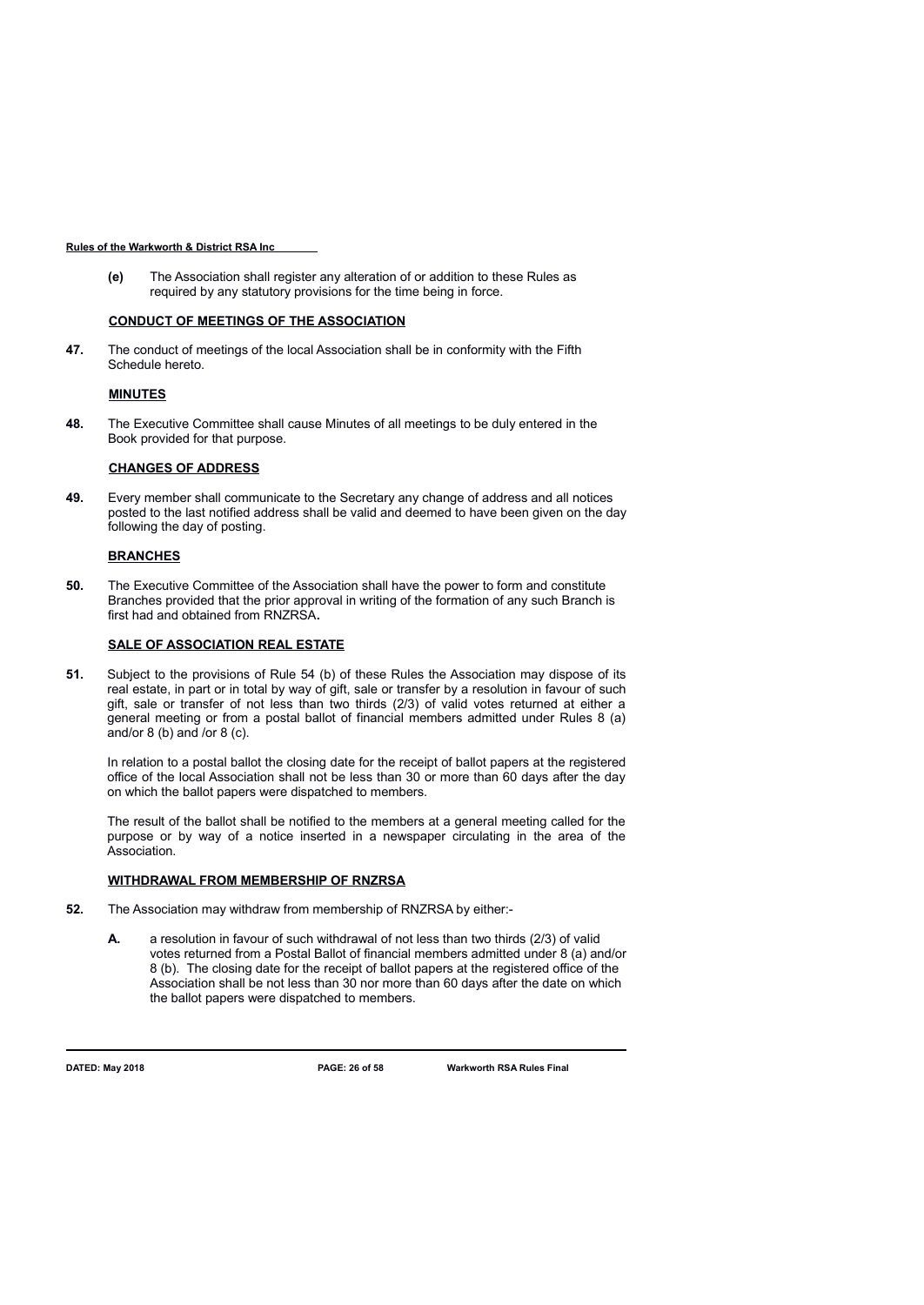The result of the Ballot shall be notified to members either at a General Meeting called for the purpose or by way of a notice inserted in a newspaper circulating in the area of the Association.

or by,

- **B.** a simple majority of valid votes cast by financial members at a General Meeting in favour of placing the Association in liquidation. Such resolution for liquidation and to appoint a liquidator must be confirmed by a further Extraordinary General Meeting to be held not earlier than 30 days nor later than 60 days after the date on which the resolution so to be confirmed was passed.
- **C.** withdrawal from membership under either A or B above shall be subject to compliance with the following conditions:
	- **(a)** 14 days' prior written notice shall be given to the Chief Executive of RNZRSA (Inc) of any Notice of Motion to withdraw from membership which has been given to members pursuant to these Rules.
	- **(b)** Such notice shall be accompanied by payment in full of all capitation and other sums due by the Association.
	- **(c)** Such Notice shall specify:-
		- **(i)** The date from which it is intended that the withdrawal shall become effective;
		- **(ii)** Whether the Association intends voluntarily to be put into liquidation under Section 24 of the Incorporated Societies Act 1908, or
		- **(iii)** Whether the Association intends to change its name with consequential Rule amendments under Section 21 of that Act.
	- **(d)** Immediately after the motion to withdraw from membership has been adopted by the members in General Meeting the Chief Executive of RNZRSA shall be notified of the decision and supplied with the Association's Certificate of Incorporation.

# **LICENCE REGULATIONS AND RECIPROCAL VISITING RIGHTS**

- **53. (a)** The Association will comply with all national and local authority law, regulations and rules as they apply to the operation of the Association including without limitation those that relate to use of the Association's premises, the sale and supply of alcohol, the provision of hospitality services and gambling.
	- **(b)** That this Association, while affiliated to the Royal New Zealand Returned and Services Association (Inc.), grants reciprocal visiting rights to all other Associations and RSA Clubs affiliated to the Royal New Zealand Returned and Services Association (Inc.) as defined in the Sixth Schedule to the rules of the Royal New Zealand Returned and Services Association (Inc.) and to all overseas service organisations and any other club which has confirmed reciprocal rights in writing with the Royal New Zealand Returned and Services Association (Inc.).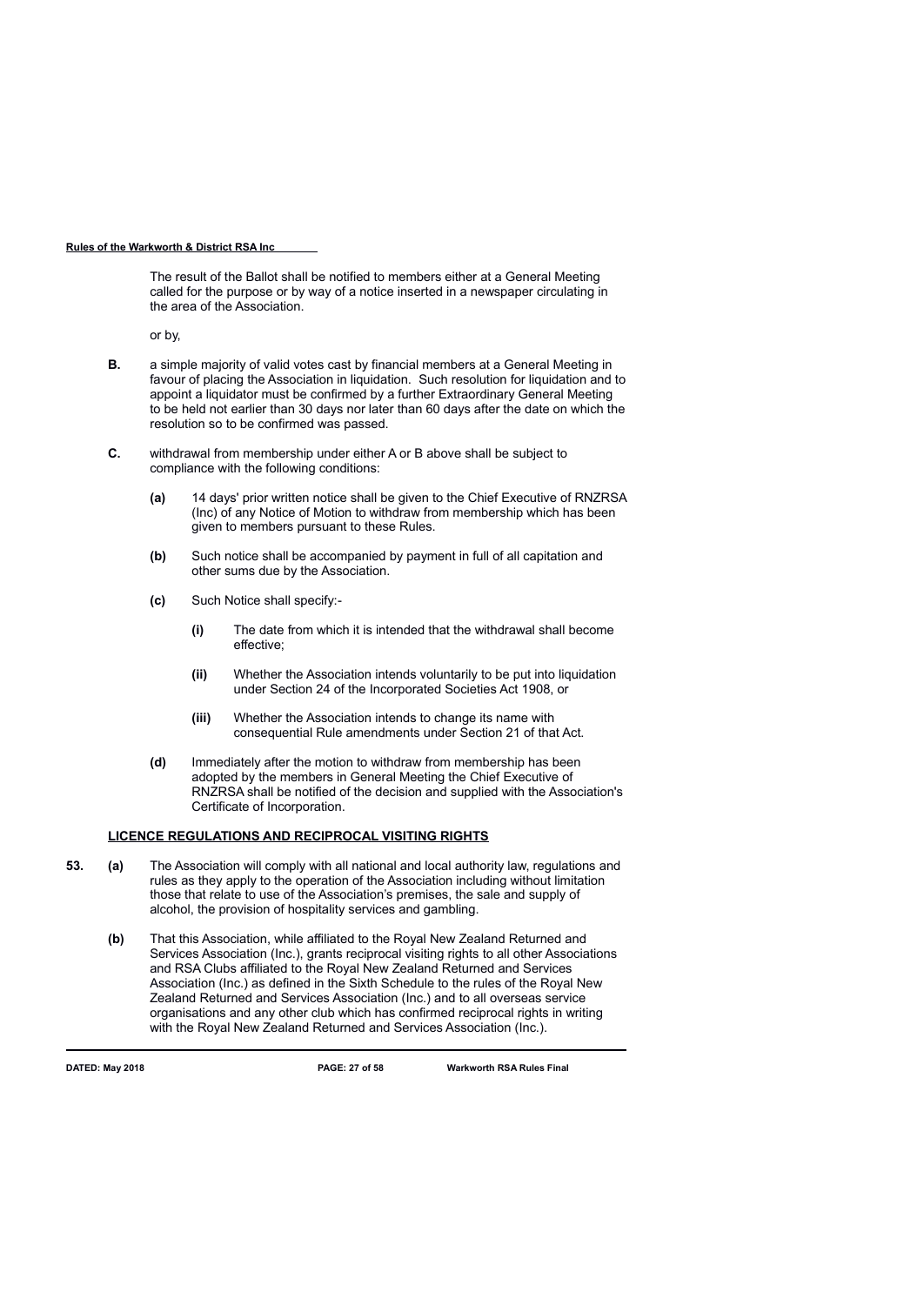**(c)** The Executive Committee may make By-Laws for the use of the Associations premises, the sale and supply of alcohol, the provision of hospitality services and gambling provided that where necessary approval will be sought from Royal New Zealand Returned and Services Association (Inc.).

## **LIQUIDATION**

- **54. (a)** Any decision that the affairs of the Association be liquidated shall be governed by the following procedure. Notice of Motion of the proposed liquidation and appointment of a liquidator must be given in accord with the Rules of the Association and any such resolution for such liquidation and appointment of a liquidator must be confirmed by a further Extraordinary General Meeting, held not earlier than 30 days and not later than 60 days after the date on which the resolution so to be confirmed was passed.
	- **(b)** If upon the liquidation of the Association there remains, after the satisfaction of all its liabilities, any property whatsoever, the same shall not be paid or distributed among the members of the Association but shall be given or transferred to some other Institution or Society having objects similar to the objects of the Association, such Institution or Society to be determined by a majority of the members of the Association present in person at a General Meeting to be held according to the Rules of the Association at or before the liquidation and in default thereof to such institution or institutions as a Registrar of Incorporated Societies, or the High Court of New Zealand or a Judge thereof or in the event of an appeal being made, the relevant appeal authority may direct.

### **INDEMNITY**

- **55.** The Executive Committee, other Officers and Employees of the Association shall be indemnified by the Association against any personal liability incurred in or by reason of the discharge of their duties, except for liability arising by reason of:-
	- **(a)** their own fraudulent act or acts,
	- **(b)** their own recklessness; or
	- **(c)** their own gross negligence or dereliction of duty.

### **SEAL OF THE ASSOCIATION**

**56.** The Association shall have a Common Seal which shall be in the custody and control of the Secretary for the time being and the documents to be executed by the Association of whatsoever nature shall be executed with the following attestation clause:-

"The Common Seal of Warkworth & District RSA was here-unto affixed pursuant to a resolution of the Executive Committee in the presence of:-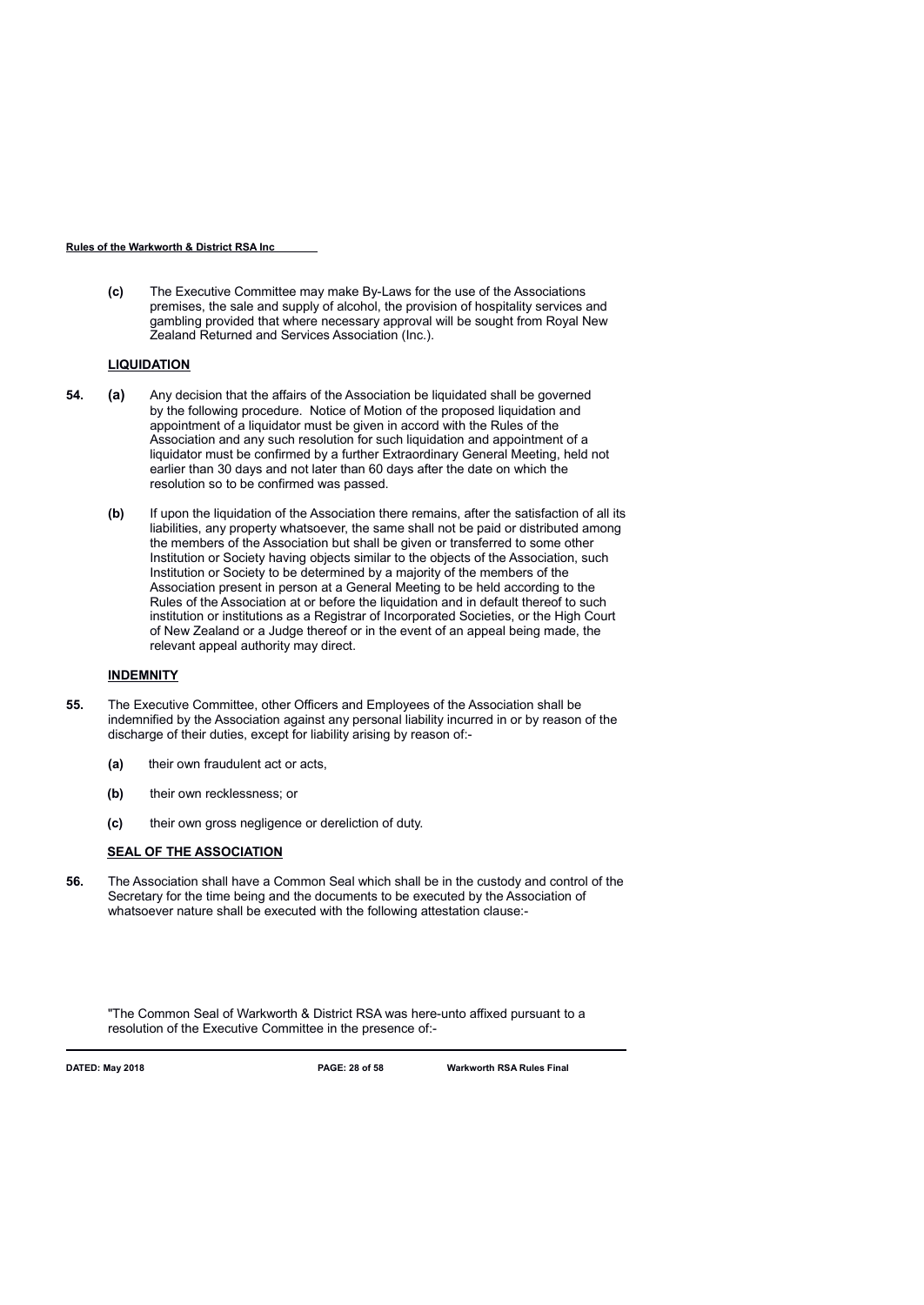......................... Executive Committee Member

......................... Executive Committee Member

# **REGISTERED OFFICE**

**57.** The Association shall at all times have a registered office which shall be situated in 28 Neville Street, Warkworth or at such other place as may be determined from time to time by the Executive Committee.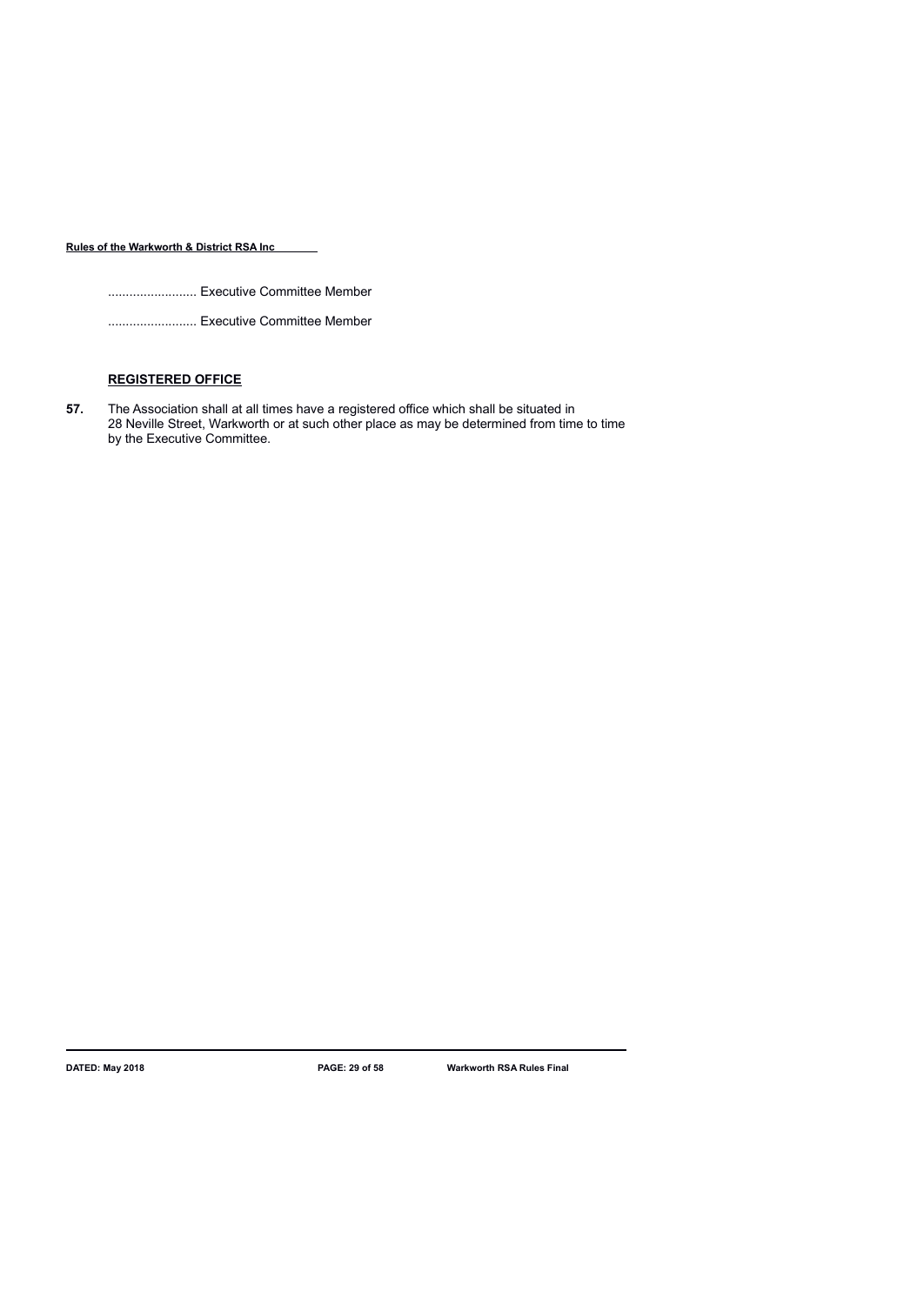# **FIRST SCHEDULE**

# **ELIGIBILITY FOR ADMISSION AS A RETURNED MEMBER**

# **OF THE ASSOCIATION**

- **1.** In all cases it shall be a prerequisite that the person, at the time of making application for membership:
	- **(a)** Be a New Zealand Citizen, or
	- **(b)** A resident of New Zealand in terms of New Zealand's Immigration Policy, or
	- **(c)** Hold a valid New Zealand Visa or Permit
	- **(d)** A citizen of a country belonging to the Commonwealth of Nations,
	- **(e)** and has attained the age of 18 years or the minimum age for the purchase and consumption of alcohol as specified in the Sale and Supply of Alcohol Act 2012 or any amendments or re-enactments thereof.
- **2.** In all cases it shall be a condition of membership that the person has not been dishonourably discharged from the armed forces or dishonourably dismissed from any merchant navy or other qualifying organisation. The Association, or RNZRSA President's Forum, shall have authority to call upon any person to produce evidence of the nature of his discharge.
- **3.** In all cases, it shall be the responsibility of the person concerned to produce satisfactory evidence of his eligible service.
- **4.** Any questions arising between any applicant for membership and any Association as to whether such person is or is not eligible for membership shall be referred to RNZRSA President's Forum, whose decision shall be final and binding.

### **5. (a) Armed or Defence Forces and Police of New Zealand**

- **(i)** Any person who served overseas in time of war or emergency.
- **(ii)** Any person who served overseas as a member of any unit in an operational or occupational force or multinational observers force, or ad hoc force as determined from time to time by RNZRSA President's Forum.
- **(iii)** Any person who served overseas as a member of a United Nations Peacekeeping Force.

## **(b) Armed Forces of Great Britain**

Any person who served overseas in time of war or emergency.

Any person who served overseas as a member of any unit in an operational or occupational force, or ad hoc force as determined from time to time by RNZRSA President's Forum.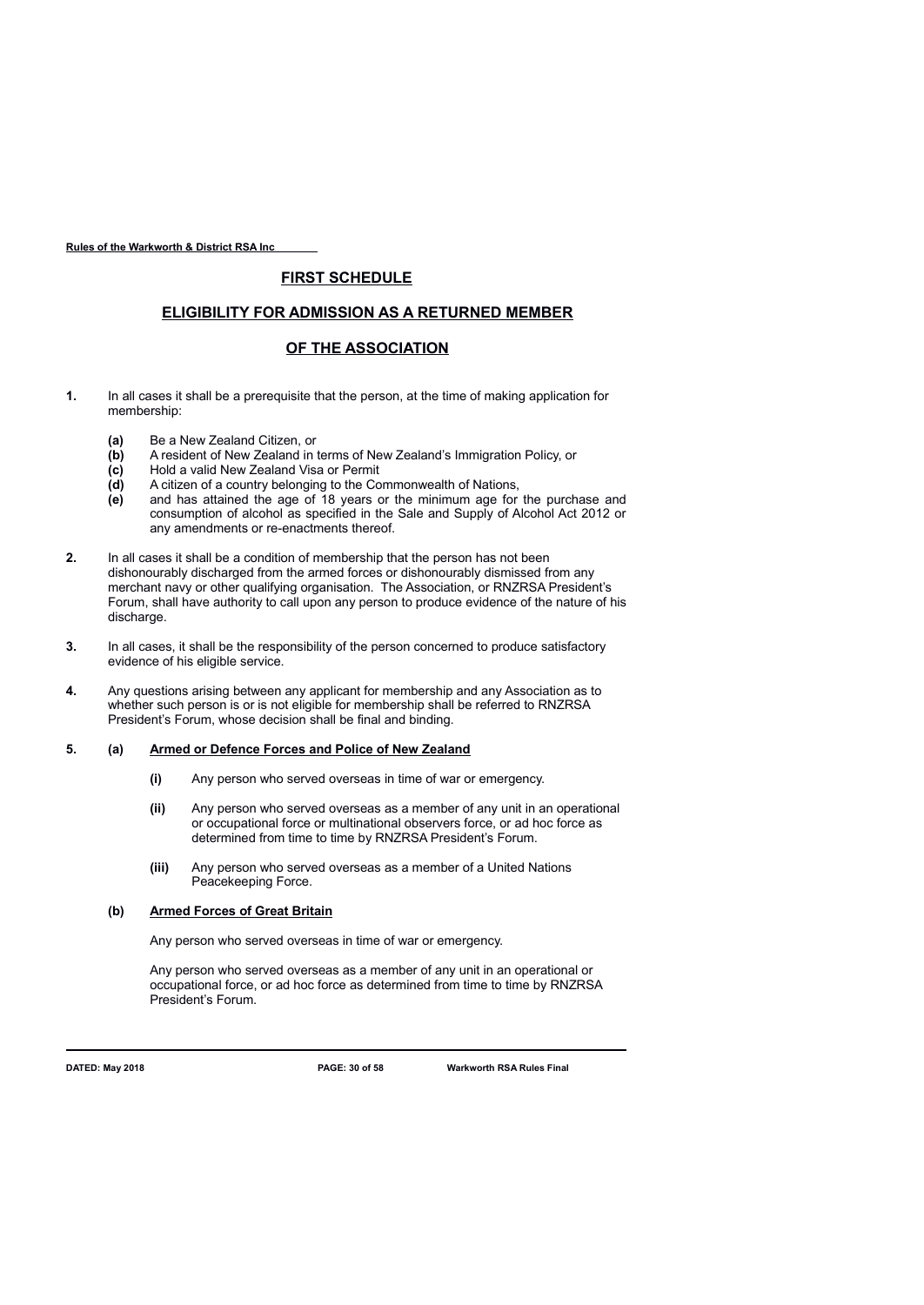Any person who served in Great Britain in time of war in areas deemed to be under threat PROVIDED such service was marked by the award of the Defence Medal or the Air Crew Europe Star.

Any person who served in Northern Ireland PROVIDED such service was marked by the award of the Campaign Service Medal with clasp "Northern Ireland".

### **(c) Armed Forces of Any Other Commonwealth Country**

Any person who served overseas in time of war or emergency.

Any person who served overseas as a member of any unit in an operational or occupational force, or ad hoc force as determined from time to time by RNZRSA President's Forum.

### **(d) Armed Forces of Any Ally of New Zealand**

Any person who served in areas deemed to be under threat, as determined from time to time by RNZRSA President's Forum, as a member of the Armed Forces of:-

- **(i)** A country that was a member of the Commonwealth of Nations at the time of service or
- **(ii)** An ally of New Zealand at the time of service.

### **(e) Merchant Navy**

Any person who served as a member of the crew of a merchant vessel under the flag of New Zealand or of any ally of New Zealand who either:-

- **(i)** during the 1914-18 war or the 1939-45 war served in a theatre of war, PROVIDED such service was marked by the award of the appropriate campaign medals awarded to services personnel for service in that theatre, or
- **(ii)** served in a vessel engaged in the Falklands war, PROVIDED such service was marked by the award of the South Atlantic Star.

# **(f) Wartime Resistance Movements**

Any person who served as a member of an underground or resistance movement of any ally of New Zealand PROVIDED the movement was officially recognised by the Government or authority for the time being accepted by Her Majesty's Government as being the Government or authority of the country concerned and the service has been officially recognised:-

- **(i)** by the award of a decoration for valour or for service by the Government or authority as aforesaid, or
- **(ii)** by the award of a commendation for service or a certificate of service or a similar citation by the Government or authority as aforesaid,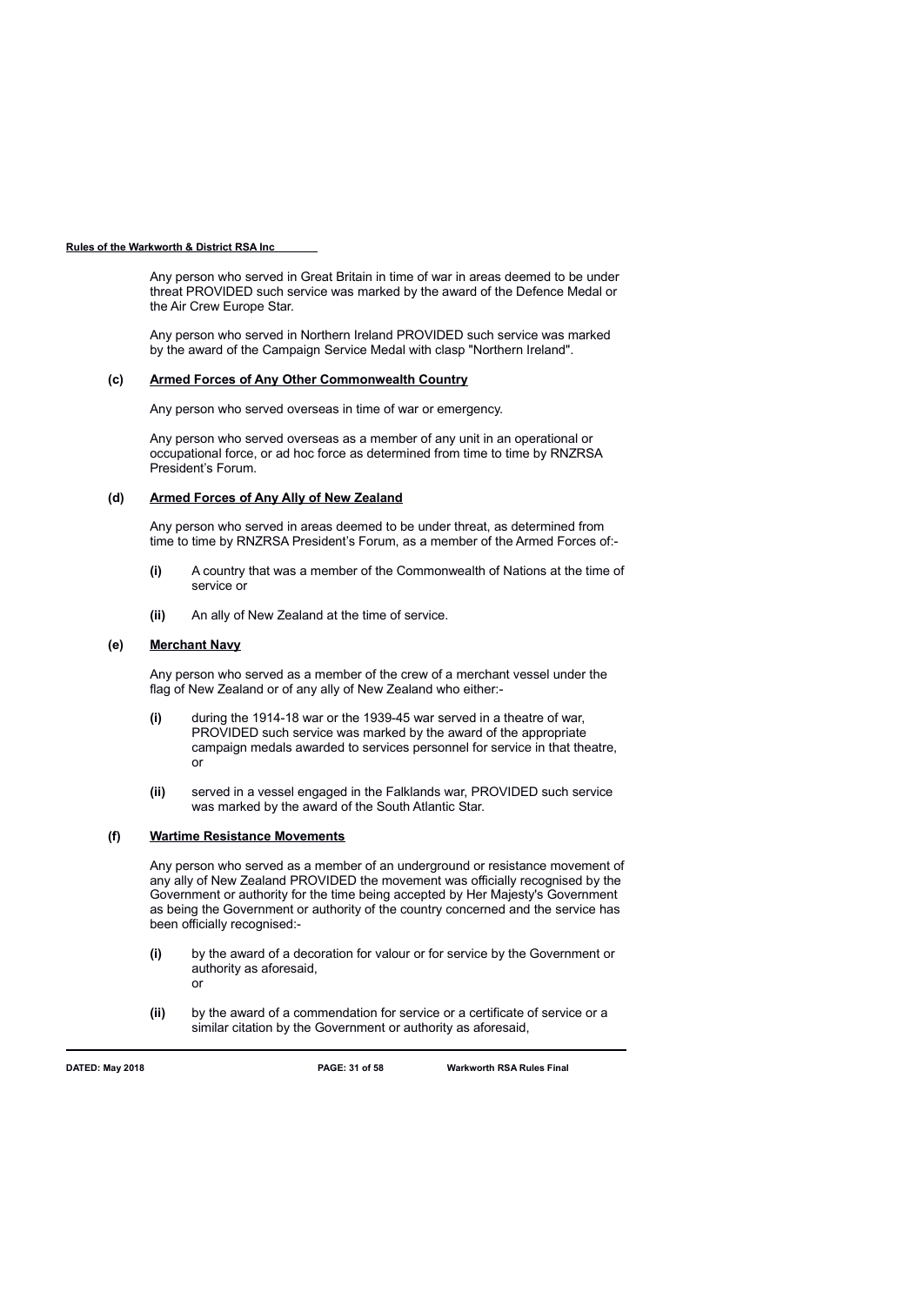or

**(iii)** by the award of a citation for service by the Officer having overall command of Her Majesty's forces in any particular area designated as a theatre of war.

### **(g) Operational Service - Civilians**

- **(i)** Recognition of any New Zealand civilian who has served in conjunction with NZDF personnel, providing support roles defined as Operational Service and whose service has been recognised by the awarding of the NZ Operational Service Medal (NZOSM) and/or the NZ General Service Medal (NZGSM).
- **(ii)** Recognition of any other New Zealand citizen, whose operational service for the nation has been recognised by either of the above Awards and is considered by RNZRSA President's Forum to warrant inclusion in this category.

# **6. Savings**

Any person admitted to membership as a Returned member under the Rules of RNZRSA in operation prior to adoption of this Schedule shall be deemed to have been admitted under this Schedule.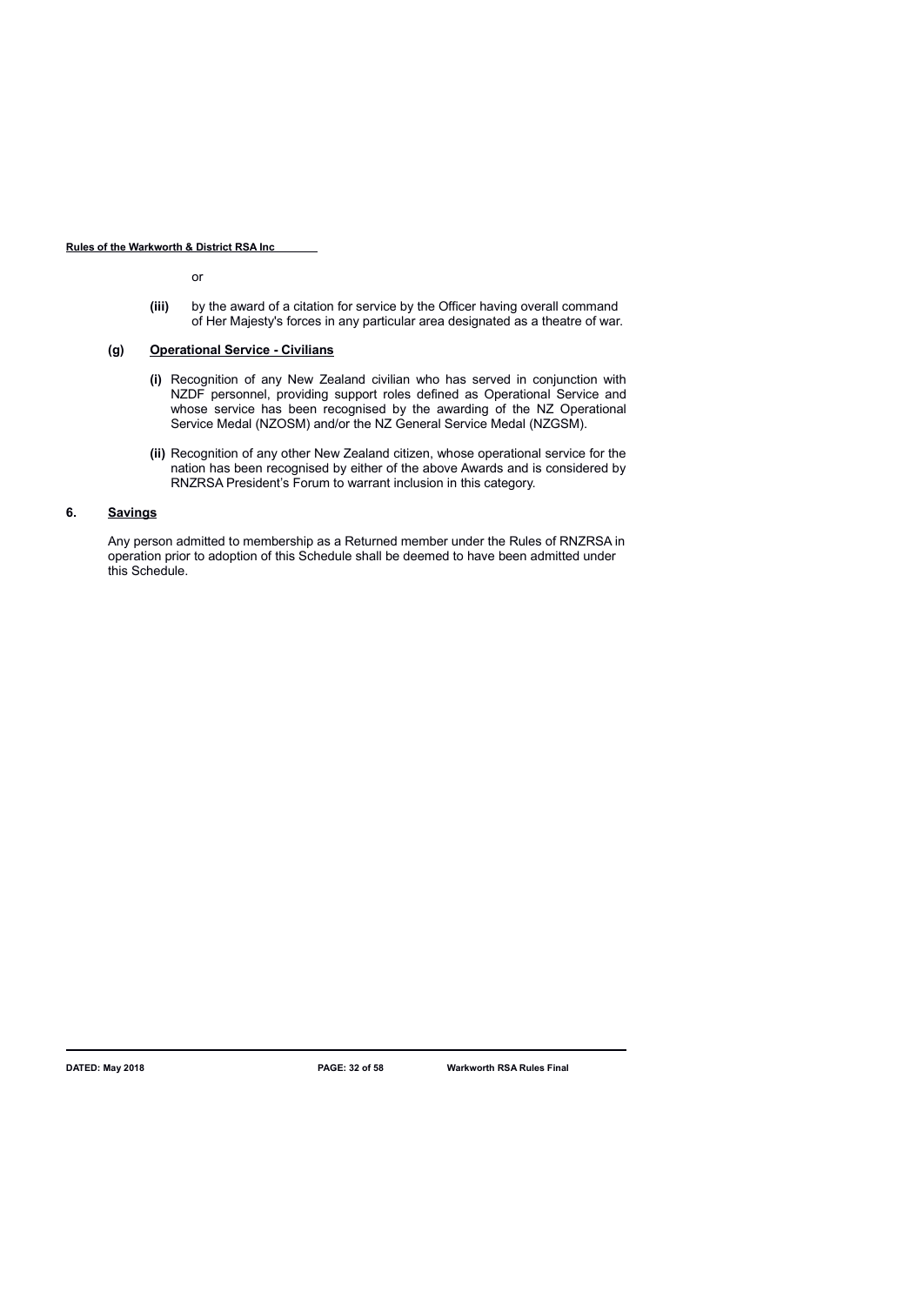# **SECOND SCHEDULE**

# **ELIGIBILITY FOR ADMISSION AS A SERVICE MEMBER**

# **OF THE ASSOCIATION**

- **1.** In all cases it shall be a prerequisite that the person, at the time of making application for membership:
	- **(a) (i)** be a New Zealand citizen, or
		- **(ii)** be a permanent resident of New Zealand in terms of New Zealand Immigration Policy, or
		- **(iii)** be a citizen of a country belonging to the Commonwealth of Nations;
	- **(b)** has attained the age of 18 years or the minimum age for the purchase and consumption of alcohol as specified in the Sale and Supply of Alcohol Act 2012 or any amendments or re-enactments thereof.
- **2.** In all cases, it shall be a condition of membership that the person has not been dishonourably discharged from the armed or defence forces or dishonourably dismissed from any other qualifying organisation. The Association, or RNZRSA President's Forum, shall have authority to call upon any person to produce evidence of the nature of his discharge.
- **3.** In all cases, it shall be the responsibility of a person concerned to produce satisfactory evidence of his eligible service.
- **4.** Any questions arising between any applicant for membership and any Association as to whether such person is or is not eligible for membership shall be referred to RNZRSA President's Forum, whose decision shall be final and binding.
- **5.** Subject to the requirements of paragraphs 1 to 4 above and the provisions of clause 5(c)(ii) the following persons are eligible for admission as Service members.

### **(a) Armed/Defence Forces and Police of New Zealand**

Any person who has served or is serving as a uniformed member of the Armed/Defence or Police Forces of New Zealand and who does not possess the necessary service qualifications for Returned membership.

### **(b) Armed/Defence Forces and Police of the Commonwealth of Nations**

Any person who has served or is serving as a uniformed member of the Armed/Defence or Police Forces of any country which was a member of the Commonwealth of Nations at the time of service, and who does not possess the necessary service qualifications for Returned membership.

**DATED: May 2018 PAGE: 33 of 58 Warkworth RSA Rules Final**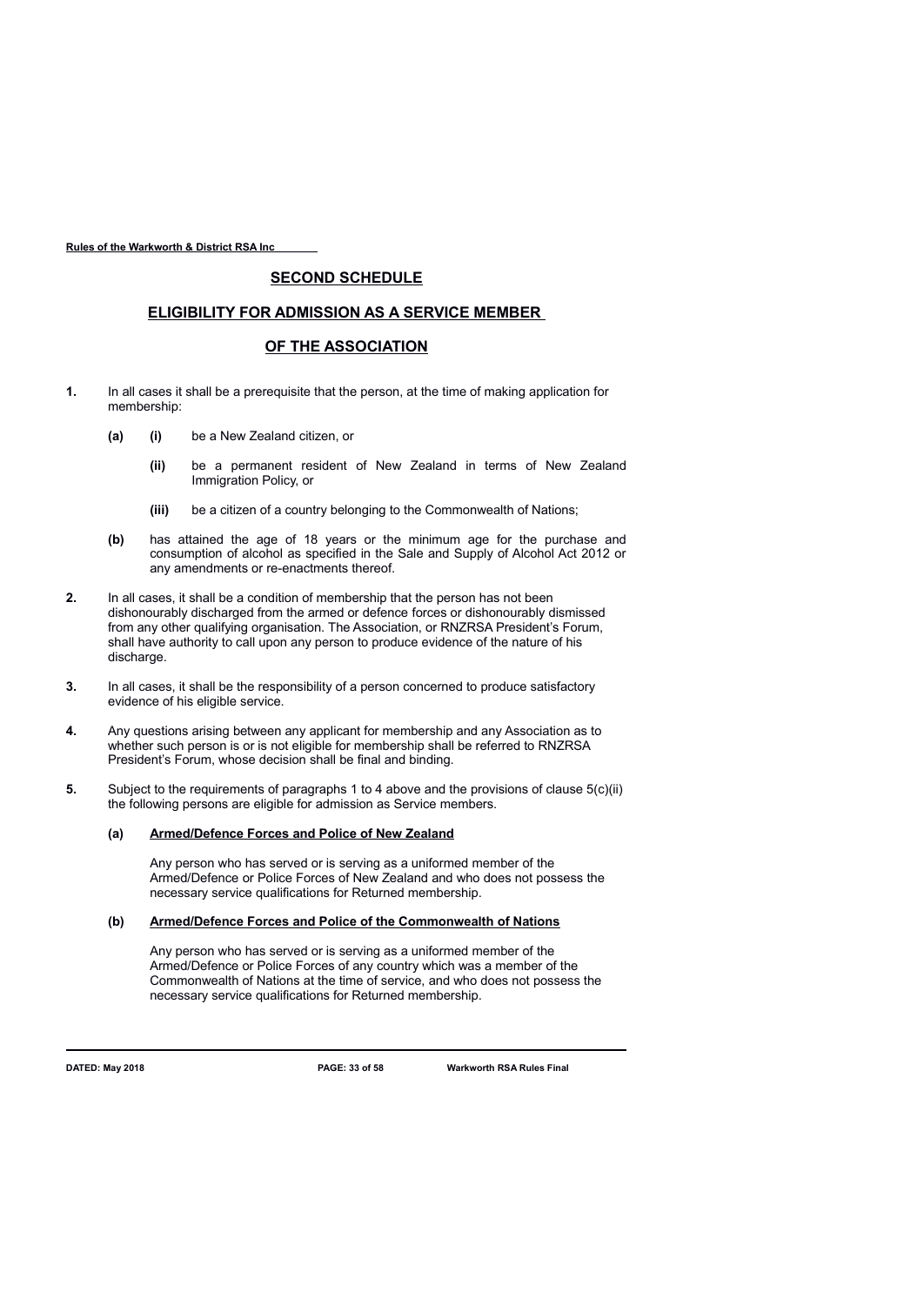### **(c) Armed/Defence Forces of any Other Country**

- **(i)** Any person who has served or is serving as a uniformed member of the Armed/Defence Forces of a country which has not taken up arms against New Zealand or any member of the Commonwealth of Nations or an ally of New Zealand since the 11<sup>th</sup> November 1918, and who does not possess the necessary service qualifications for Returned membership.
- **(ii)** All applications for membership made under the provisions of clause 5(c)(i) above, shall in the first instance be referred to the RNZRSA President's Forum for determination as to eligibility.

### **(d) Home Guard, Women's War Service Auxiliary, Women's Land Service**

Any person who has served as a member of:

- **(i)** the Home Guard, Women's War Service Auxiliary or the Women's Land Service in New Zealand, or
- **(ii)** an equivalent organisation or organisations within the then British Empire

Any time between September 1939 and August 1945 and who does not possess the necessary qualifications for "Returned" membership.

### **(e) New Zealand Cadet Forces**

- **(i)** Any person being not less than 18 years of age or who has attained the minimum legal drinking age as defined in the Sale and Supply of Alcohol Act 2012 or any enactment or amendment thereto, and who has served, or is currently serving, as an Officer of the New Zealand Cadet Forces.
- **(ii)** Any person being not less than 18 years of age or who has attained the minimum legal drinking age as defined in the Sale and Supply of Alcohol Act 2012 or any enactment or amendment thereto, and who has had a minimum of 3 years' service in the New Zealand Cadet Forces as evidenced by a "Cadet Record of Service' Certificate.

# **6. Savings**

Any person admitted to membership as a "Service" member under the Rules of RNZRSA in operation prior to adoption of this Schedule shall be deemed to have been admitted under this Schedule.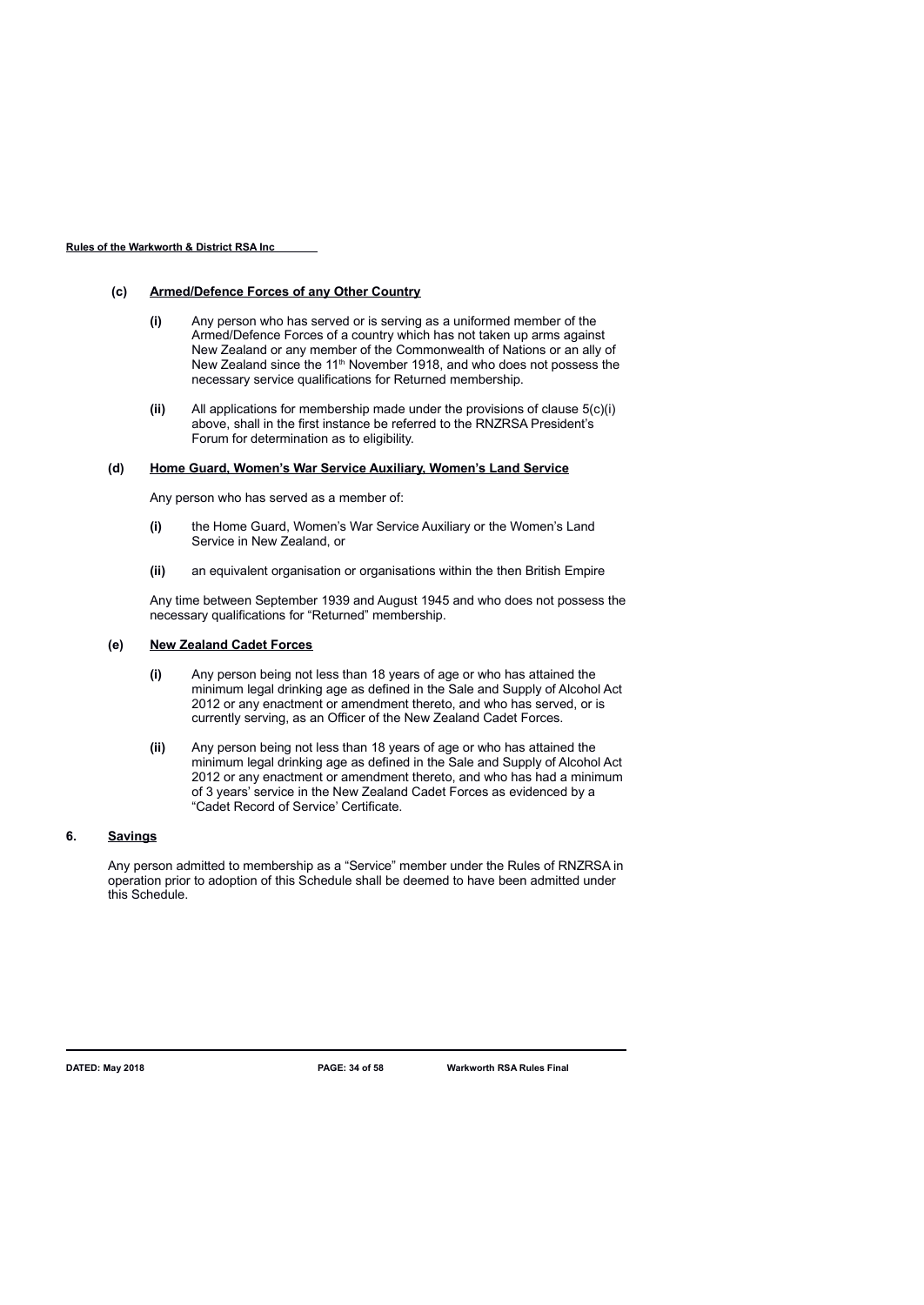# **THIRD SCHEDULE**

# **ELIGIBILITY FOR ADMISSION AS A MEMBER**

# **OF THE ASSOCIATION**

- **1.** In all cases it shall be a prerequisite that the person, at the time of making application for membership:
	- **(a) (i)** be a New Zealand citizen, or
		- **(ii)** be a permanent resident of New Zealand in terms of New Zealand Immigration Policy, or
		- **(iii)** be a citizen of a country belonging to the Commonwealth of Nations;
	- **(b)** has attained the age of 18 years or the minimum age for the purchase and consumption of alcohol as specified in the Sale and Supply of Alcohol Act 2012 or any amendments or re-enactments thereof.
- **2.** In all cases, it shall be the responsibility for the person concerned to produce satisfactory evidence of his eligibility.
- **3.** Any questions arising between any applicant for membership and any Association as to whether such person is or is not eligible for membership shall be referred to RNZRSA President's Forum, whose decision shall be final and binding.

### **4. Savings**

Members membership - a number of instances will have occurred where Club membership has been granted to a person who does not meet the Citizenship criteria as set out in Clause 1 of this Schedule. Such persons shall be entitled to transfer to Member membership providing they were a Club Member prior to and including 30th June 1992.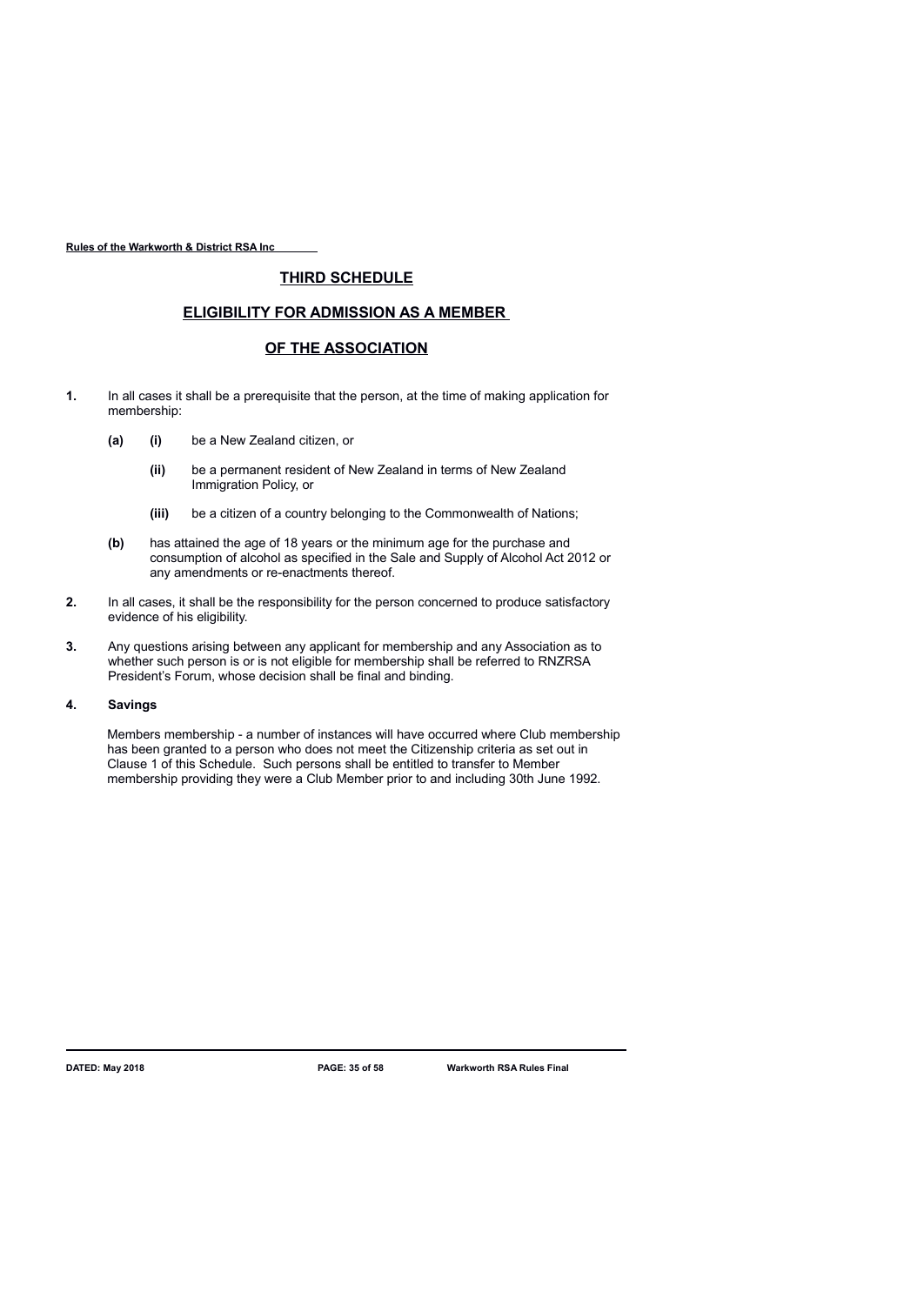# **THIRD 'A' SCHEDULE**

# **MODE OF ADMISSION AS PROVISIONAL MEMBER OF THE ASSOCIATION**

- 1. In all cases it shall be a prerequisite that the person, at the time of making application for membership:
	- **(a)** be eligible for admission under one of the other categories of membership, and
	- **(b)** have attained the age of 18 years or the minimum age for the purchase and consumption of alcohol as specified in the Sale and Supply of Alcohol Act 2012 or any amendments or re-enactments thereof, and
	- **(a)** expressly agree in writing to comply with the Association's rules.
- 2. In all cases, it shall be the responsibility of the person concerned to produce satisfactory evidence of eligibility for Provisional Membership.
- 3. Subject to the exceptions detailed below, Provisional Membership is granted on the following conditions:
	- **(a)** A Provisional Membership may be revoked at any time by the Executive Committee if the prerequisites for membership are found not to have been satisfied, and
	- **(b)** Provisional Membership is granted on the following conditions:
		- **(i)** There will be no subscription or fee for the period of the Provisional Membership,
		- **(ii)** A Membership card will be provided marked "Provisional" for the period of the Provisional Membership, so that the Provisional Member can be clearly identified as a *bona fide* member of the Association,
		- **(iii)** The one month Provisional Membership period cannot be extended,
		- **(iv)** On the expiration of one month from admission, the Provisional Membership will lapse, and the Provisional Member may be invited to apply for membership (under the appropriate mode or form),
		- **(v)** A Provisional Member may invite guests to the Association club/premises,
		- **(vi)** A Provisional Member is not eligible to nominate and/or second applicants for any other class of membership,
		- **(vii)** A Provisional Member shall have the right to attend but not speak or vote at General Meetings, and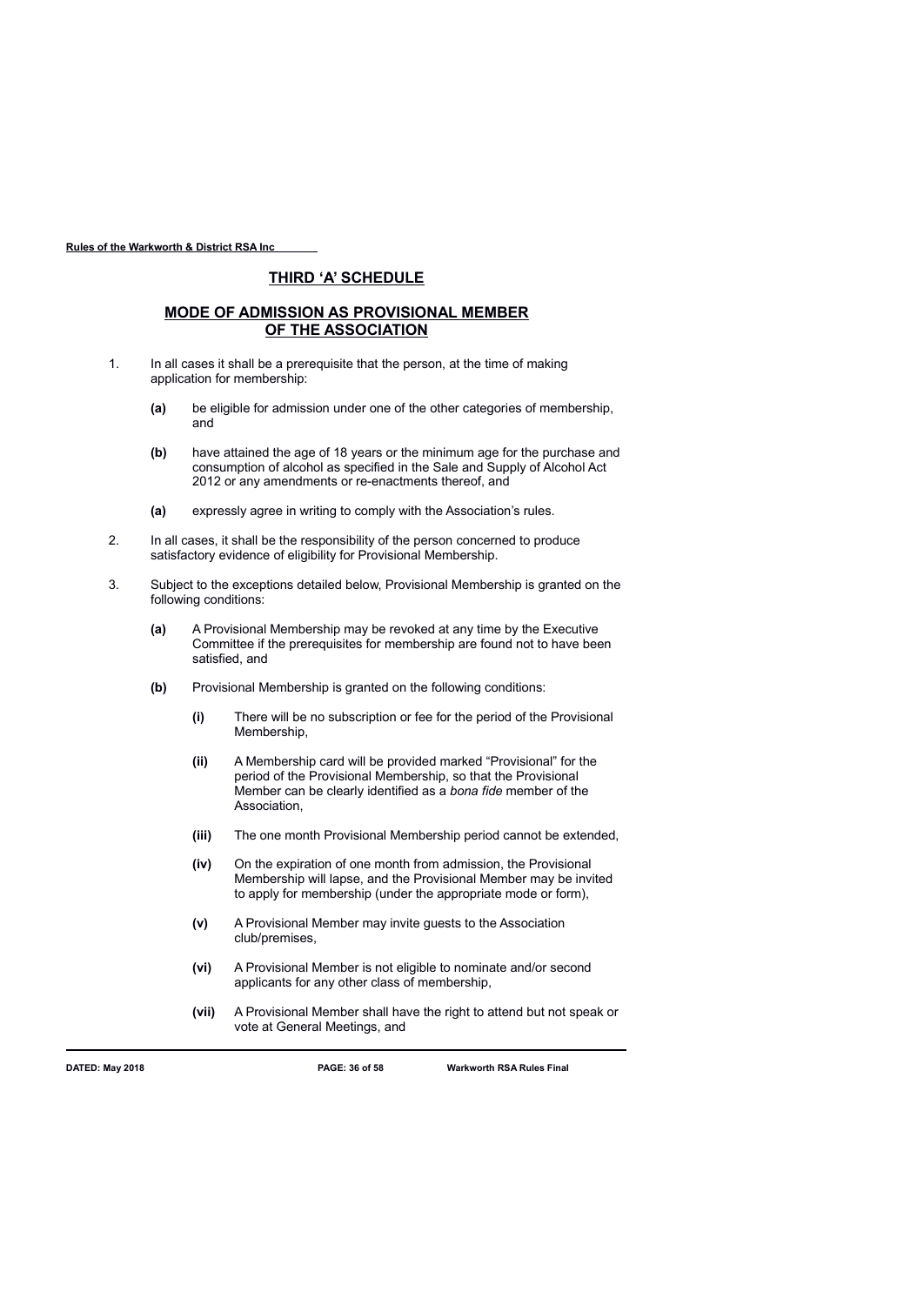**(viii)** Subject to the foregoing, the Provisional Member may access the facilities of, and enjoy the privileges of membership of the Association.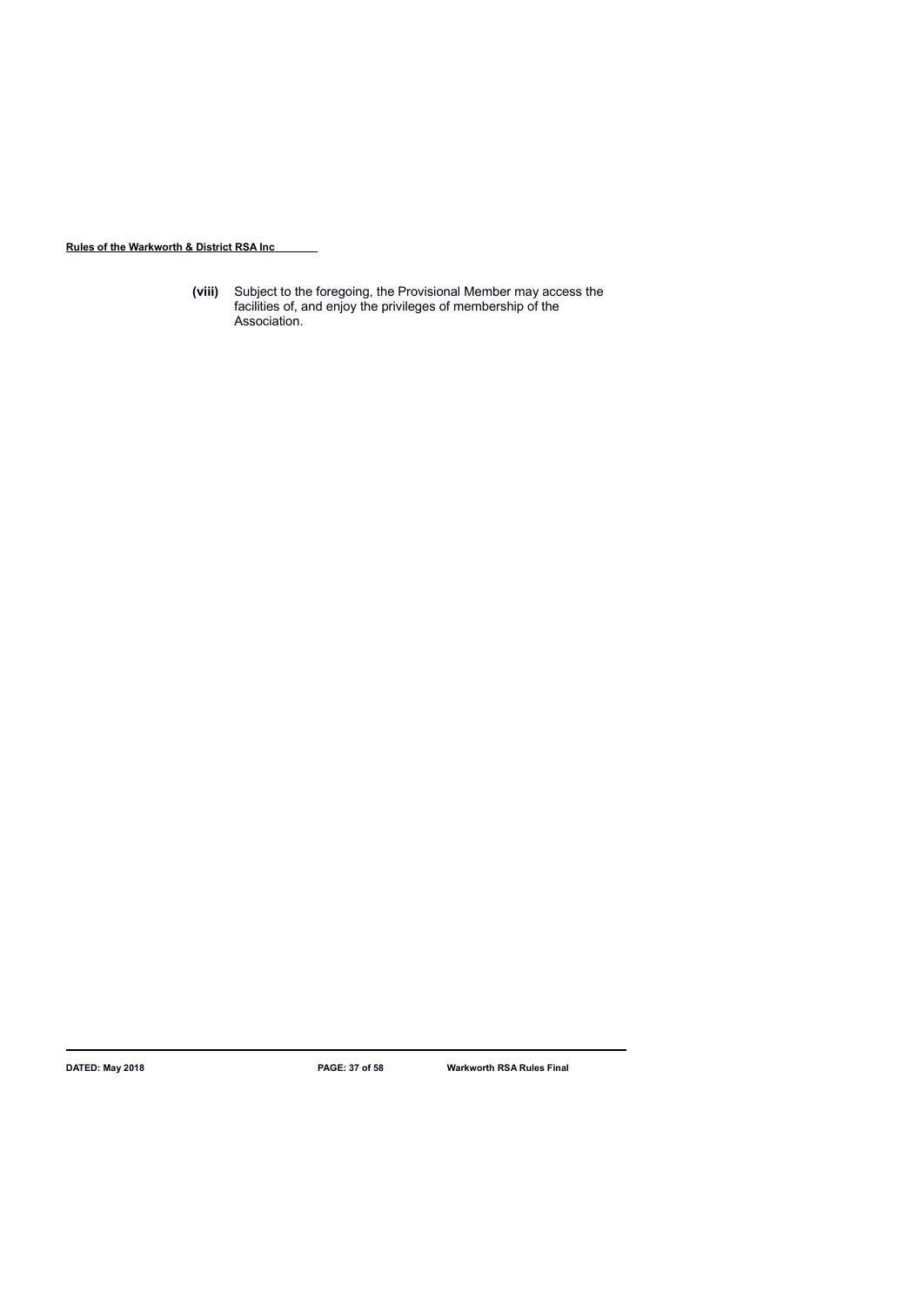# **FOURTH SCHEDULE**

# **ELIGIBILITY FOR ADMISSION AS A YOUTH MEMBER**

## **OF THE ASSOCIATION**

Youth Membership shall be open, subject to the requirements detailed hereunder, to persons who have attained the age of 13 years as at the date of application, and have not attained the age of 18 years or the minimum age for the purchase and consumption of alcohol as specified in the Sale and Supply of Alcohol Act 2012 or any amendment or reenactment thereof.

- **1.** In all cases it shall be a prerequisite that the applicant, at the time of making application for membership, be:
	- **(a)** A New Zealand citizen or
	- **(b)** A permanent resident of New Zealand in terms of New Zealand Immigration Policy
	- **(c)** hold a valid New Zealand Visa or permit
	- **(d)** A citizen of a country belonging to the Commonwealth of Nations.
- **2.** It shall be the responsibility of the applicant to produce satisfactory evidence of his eligibility.
- **3.** Any questions arising between the applicant for membership and the Association, as to whether such person is or is not eligible for membership, shall be referred to RNZRSA for decision, which shall be final and binding.
- **4.** Subject to the exceptions detailed below, Youth Members may access the facilities of, and enjoy the privileges of membership of the Association:
	- **(a)** Youth members are not eligible for election to any committees of the Association nor are they entitled to vote or speak at any General Meeting.
	- **(b)** Youth members are not eligible to nominate and/or second applicants for any class of membership.
	- **(c)** Youth members are not entitled to either purchase or consume liquor on the premises.
	- **(d)** Youth members are not permitted to either enter any area set aside or set up for the operation of gaming machines, or to operate or play such gaming machines.

Notwithstanding the provisions of Rules 12 and 13 of the Rules of the Association, any breach of these conditions, 4(c) and/or (d) shall mean the immediate cancellation of membership.

**DATED: May 2018 PAGE: 38 of 58 Warkworth RSA Rules Final**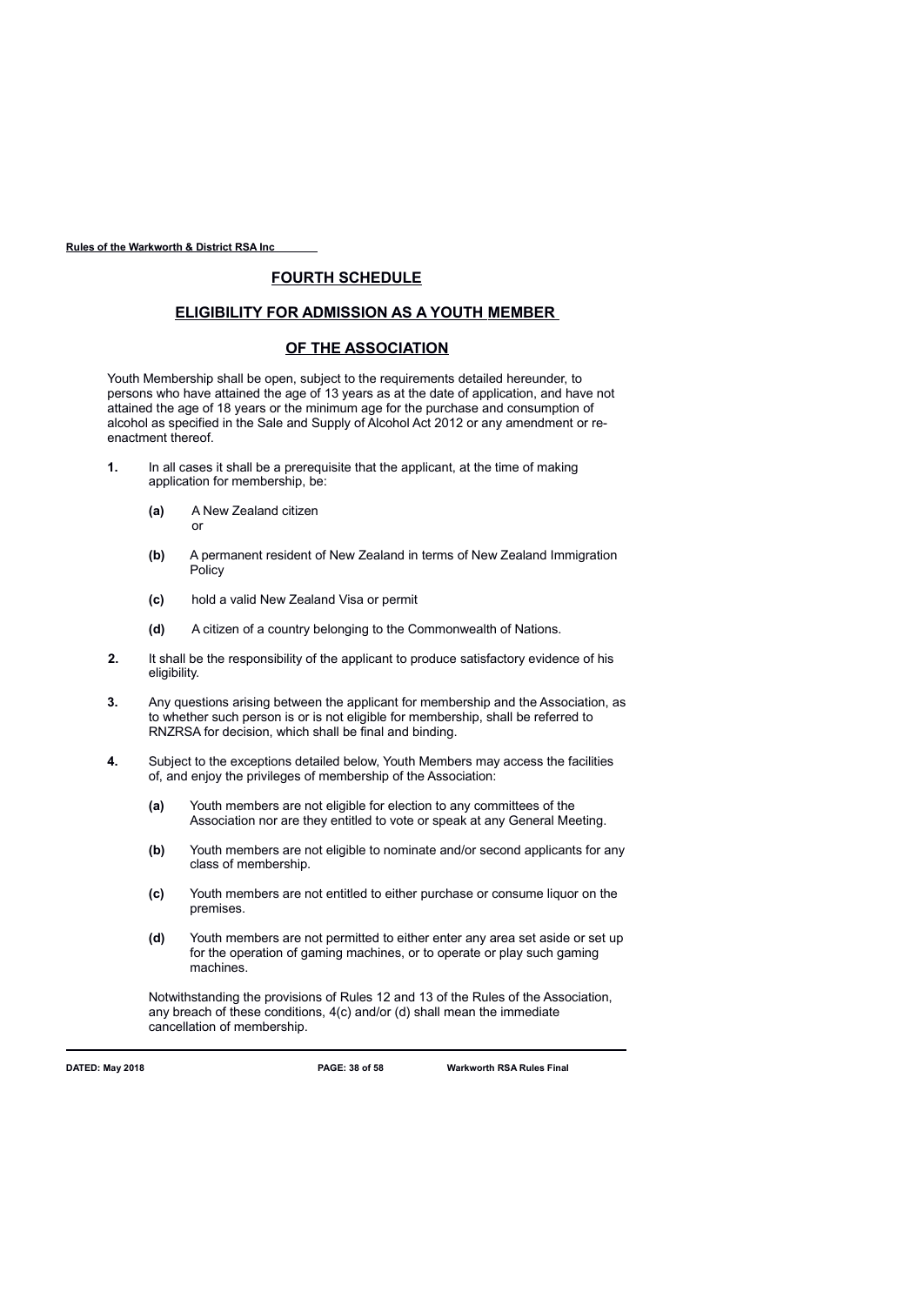- **5.** Youth members may sign in one visitor only, on any one day. Such visitor must have attained the age of 16 years. At all times the right to sign in visitors shall be subject to the provisions of the Sixth Schedule to these Rules.
- **6.** The subscription payable by Youth members shall be as determined by the Executive Committee and shall not be subject to the provisions of Rule 38 (a) of the Association rules.
- **7.** On reaching the age of 18 years, or such age being the minimum age for the purchase and consumption of alcohol as specified in the Sale and Supply of Alcohol Act 2012 or any amendment or re-enactment thereof, Youth membership shall cease.
- **8.** Youth members attaining the age of 18 years, or such minimum age as defined in 7 above, may apply for membership in the category for which they eligible, but without being required to be further nominated or seconded.

In all other respects their application shall be subject to the requirements as detailed in Rule 13 of the Association rules.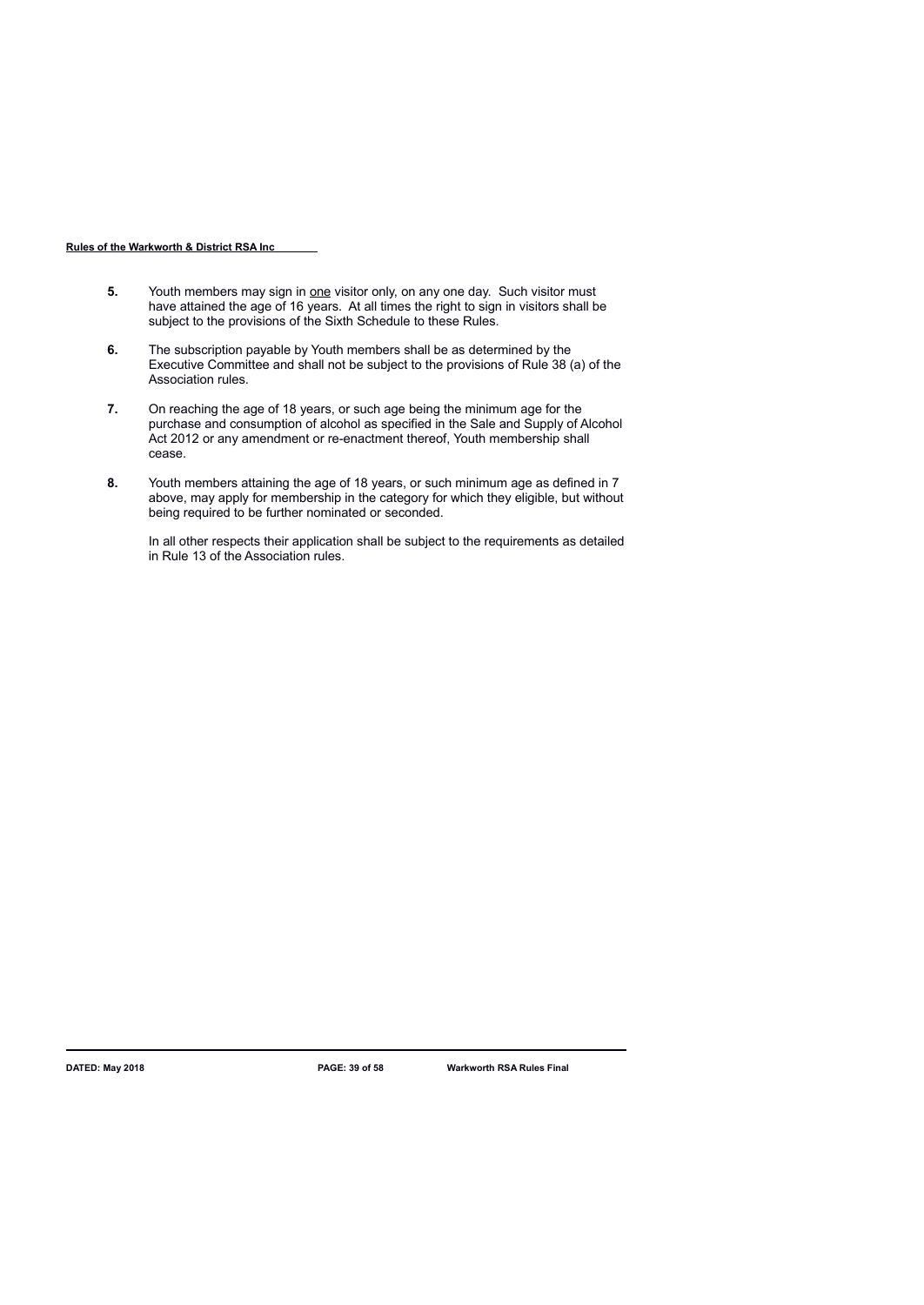# **FIFTH SCHEDULE**

# **STANDING ORDERS FOR THE CONDUCT OF GENERAL MEETINGS**

# **OF THE ASSOCIATION**

**1.** Members will assemble at the time and place appointed. The President shall preside at all meetings, or in his absence, a Vice President.

In the absence of these Officers, the meeting shall appoint a member to be the Chairman.

- **2.** The Secretary will take the necessary steps to see that none but financial members**,** Honorary Life Members and Honorary Members of the Association are present.
- **3.** Full Minutes of all proceedings of the meeting shall be kept by the Secretary or his appointee.

### **Business of Meeting**

**4.** The business shall be as advertised and the order in which items of business are taken shall be as determined by the Chairman or by resolution of the members present.

### **Notices of Motion**

- **5. (a)** Motions must be fairly written and signed by the members proposing such motions. A motion moved and seconded shall be withdrawn only by leave of the meeting.
	- **(b)** Any notice of motion not seconded may not be further debated, but shall forthwith lapse and no entry thereof shall be made in the Minutes.
	- **(c)** The terms of a motion may be altered by the proposer with the approval of the seconder, and such amended motion shall be fairly written and delivered to the Chairman.

### **Superseding Motion**

- **6.** A motion may be superseded:-
	- **(a)** By the adjournment of a meeting, either on the motion of a member "That this meeting do now adjourn", or on notice being taken, and it appearing, that a quorum is not present.
	- **(b)** By a motion being carried "That the meeting proceed to the next business".
	- **(c)** By an amendment.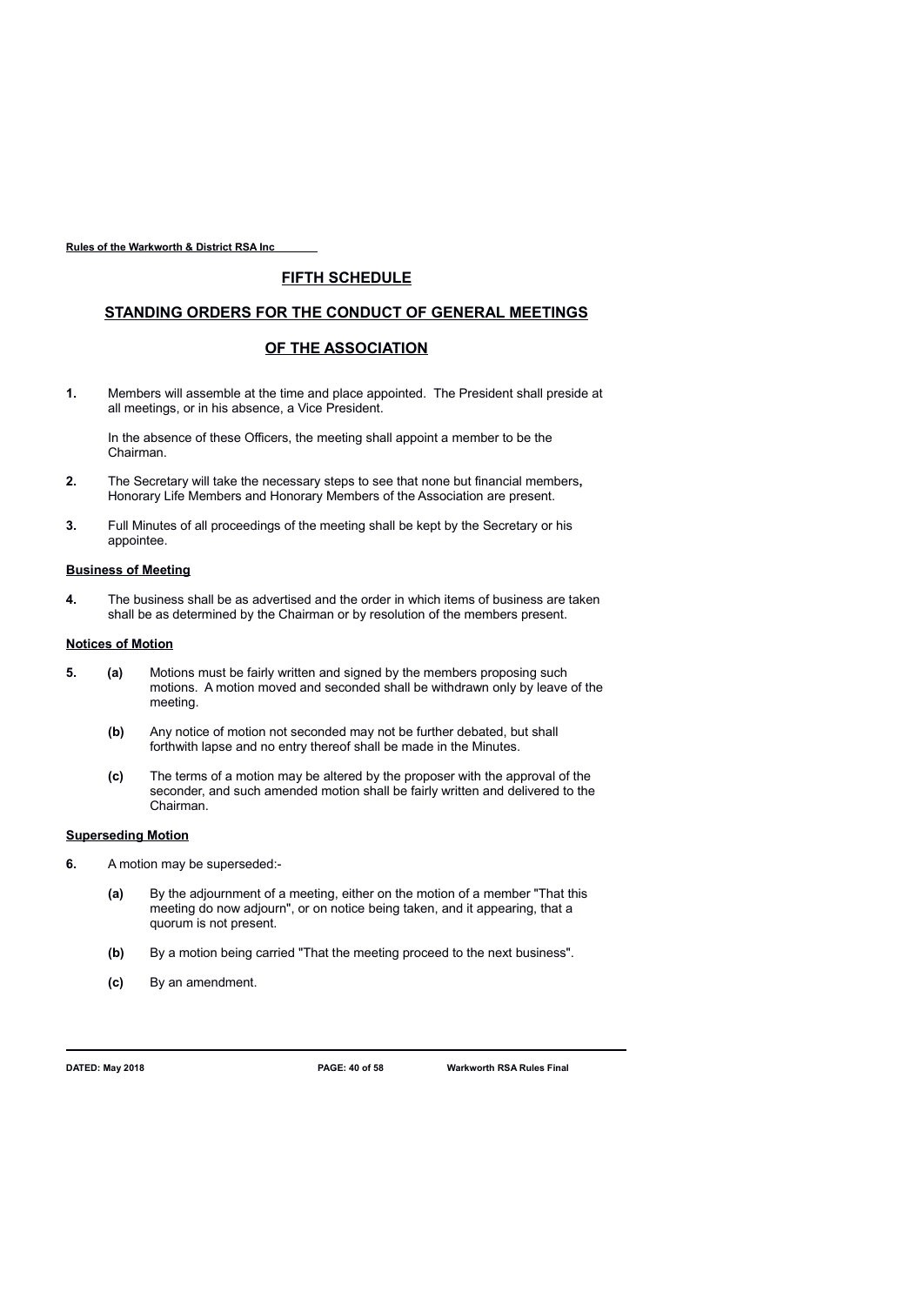## **Conduct of Debate**

**7.** Every member shall obey the orders and rulings of the Chairman. If any member refuses to obey any such order or ruling, such member may thereupon, by resolution of the meeting, be held guilty of contempt, and such member may be suspended at the discretion of the meeting.

# **Time Limit of Speeches**

**8.** The Proposer of a motion shall be allowed ten minutes in which to address the meeting, and his seconder five minutes. All other members shall have five minutes. The Proposer shall be entitled to a reply of five minutes.

## **Members**

**9.** All financial Members may attend all General Meetings of the Association and shall have, except for the restrictions imposed in Rule 52A of these Rules, the right to speak and vote on all matters.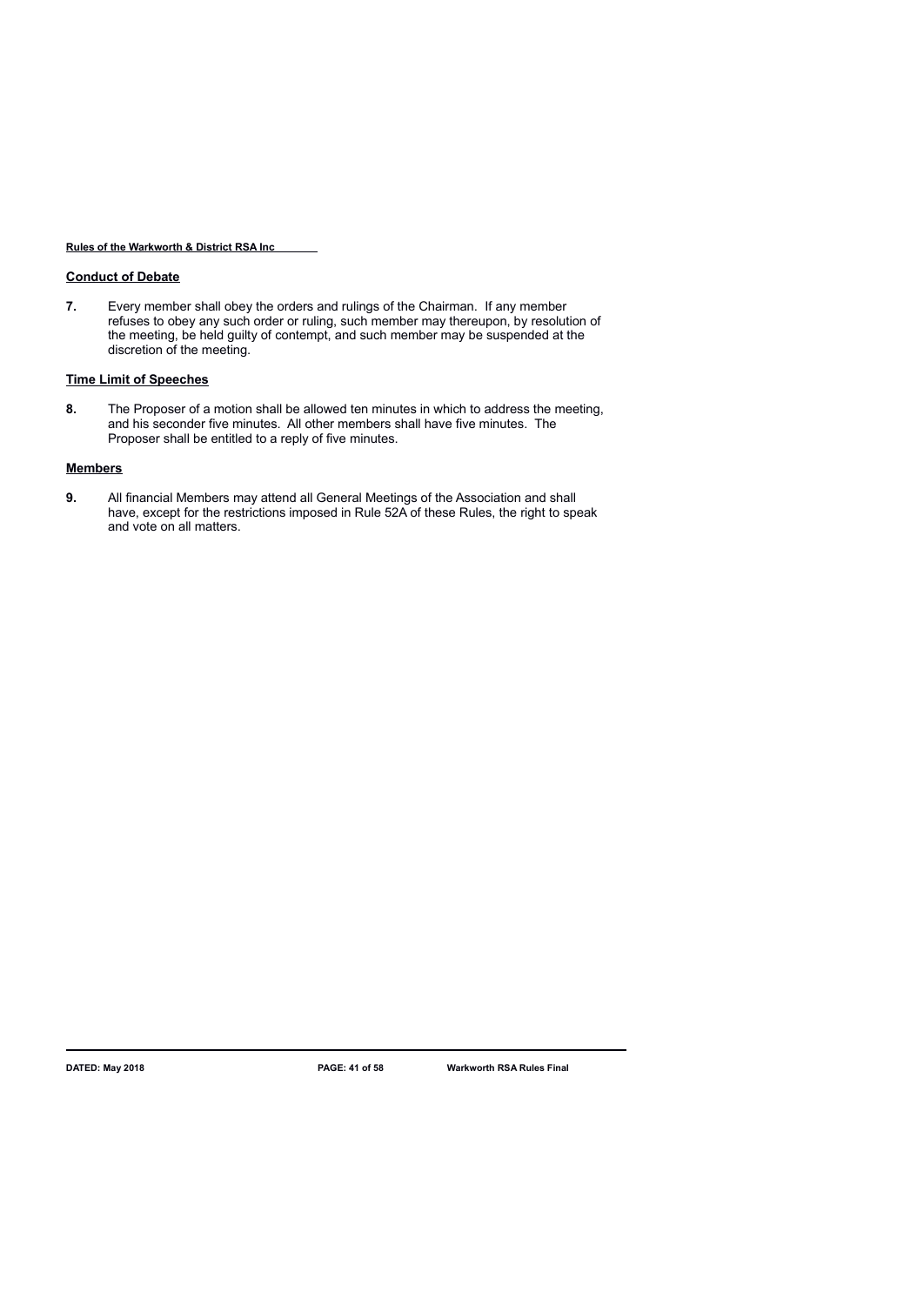# **SIXTH SCHEDULE**

# **ASSOCIATION BY-LAWS**

- **1.** The Executive Committee shall be the sole responsible authority for the interpretation of these Rules and of the Regulations and By-laws made thereunder, and the decision which shall be given within seven days by the said Executive Committee upon any question of interpretation or upon any matter affecting the Association and not provided for by the Rules or by the Regulations and By-laws made thereunder, shall be final and binding on the members until set aside or varied by a General Meeting of the Association to be held within fourteen days of the date of such decision of the said Executive Committee.
- **2.** No member shall give any gratuity to any employee of the Association.
- **3.** No member shall, except for services rendered or goods supplied at the request of the Executive Committee, or in pursuance of a resolution of a General Meeting on any pretence or in any manner receive any profit, salary or emolument from the funds or transactions of the Association.
- **4.** Any member removing a book, newspaper or any article or articles which are the property of the Association from the premises without the consent of the Executive Committee or wilfully breaking, tearing or injuring any property of the Association and refusing to replace or make good the same shall render himself liable to suspension.
- **5.** Any member being intoxicated so as to be a nuisance in the Associations premises may immediately be suspended by the Duty Manager or by an Officer. Any such suspension must forthwith be reported in writing to the Secretary giving the reasons therefore and a meeting of the Executive Committee shall be called with all reasonable speed.
- **6.** Drunkenness, swearing, obscene language and other disorderly conduct shall not be permitted in the Association's premises, and any member persisting in offending may, after being cautioned by the Duty Manager or by an Officer or member of the Executive Committee render himself liable for suspension.
- **7.** Membership of any party, organisation, local Association or other body, the allegiance and objects of which are inconsistent with the allegiance and objects of this Association shall be deemed to be misconduct within the meaning of these Rules.
- **8.** No raffles shall be allowed on the premises or goods exhibited for that purpose except with the authority of the Executive Committee.
- **9.** No sectarian or party political discussion shall be allowed in the Association's premises.
- **10.** No business cards or notices shall be posted or hung on the premises without the sanction of the Executive Committee, nor shall any member give the address of the Association in an advertisement or conduct any business on the Association's premises or use the Association address for business purposes.

**DATED: May 2018 PAGE: 42 of 58 Warkworth RSA Rules Final**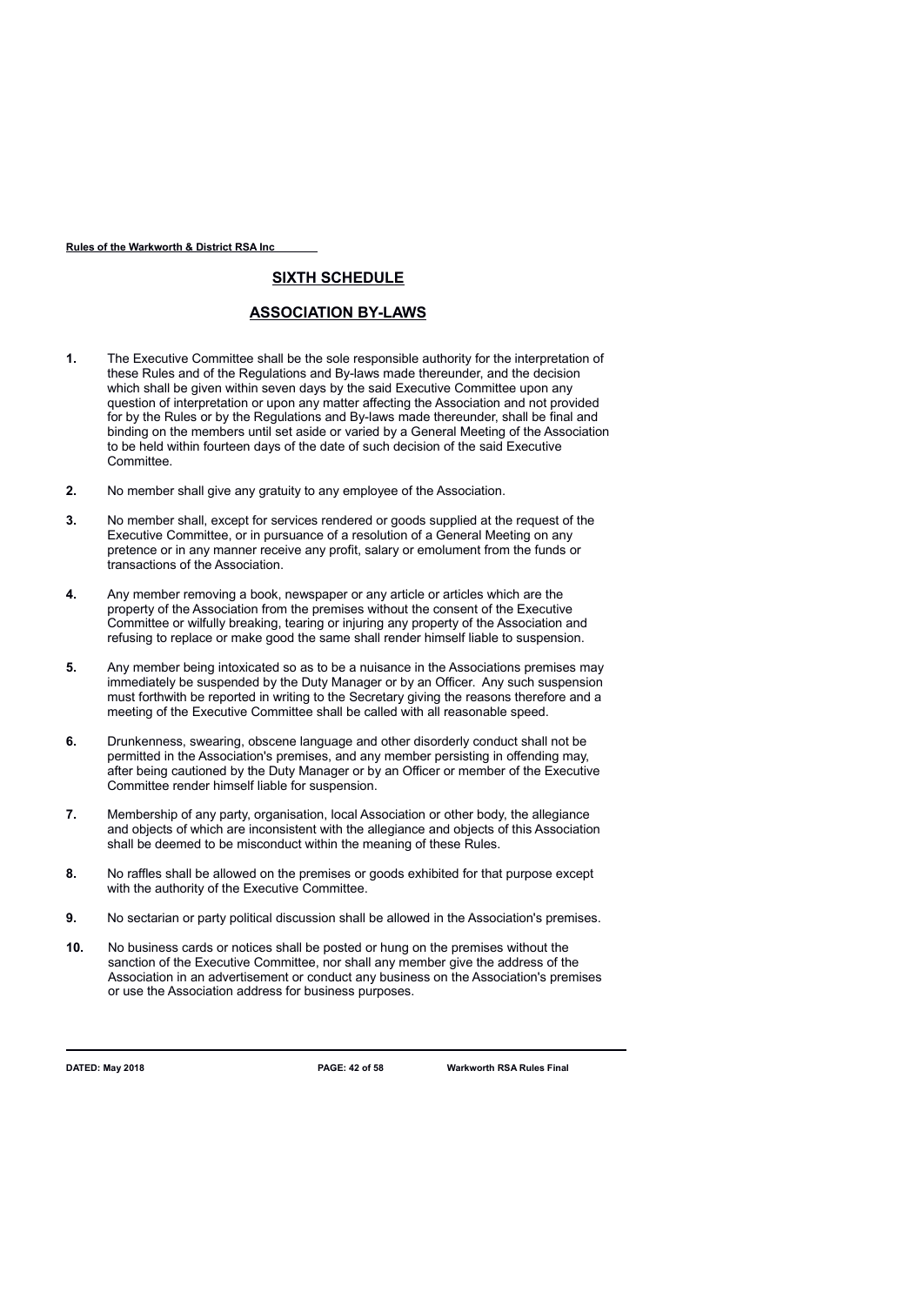- **11.** Members of the Executive Committee(s) shall at all times render every assistance to the Officers and staff of the Association to maintain order and to prevent infringement of the Rules, Regulations or By-laws, or the terms of any charter which may be granted from time to time to the local Association.
- **12.** Members of the Executive Committee(s) shall maintain a document specifying the dress code standards for members and visitors while in the club premises and ensure that the document is published, displayed and the standards enforced appropriately.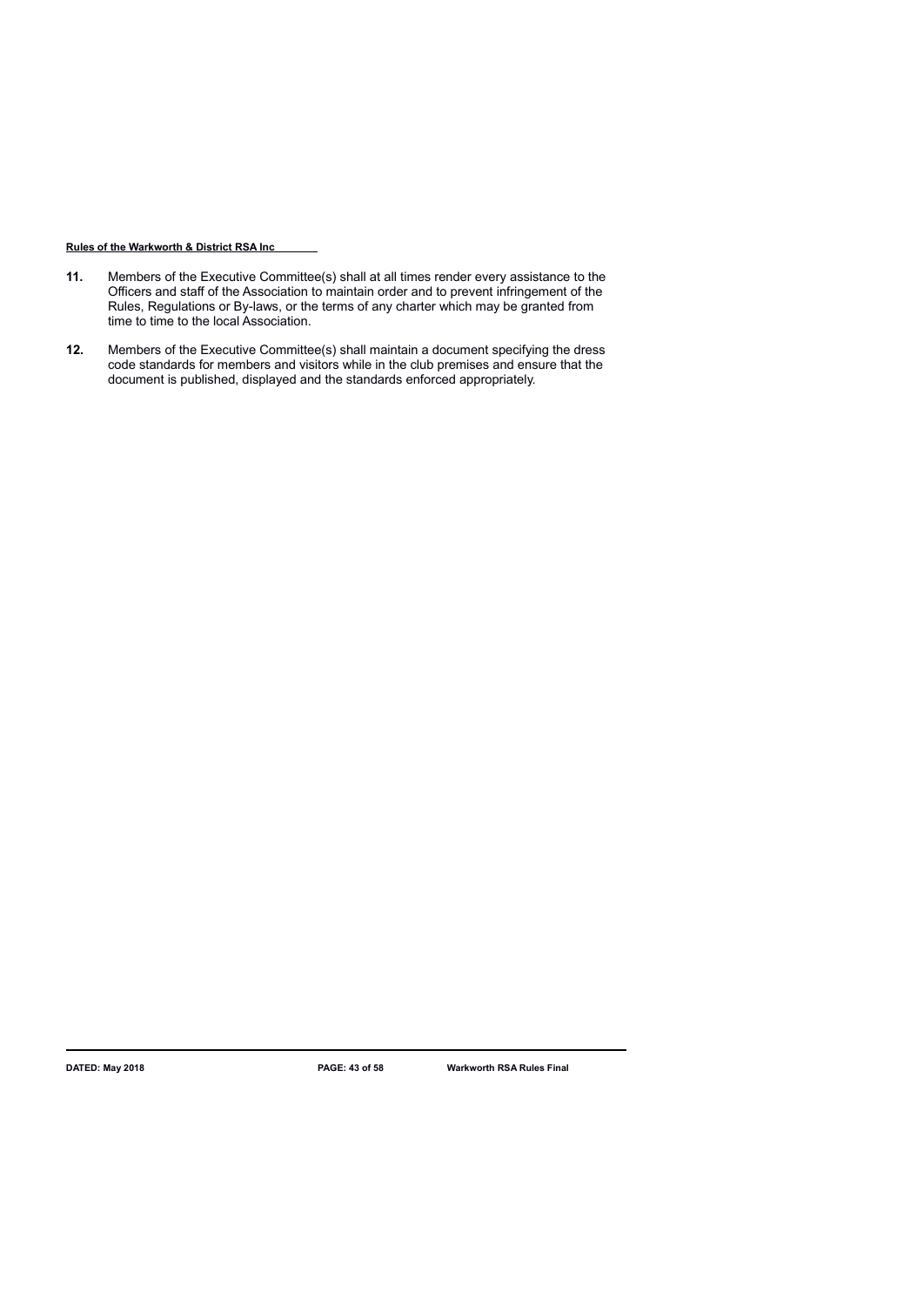**SEVENTH SCHEDULE**

**Unused**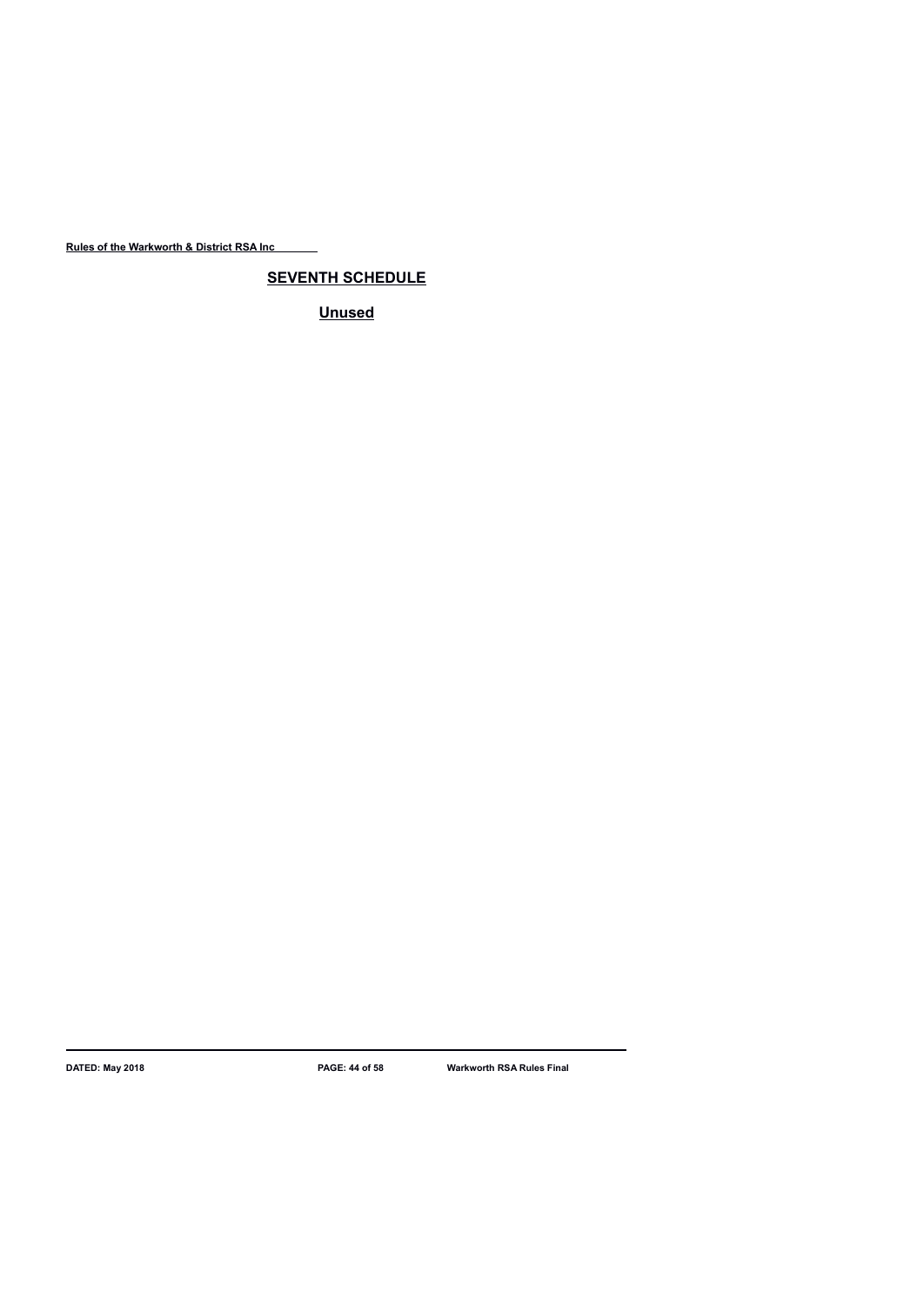# **EIGHTH SCHEDULE**

# **MODEL TRUST DEED FOR RETURNED AND SERVICES' ASSOCIATION**

(Reference DEC Minutes 5.12.78: Item 50)

THIS TRUST DEED made the day of 20 BETWEEN THE WARKWORTH AND DISTRICTS RETURNED AND SERVICES' ASSOCIATION INCORPORATED a duly Incorporated Society having its registered office at (hereinafter referred to as "the founder") of the one part AND (names of trustees)

| <b>AND</b>  | of |           |
|-------------|----|-----------|
| <b>ALSO</b> | of | President |

AND Treasurer and the holders for the time being of the aforesaid offices of President and Treasurer of the founder and the Trustees for the time being hereof thereinafter together with their and each of their successors hereinafter referred to as "the Trustees") of the other part WHEREAS the parties hereto deem it desirable to establish a special trust fund for charitable purposes

AND WHEREAS the founder has paid to the Trustees the sum of as an initial capital sum for the purposes of the trust NOW THIS DEED WITNESSETH AS FOLLOWS:-

### **1. INTERPRETATION**

- **(a)** The term "trust fund" shall include the said capital sum and other the real and personal property from time to time belonging to or vested in or under the control or management of the Trustee or which shall be vested in them and including the capital and the income thereof and sums of money and property from time to time paid or transferred or donated to the Trustees for the purposes hereof either by the founder or by an RSA Club Inc or by any person or persons or Corporation or Body or Society whether incorporated or unincorporated or by any Company or other donor.
- **(b)** The terms "Returned Serviceman" and "Ex-Serviceman" however used herein shall have the same meaning as is set forth in respect of those terms in the Rules of the Royal New Zealand Returned And Services' Association (Incorporated).
- **(c)** The singular shall include the plural.
- **(d)** The trust hereby created may be called and referred to as "The .................................................. RSA Trust Fund".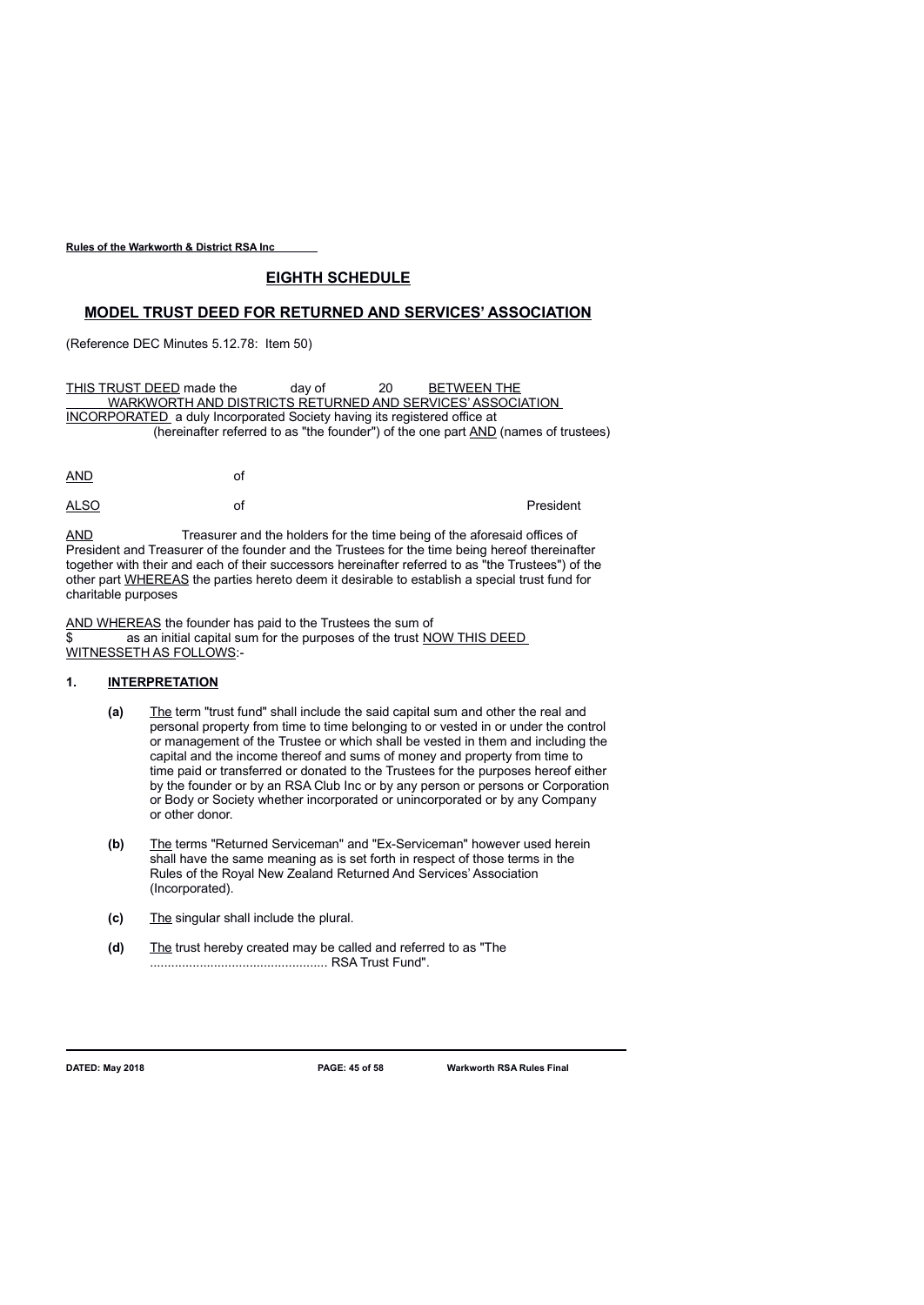### **2. THE PURPOSES OF THE TRUST FUND WHICH SHALL BE LIMITED TO NEW ZEALAND SHALL BE AS FOLLOWS:-**

- **(a)** To assist indigent, aged, sick, disabled or infirm Returned Servicemen and Ex-Servicemen and their wives and dependants.
- **(b)** To assist indigent, aged, sick or infirm widows of Returned Servicemen and Ex-Servicemen.
- **(c)** To assist aged or infirm or disabled indigent persons.
- **(d)** To assist any public charity or any organisation dispensing charity or relieving or caring for the aged or sick or infirm.
- **(e)** To contribute to any medical research fund or to any school fund or to the education of any person or persons.
- **(f)** For other charitable purposes as defined in Part IV of the Charitable Trusts Act 1957 and Section 61 (a) thereof or in any Act passed in substitution for the said Act.
- **(g)** The purposes of the Trust Fund shall in all cases be limited to within New Zealand

# **3. CAPITAL AND INCOME**

The Trustees may pay or apply the whole or any part of the trust fund including both the capital and the income thereof in towards all or any of the purposes herein expressed as they may in their absolute discretion decide or they may accumulate any income until the same can in their opinion be usefully applied for all or any of such objects.

## **4. SPECIAL TRUSTS**

When property real or personal is accepted by the Trustees upon special trusts declared by the donor thereof all the powers and provisions of these presents shall be deemed to be incorporated in the instrument declaring such special trusts except in so far as the same shall be expressly excluded or modified by or be inconsistent with such special trusts.

- **5. The Trustees** may invest the trust fund or any part thereof (with full power to the Trustees from time to time to vary such investments and to substitute and replace the same with others of a different or like nature) in manner following that is to say:-
	- **(a)** Upon such investments as may from time to time be permitted to Trustees by the law for the time being in force in New Zealand relating to the investment of trust funds and in contributory mortgages.
	- **(b)** In the purchase of freehold or leasehold property or personal property of all descriptions in New Zealand.
	- **(c)** In or towards the erection or acquisition of flats or other buildings or the construction or additions or modifications of or to buildings.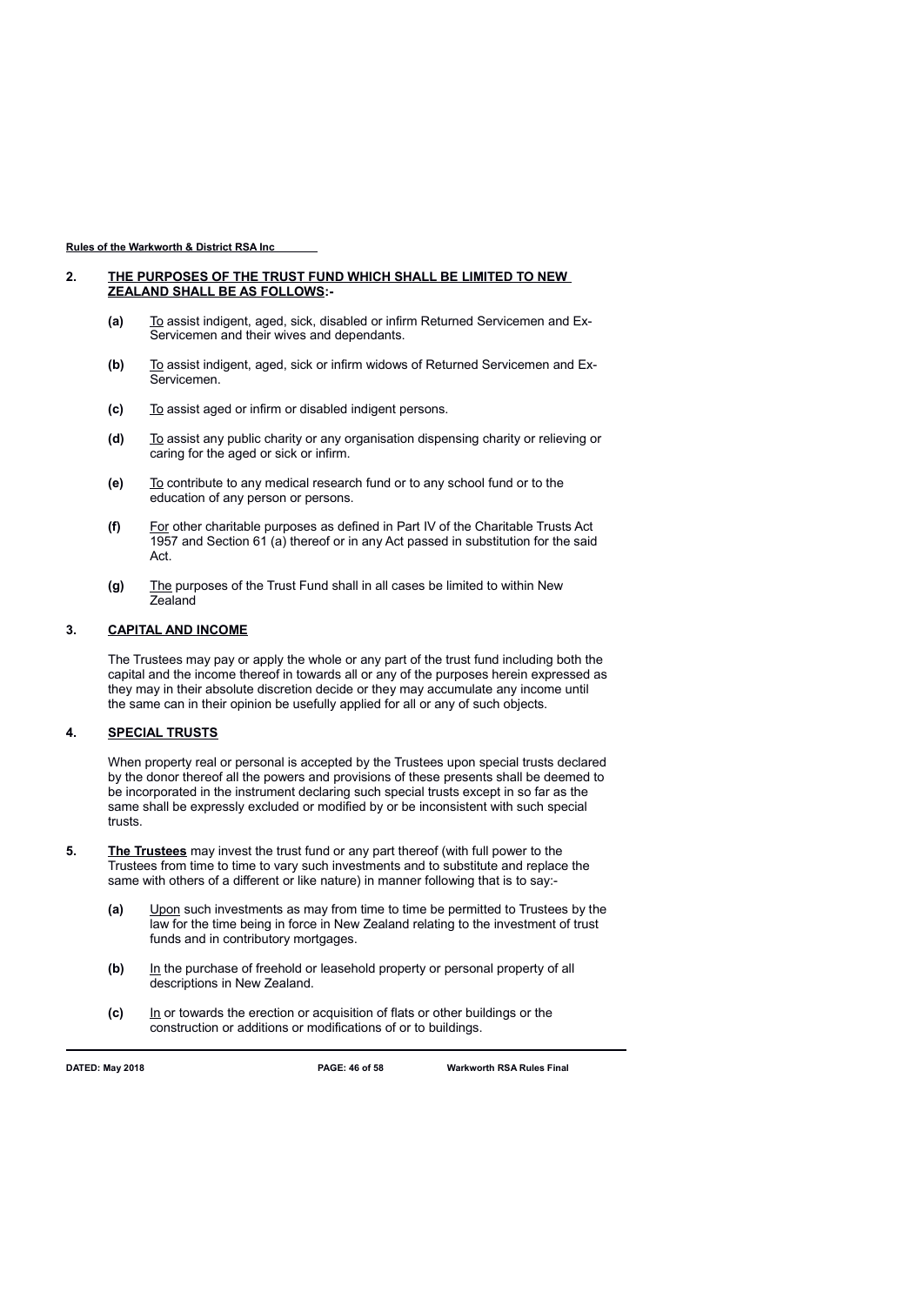- **(d)** In shares or debentures in any company or companies public or private or on deposit with or through any person firm or company or companies or bank.
- **6. The Trustees** shall have full power at their absolute discretion to sell any part or parts of the assets for the time being comprising the trust fund and to invest the proceeds of such sale or any accumulated income in such investments as are hereinbefore authorised and in such manner as they may from time to time determine without being responsible for any loss resulting from such investment.

### **7. POWERS OF TRUSTEES**

The Trustees shall (subject to the provisions hereof herein-before contained) have the following general powers that is to say:-

- **(a)** To sell, exchange, partition, invest, mortgage or otherwise dispose of or deal with any real or personal property or any interest therein as fully and effectively as if they were the absolute owners thereof.
- **(b)** To borrow money on the security of any property real or personal or any part thereof or without security upon such terms or conditions as to the Trustees shall deem proper.
- **(c)** To pay all expenses and outgoings incurred in relation to the trusts from time to  $\overline{t}$  time reposed in them.
- **(d)** To let any property for such term or terms at such rent and subject to such conditions as to the Trustees shall appear desirable.
- **(e)** To accept surrenders of leases upon such terms and subject to such conditions as to the Trustees shall appear desirable.
- **(f)** To appoint or remove or suspend and to pay or remunerate officers, clerks or servants for services rendered by them as the Trustees may from time to time deem appropriate and to determine the duties and powers and fix the salaries or remuneration of any such persons.
- **(g)** To repair and maintain or otherwise improve and to insure against loss or damage by fire or otherwise real or personal property held by the Trustees including power to insure for replacement and to discharge out of income or capital all outgoings properly payable in respect of such property without prejudice to the right of the Trustees to make it a condition of letting any person into the possession of any of the property (whether as tenant at will or otherwise) that such person shall pay and discharge all or any part of such outgoings.
- **(h)** To seek incorporation in accordance with the provisions of the Charitable Trusts Act 1957.
- **(i)** To do all such other lawful acts and things as are incidental to or conducive to the attainment of the general purposes of the trusts hereby created.
- **(j)** No benefit or advantage, whether or not convertible into money or any income of any kind shall be afforded to, or received, gained, achieved or derived by any of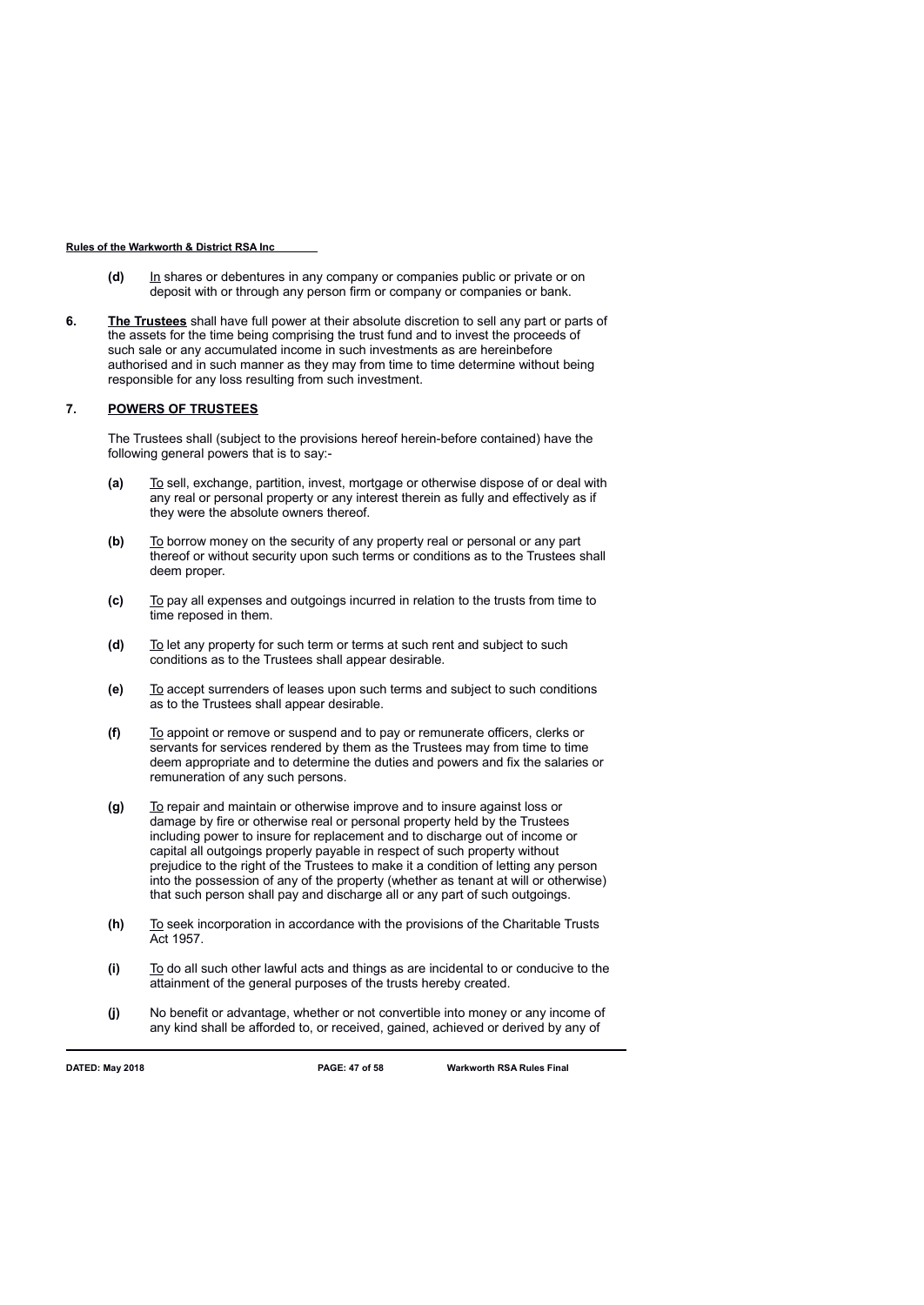the persons as provided for by the Income Tax Act 1994, or therefore, where that person is able, by virtue of that capacity as such person specified therein, in any way (whether directly or indirectly) to determine, or to materially influence in any way the determination of, the nature or the amount of that benefit or advantage or that income or the circumstances in which it is or is to be so received, gained, achieved, afforded, or derived, except as specifically exempted by that section.

### **8. MEETINGS**

A meeting of the Trustees may be held at such time or place as may from time to time be determined. It shall not be necessary for the Trustees to act unanimously, and all power and discretions vested in them may accordingly be exercised by a majority of the Trustees present and voting at any meeting, provided however that at least three Trustees present and voting at any meeting shall be necessary to form a quorum. It shall not be necessary to hold a formal meeting of Trustees, and any resolution in writing signed by all the Trustees shall be effectual to record their decision.

## **9. MINUTES**

Minutes of the proceedings of all meetings of the Trustees shall be recorded in a book to be kept for that purpose by the Secretary be signed by the Chairman of the meeting or of the meeting at which the minutes are read and confirmed and every such minute purporting to be so signed shall be prima facie evidence of the facts therein stated.

## **10. ACCOUNTS**

The Trustees shall keep an account or accounts at such bank or banks (including a savings bank or banks) as they shall from time to time determine and cheques and withdrawals and authorities shall be drawn signed or endorsed as the case may be by such person or persons (including in all instances at least one Trustee) as the Trustees shall from time to time in writing direct.

### **11. AUDIT**

The Trustees shall cause true accounts to be kept in such manner as they think fit of all their receipts, credits, payments and liabilities and all other matters necessary for showing the true state and condition of the trust and such accounts shall be audited at least once in each year by an accountant appointed in that behalf by the Trustees

### **12. REVOCATION OR ADDITION**

It shall be lawful for the Trustees by unanimous resolution to revoke or vary or add to any of the provisions of these presents so long as such revocation or addition is not inconsistent with the general scope of these presents and does not detract from the charitable nature of the organisation.

## **13. SECRETARY**

The Trustees may from time to time appoint a Secretary for such term as the Trustees consider appropriate and may pay to such Secretary such sum by way of remuneration or reimbursement for expenses incurred as they deem fit.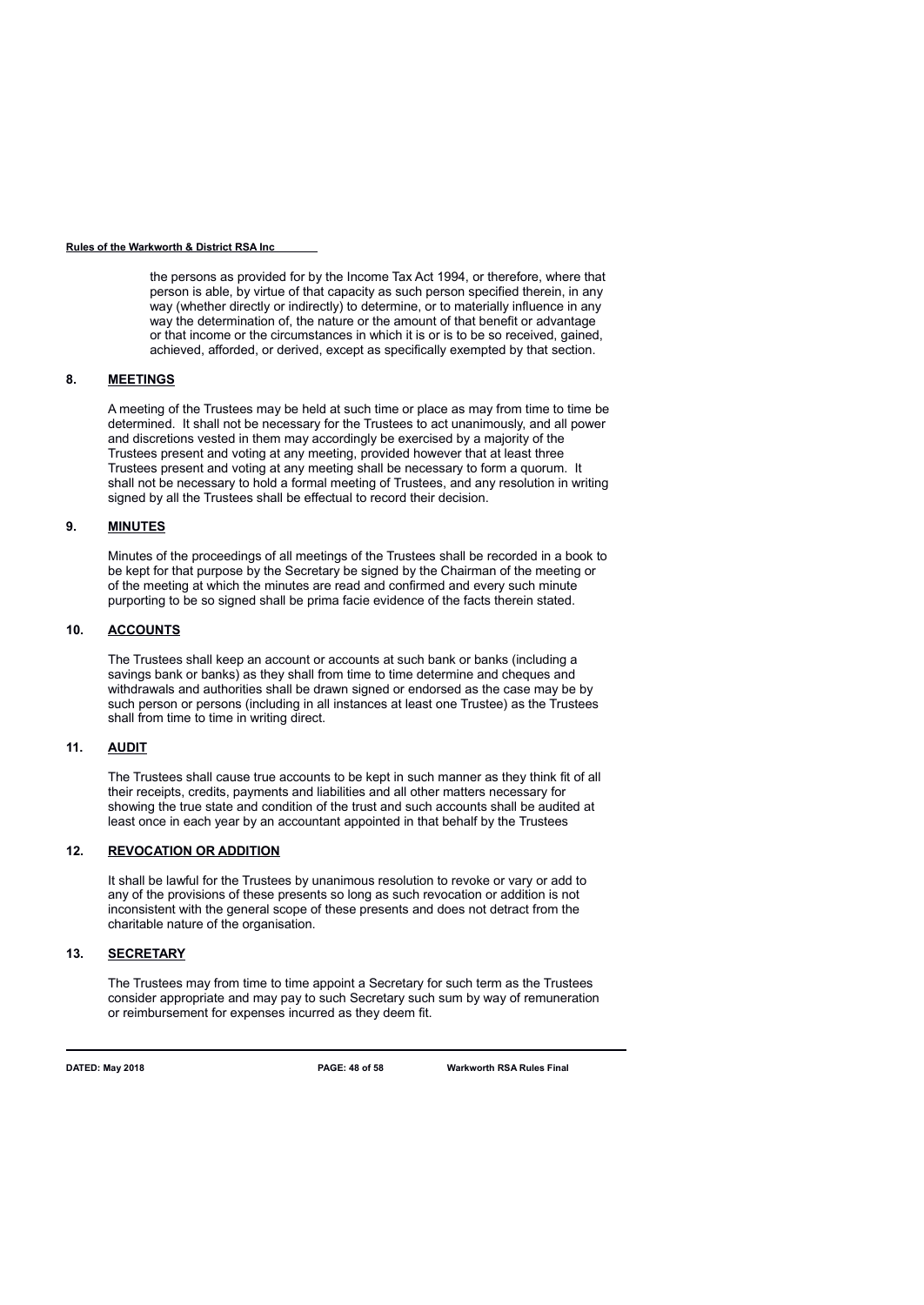### **14. It is hereby declared as follows:-**

- **(a)** That assistance may be granted hereunder by the Trustees from time to time by way of grant of money or gift of goods or chattels or other assets.
- **(b)** That the Trustees may from time to time assist any person or institution or society by way of a loan of money secured or unsecured upon such terms as the Trustees shall decide.
- **(c)** That the Trustees may in special circumstances contribute to the funeral expenses of any indigent Returned Serviceman or Ex-serviceman.

### **15. TRUSTEES**

- **(a)** Each of the Trustees hereof being the President or Treasurer of the founder shall cease to be a Trustee upon ceasing to hold such office of President or Treasurer as the case may be.
- **(b)** The other Trustees shall hold office at the pleasure of the Executive for the time being of the founder and such Executive shall have the power to remove a Trustee and another to appoint.
- **(c)** Except as otherwise herein provided the powers of appointing a new Trustee or Trustees shall be exercisable by the Executive for the time being of the founder.
- **(d)** The total number of Trustees shall not at any time exceed ...............
- **16.** In the event of this Trust being wound up then the balance of the Trust Fund shall be given or transferred to one or more institutions or societies having charitable objects similar to those of this trust as shall be determined by a majority of the members of the founder present in person at the general meeting of the founder, and in default thereof to such one or more institution or institutions or society or societies as a Judge of the High Court of New Zealand shall determine, and such determination shall be final provided that in no circumstances shall any part of the Trust Fund be transferred to the founder or distributed among the members of the founder.

IN WITNESS WHEREOF this Deed has been executed the day and year firstly hereinbefore written.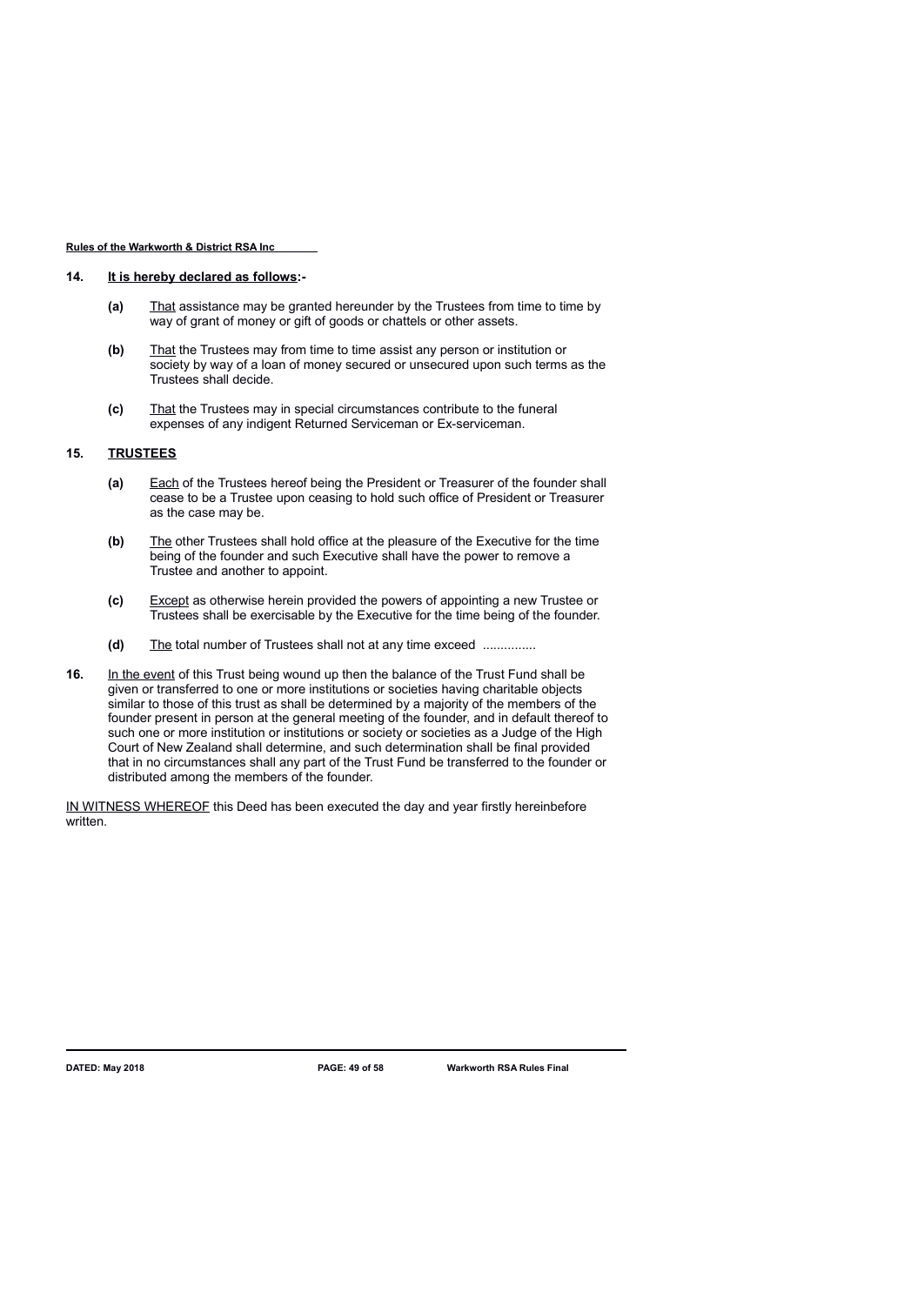# **NINTH SCHEDULE**

# **MODEL POPPY TRUST DEED FOR RETURNED AND SERVICES' ASSOCIATION**

## **[Name] POPPY CHARITABLE TRUST**

**THIS TRUST DEED** made the ………(*day)* of …….(*month) …… (year)*. **PARTIES**

**1** *Name* of *place*, *occupation/incorporation number* ("the settlor")

And

**2** *Name* of *place*, *occupation*, *name* of *place*, *occupation* and *name* of *place*, *occupation Name* of *place*, *occupation*, *name* of *place*, *occupation* and *name* of *place*, *occupation Name* of *place*, *occupation*, *name* of *place*, *occupation* and *name* of *place*, *occupation Name* of *place*, *occupation*, *name* of *place*, *occupation* and *name* of *place*, *occupation Name* of *place*, *occupation*, *name* of *place*, *occupation* and *name* of *place*, *occupation*  hereinafter together called "the initial trustees"

# **BACKGROUND**

- **A** The settlor wishes to establish a charitable trust in New Zealand for the purposes described in clause 2 of this deed.
- **B** The settlor has, concurrently with the execution of this deed, transferred to and vested in the trustees the sum of *one* dollars (\$ *amount*) the receipt of which is acknowledged by the trustees to be held upon and subject to the trusts set forth in this deed.
- **C** It is anticipated that further money, property or other assets may from time to time be added to the trust.

**THIS DEED WITNESSES** that the settlor does hereby irrevocably declare, and the trustees declare and acknowledge, as follows:

# **1 Declaration of Trust**<br>**1.1** The settlor directs, an

- **1.1** The settlor directs, and the trustees acknowledge, that the trustees hold the sum of *one*  dollars (\$ *amount*) the receipt of which is acknowledged by the trustees and all further money, property or other assets that may be from time to time added to the trust ("the trust fund") on the trusts and with the powers expressed or implied in this deed and that the trust be known as the [*Name***]** Poppy Trust ("the Trust").
- **1.2** The trustees shall seek incorporation under the provisions of the Charitable Trust Act 1957.
- **1.3** It is declared that in the construction of this deed the plural number includes the singular and vice versa and the section headings appear as a matter of convenience but not as an aid to interpretation.

# **2. Objects of the Trust**

**2.1** The principal objects of the Trust are to receive moneys, donations, gifts from any source provided in connection with the poppy designated by the National Council of the Royal New Zealand Returned And Services' Association Inc or its successor ("RNZRSA") as the RSA Poppy, and add it to the trust fund.

**DATED: May 2018 PAGE: 50 of 58 Warkworth RSA Rules Final**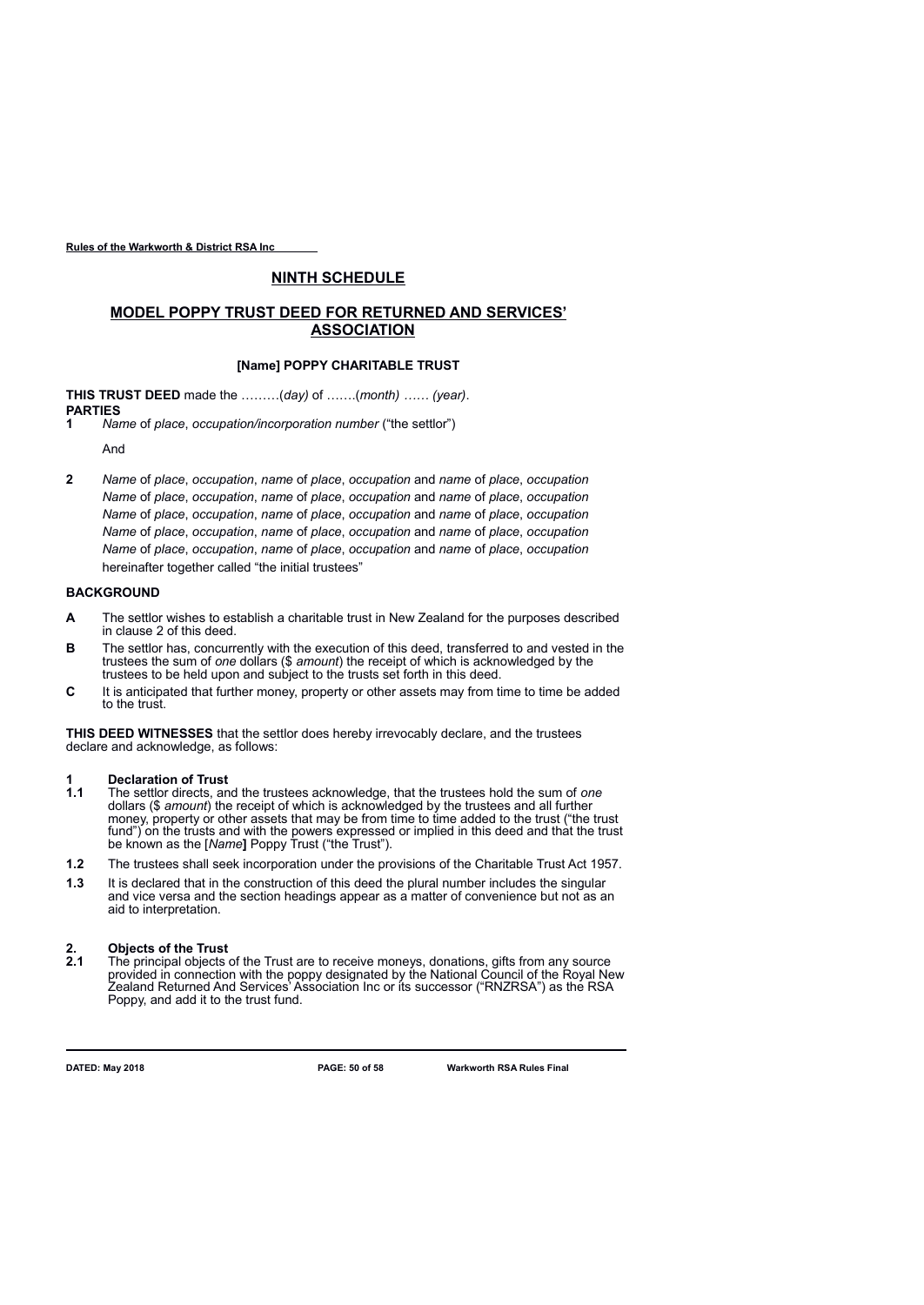- **2.2** The trustees shall apply the trust funds exclusively for charitable purposes within New Zealand as set out below:
	- a) for the welfare of returned and service people and their dependants whether members of a Returned And Services' Association or not;
	- b) in the event the RNZRSA determines that funds raised in connection with the RSA Poppy can be used for the needs or welfare of returned and services personnel, their dependants, the relief of poverty, the advancement of education or religion, or such other charitable purposes within New Zealand as are recognised by the laws of New Zealand, then for such purposes;

and it is declared that the provisions and effect of this clause shall not be altered negative or otherwise modified on a basis which would result in the Trust ceasing to be for charitable purposes within New Zealand.

### **2.3 Application**

Any income, benefit or advantage received or earned by the Trust shall be applied to the charitable purposes of the trust.

### **3 Appointment and Removal of Trustees**

**3.1** The administration of the Trust shall be under the control of the initial trustees, or such other persons as shall be appointed to act as trustees.

- **3.2** The power to appoint and remove trustees shall be held:
	- **a)** first by the Board of the [name of the RSA and incorporation number] ("RSA") and no trustee so appointed *and while acting as a trustee* shall be considered in the employ of or otherwise have any obligation to the RSA other than to perform the trusts, duties and obligations set out in or arising from this Deed; and
	- **b)** secondly in the event a receiver, liquidator, administrator, statutory manager is appointed in respect of the RSA, the RSA is liquidated or otherwise ceases to have a validly constituted Board, then by the RNZRSA and no trustee so appointed *and while acting as a trustee* shall be considered in the employ of or otherwise have any obligation to the RNZRSA other than to perform the trusts, duties and obligations set out in or arising from this Deed.
- **3.3** The maximum number of trustees shall be five and the minimum shall be three of which at any given time two shall be independent of the RSA, with the intention that one will have a legal and the other an accounting qualification. In the event that the RSA is unable to appoint two independent trustees with the said qualifications, RNZRSA shall have the power to appoint two such independent trustees who shall hold office until such time as the RSA can appoint two independent trustees with the appropriate qualifications. At that time the RSA shall notify RNZRSA and the trustees of the nominees, who shall replace the trustees appointed by RNZRSA at the earliest practical opportunity.
- **3.4** The trustees shall have a term of office of two years at which time they shall retire provided that a trustee who has so retired shall be deemed to have continued in office until either reappointed or replaced. A retiring trustee can be reappointed. There shall be no limitation on the number of terms a trustee can serve or any prohibition on a trustee serving consecutive terms.
- **3.5** Any trustee shall be entitled to resign by giving three months' notice in writing.
- **3.6** A trustee shall cease to be a trustee upon:
	- **a)** expiry of the notice of resignation;
		- **b)** death;
		- **c)** notification to the RSA of long term incapacity

**DATED: May 2018 PAGE: 51 of 58 Warkworth RSA Rules Final**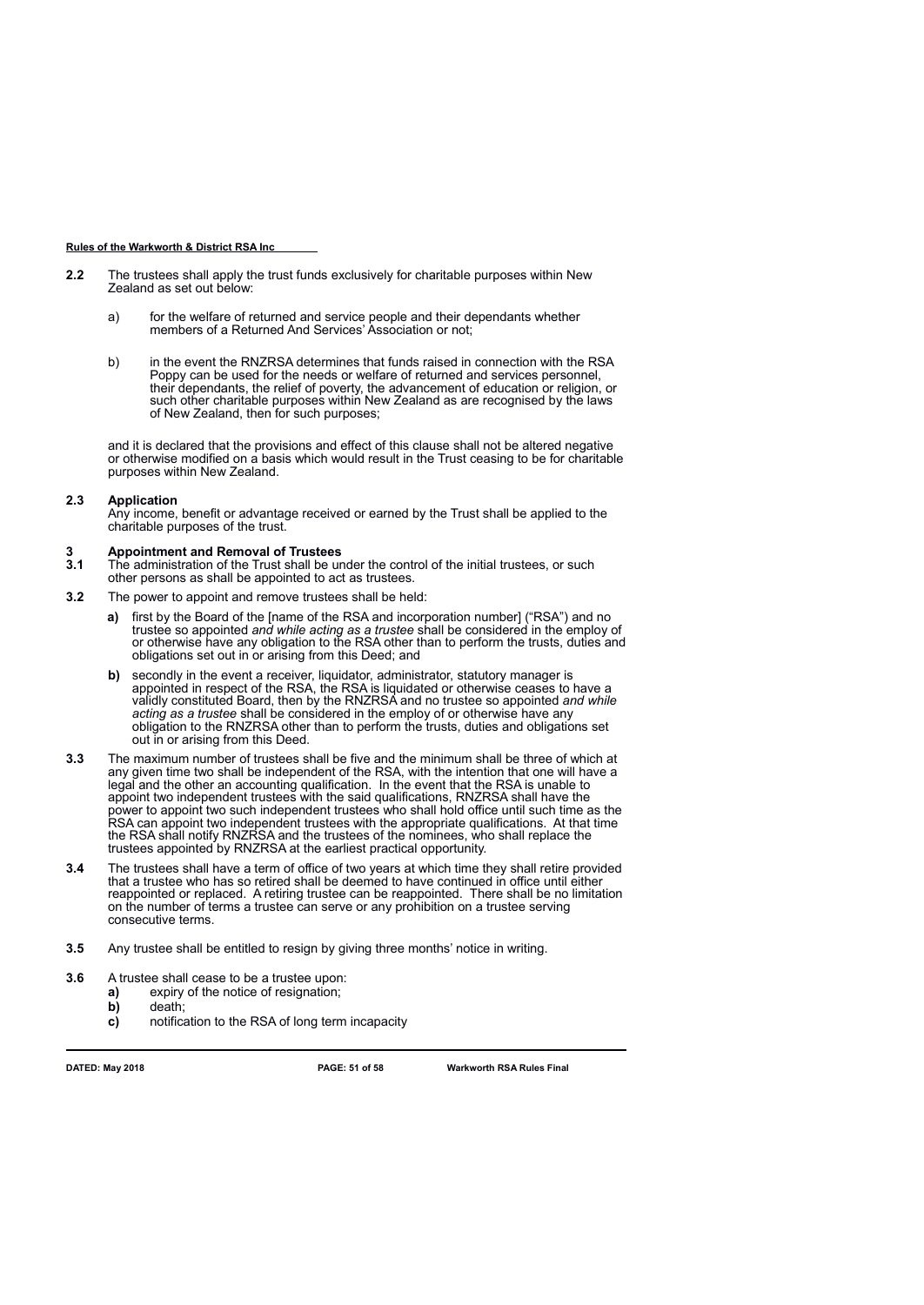- **d)** notification to the RSA of mental illness;
- **e)** conviction of an indictable offence or an offence involving dishonesty;
- **f)** bankruptcy, voluntary administration or determination of insolvency;
- **g)** upon notification jointly from the RSA and the RNZRSA that the trustee has not managed the affairs of the Trust in an appropriate manner or is otherwise in breach of trust;
- **h)** failure to attend properly called meetings of trustees on three consecutive occasions;

provided that if the number of trustees shall be reduced below three then those having the power of appointment shall within a period of three months of such notice, appoint a replacement trustee so that notwithstanding any temporary vacancy there shall always be a minimum of three trustees. If the number of trustees after the departing trustee's departure shall not be less than three, then there shall be no obligation to appoint a replacement trustee.

# **4 Proceedings of trustees**

- **4.1** The trustees shall elect a chairperson and shall hold meetings at such times and in such places as they shall decide and the chairperson shall have the right to call a meeting at any time by providing 10 working days written notice to the trustees and providing further that the trustees shall meet at least **[**once**] [**twice**] [***number of times***]** in each year.
- **4.2** The trustees shall appoint a secretary for the Trust and who shall maintain records of all resolutions and proceedings.
- **4.3** The quorum for any meeting of trustees shall be three persons.
- **4.4** All questions before the trustees shall be decided by consensus. However, where a consensus decision cannot be reached on a question, it shall, unless otherwise specified in this deed, be put as a motion to be decided by a majority of votes. If the voting is tied, the motion shall be lost. For the avoidance of doubt, it is confirmed that the chairperson shall not have a casting vote.
- **4.5** A resolution signed by all of the trustees shall be binding and effectual as if passed at a meeting of trustees. A meeting conducted by teleconference shall be valid providing that prior written notice of the business to be transacted at such meeting shall have been provided to all trustees. Notices and resolutions may include written record sent by facsimile transmission or email.
- **4.6** The trustees shall be entitled and empowered to employ and to discharge such managers, servants, solicitors, accountants, investment advisers, agents or other persons as the trustees deem expedient for the purposes of carrying out any of the objects of the Trust, and to pay such fees or other remuneration as the trustees think fit.
- **4.7** Any payment made to any trustee, or to any person associated with any trustee, shall not be any more than such amount as is reasonable and relative to that which would be paid in an arm's length transaction for work carried out in connection with the Trust and no trustee or person associated with any trustee shall participate in, or materially influence, any decision made on behalf of the Trust in respect of the payment to or on behalf of that trustee, or associated person, of any income benefit or advantage whatsoever.
- **4.8** No trustee shall be liable for any loss suffered by the trust fund or by any beneficiary arising from any action or omission as trustees which is not attributable to the dishonesty or wilful commission or omission of any act known to be a breach of trust.
- **4.9** Except in the case of a deliberate breach of trust, the trustees shall be indemnified out of the trust fund against all liabilities which they may incur in the exercise or attempted exercise of the trusts, powers, authorities and discretions vested in them and shall have a lien on and may use moneys forming part of the trust fund in pursuance of this indemnity.

**DATED: May 2018 PAGE: 52 of 58 Warkworth RSA Rules Final**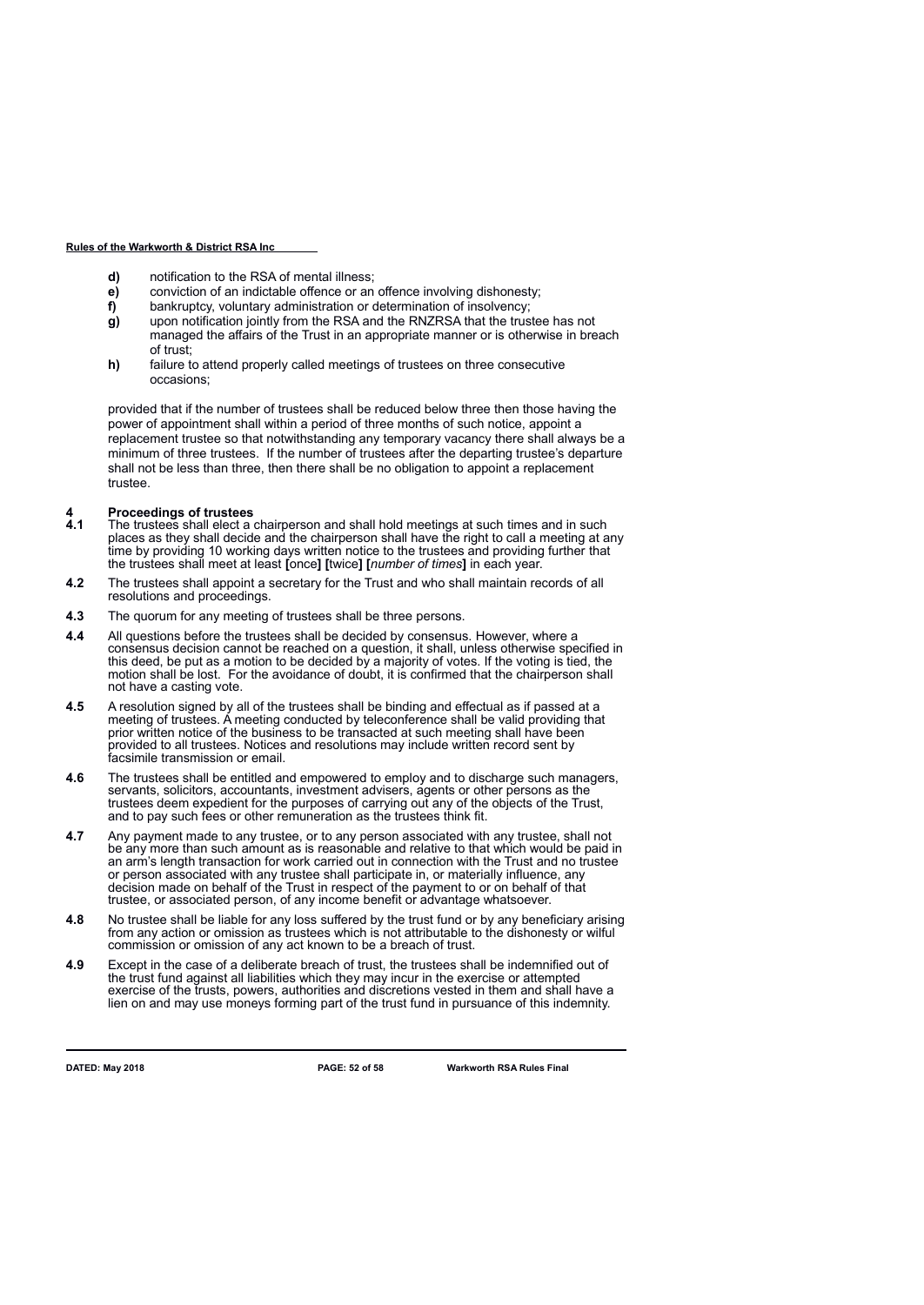- **4.10** This indemnity shall extend to any payments made to any person whom the trustees bona fide believe to be entitled thereto although it may be subsequently found that the person was not in fact so entitled.
- **4.11** No trustee shall be liable for anything done or omitted to be done except in the case of fraud or other wilful misconduct on that trustee's part.

# **5**. **Reports**

- **5.1** The trustees shall keep true and fair accounts of all money received and expended.
- **5.2** The trustees shall, as soon as practicable after the end of every financial year of the Trust cause the accounts of the trust for that financial year to be audited or reviewed by an accountant appointed for that purpose and the audited or reviewed accounts shall be made available to the public upon request.
- **5.3** The trustees shall present to the RSA and RNZRSA a detailed annual report on the activities, investments, grants and distributions of the Trust and which shall include the annual accounts and audit or reviewer's report as the case may be.
- **5.4** In the event the RSA and/or the RNZRSA are not satisfied with the annual report, either or both as the case may be can request additional information from the trustees and the trustees shall immediately provide that information.

# **6 Powers**

### **6.1 General and specific powers**

In addition to the powers implied by the general law of New Zealand or contained in the Trustee Act 1956, the powers which the trustees may exercise in order to carry out the charitable purposes of the Trust are as follows:

- (a) to use the trust fund or any part thereof as the trustees think necessary or proper in payment of the costs and expenses of the Trust, including the employment of professional advisers, agents, officers and staff as appears necessary or expedient; and
- (b) to purchase, take on lease or in exchange or hire or otherwise acquire any land or personal property and any rights or privileges which the trustees think necessary or expedient for the purpose of attaining the objects of the Trust and to sell, exchange, bail or lease, with or without option of purchase, or in any manner dispose of any such property, rights or privileges as aforesaid; and
- (c) to carry on any business; and
- (d) to invest surplus funds in any way permitted by law for the investment of trust funds and upon such terms as the trustees think fit provided that any trustee who is in a profession, employment or business which is or includes acting as a trustee or investing money on behalf of others, then in exercising any power of investment, that trustee or trustees (as the case may be) shall not be required to exercise the skill, care or due diligence that a prudent person engaged in such a profession, employment or business would exercise but rather shall exercise the skill, care or due diligence that a prudent person of business would in managing the affairs of others; and
- (e) to borrow or raise money from time to time, with or without security, and upon such terms as to priority and otherwise as the trustees think fit; and
- (f) resettle any part of the income or capital or specified fund on trust on such terms as they consider appropriate for any purpose consistent with the charitable purposes of the Trust; and
- (g) vary the Trust by providing such additional or supplementary powers as may be considered necessary or desirable for the proper administration thereof, providing, however, that no alteration or variation shall be made to the objects of the Trust or be inconsistent with the charitable nature and purpose of the Trust; and
- (h) to do all things as may from time to time be necessary or desirable to enable the trustees to give effect to and to attain the charitable purposes of the Trust provided that

**DATED: May 2018 PAGE: 53 of 58 Warkworth RSA Rules Final**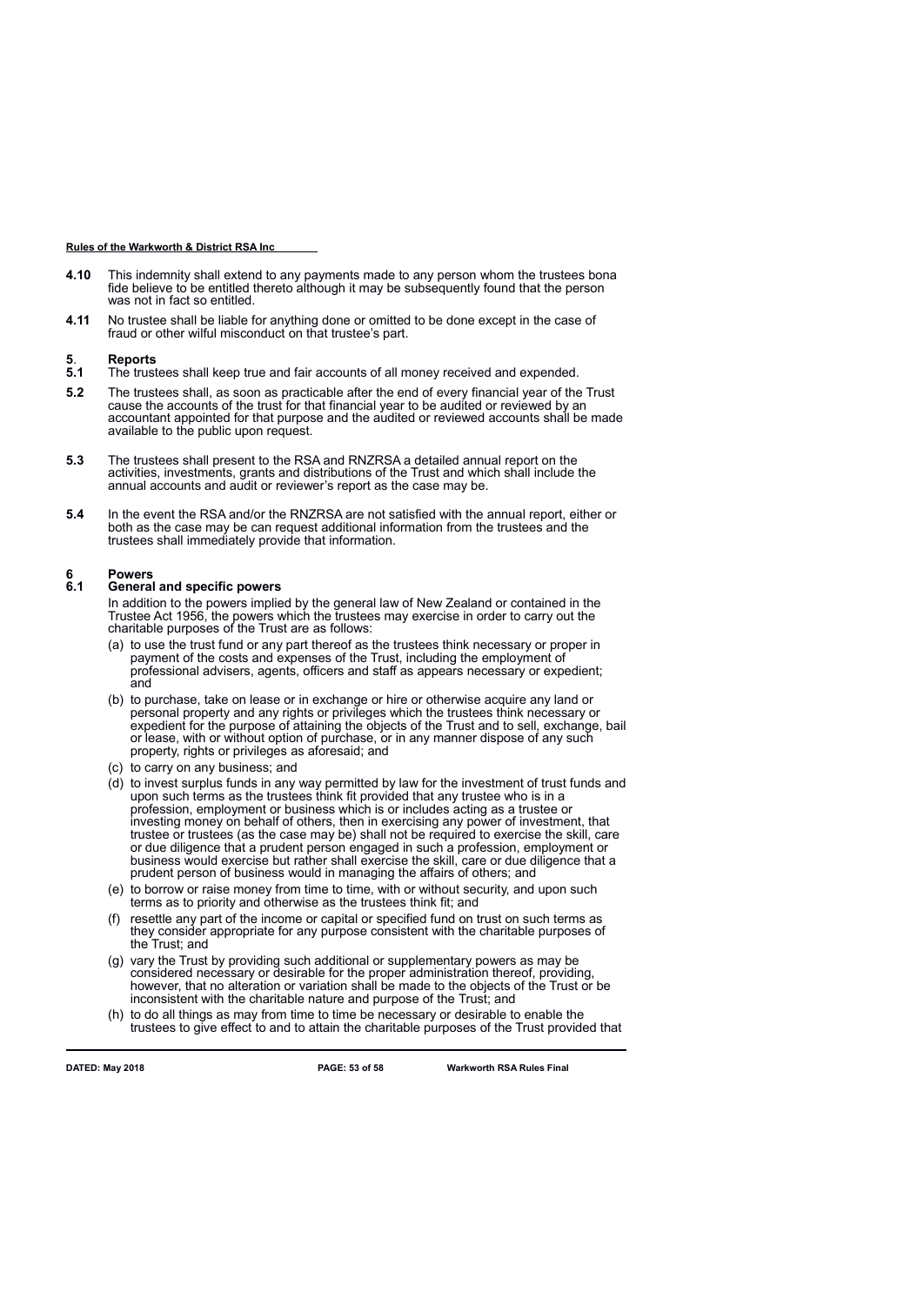no power or reservation, expressed or implied, in this deed shall authorise the trustees to do or suffer any act which does not further the charitable purposes of the Trust and the declaration of charitable purposes in this deed shall, at all times, be paramount so as to exclude any act or omission which is or may be deemed to be not in accordance with such purposes.

### **6.2 Distributions for charitable purposes**

The trustees shall have the overall responsibility for the exercise of discretions to pay or apply the trust fund for charitable purposes.

- **6.3** The trustees shall, at least once in each financial year, establish policies for the allocation of income towards charitable purposes and shall take such steps as the trustees consider expedient to advertise or invite selected individuals and/or organisations to submit formal applications for grants,
- **6.4** The trustees may carry forward unexpended income in any year to a future year or years. The trustees may also set aside, from income, a reserve to continue any established pattern of grants and to meet fluctuations of income in future years and other contingencies. These powers are in addition to any other power or discretion the trustees may have to carry forward income or establish reserves.
- **6.5** The trustees may accumulate an amount not exceeding *twenty percent (20 %)* of the income in any accounting period for a period not exceeding *number, eg, 60* years from the date of this deed. This accumulated income will be added to the capital of the Trust and is to be held on the same trusts to, as far as possible, maintain the real value of the Trust and to provide for growth of income available for charitable purposes. This power is in addition to any other power the trustees may have to accumulate income.
- **6.6** The trustees shall, at least once in each year, conduct a meeting to approve grants to or for charitable purposes and it is declared that any decisions relating to the application of funds shall be unanimous and that the trustees shall not be bound to advise any applicant or organisation seeking a grant of any reason for approval or declining any grant or otherwise any reasons relating to the exercise of any discretions.
- **6.7** The trustees may, at their discretion, as they think fit, apply such terms and conditions or specify any purpose for any grant or any promise or pledge of any future grant from the Trust.
- **6.8** Notwithstanding the foregoing provisions, the trustees may, by written resolution, at any time, approve, promise, pledge, or pay grants to charities or towards charitable purposes out of the income received by or accrued to the Trust, providing, however, that all such grants promises or pledges shall be confirmed by the trustees at the meeting pursuant to clause 6.6.
- **6.9** A receipt issued by a person authorised by the recipient of any grant, forwarded to the trustees, shall be sufficient discharge to the trustees, who shall not be bound to ensure that funds have been applied by the recipient for or towards the purposes of any such grant.

# **7 Conflict of interest**

- **7**.1 An 'interest' under this clause 7 means alleviation of an obligation or a grant or distribution howsoever made from the capital or income of the Trust that will or is likely to benefit a trustee or any person or body, whether corporate or unincorporated, associated with the trustee in any pecuniary way.
- **7.2** In the event a trustee has or may have an interest in a decision of the trustees, the trustee so affected shall notify the other trustees of the possible interest in writing at least 5 working days prior to the decision being made. The trustee so affected shall not be present when the trustees are considering the decision and shall not be entitled to vote on the decision. If the number of remaining trustees so voting is less than three the trustees' decision shall be reported to the RSA and the RNZRSA.

**DATED: May 2018 PAGE: 54 of 58 Warkworth RSA Rules Final**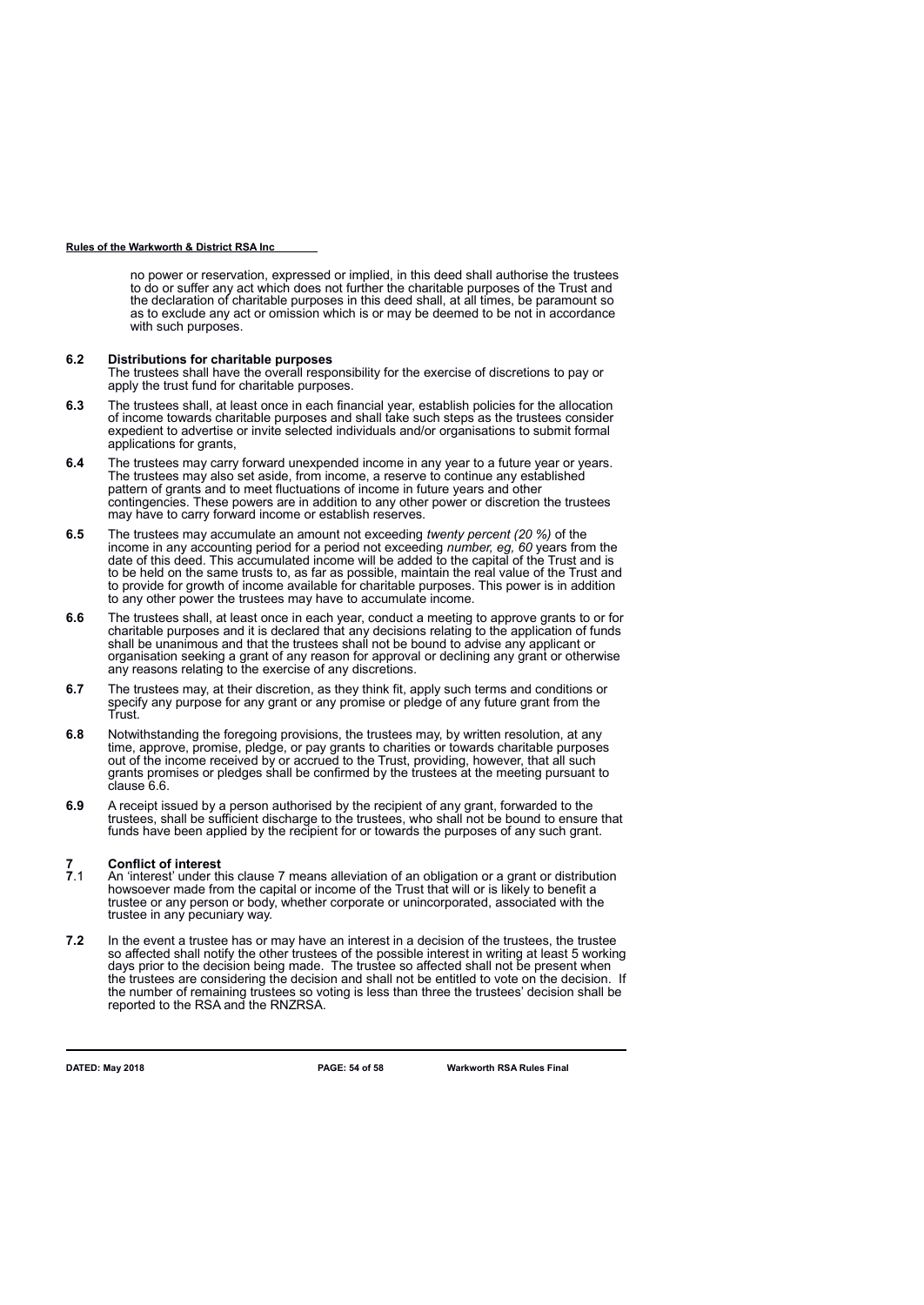- **7.3** If the trustees are officers of the RSA and the decision is one in which the RSA has an interest, the trustees' decision shall be delegated to three persons appointed by RNZRSA.
- **7.4** In the event a decision of the trustees is made without following the process in this clause 7, the decision shall be void and any loss suffered by the Trust shall be repayable by the trustees upon demand made by the trustees.

### **8 Liquidation (dissolution or winding up) of trust**

If, for any reason whatsoever, the Trust created by this deed shall be liquidated, wound up, or shall otherwise shall cease and determine, the trust fund, or any part thereof remaining, shall, after payment of costs of liquidation, winding up and dissolution and payment of any debts of the trust, be given or transferred to trustees for carrying out charitable purposes within New Zealand consistent with those set out in this deed. In default of this provision, then as may be determined by a Judge of the High Court of New Zealand on application by any trustee or trustees of the Trust.

IN WITNESS this deed is duly executed.

| SIGNED by             |  |
|-----------------------|--|
| name of settlor       |  |
| as settlor            |  |
| In the presence of    |  |
| Name, address and     |  |
| occupation of witness |  |
| SIGNED by             |  |
| name of trustees      |  |
| as trustees           |  |
| In the presence of    |  |
| Name, address and     |  |
| occupation of witness |  |
|                       |  |

### **Duties of Trustees**

Trustees of charitable trusts are subject to a wide range of legal duties. These duties are created both by the trust deed which governs the trust and by the general law relating to trusts found in statute and in the common law. These duties continue for any trustee until they resign, although in certain circumstances they can continue even after resignation.

The primary duties of a trustee are to:

- comply with the terms of the trust deed that created the trust;
- act honestly and loyally; and
- act in the best interests of the trust.

Additionally, all trustees have an obligation/duty to:

• know the trust deed, the trust's assets and liabilities;

**DATED: May 2018 PAGE: 55 of 58 Warkworth RSA Rules Final**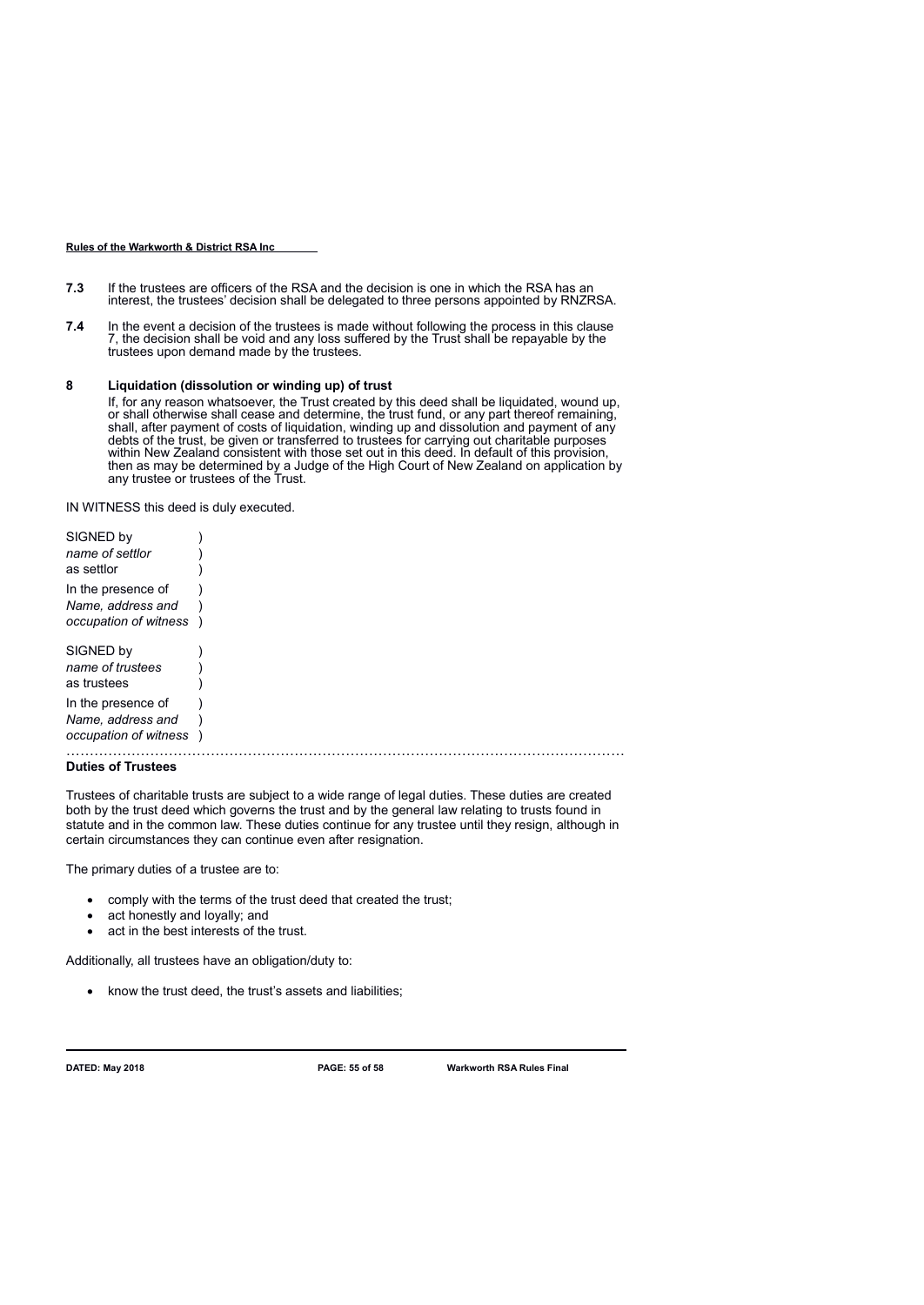- actively advance the charitable purposes of the trust (this means that the trustee must act in a way they believe will advance, and not harm, the trust's charitable purposes)
- ensure that all reporting, financial or otherwise is accurate and not misleading;
- ensure proper accounts are kept;
- exercise care, skill and prudence when carrying out duties as a trustee;
- take reasonable steps to ensure that they have the skills, knowledge and ability required to guide and monitor the management of the trust;
- exercise their powers themselves (trustees will not be able to delegate their duties to third parties unless specifically permitted to do so by the trust deed);
- treat the trust's beneficiaries impartially
- be aware of the legislation that is relevant to their organisation and ensure that legislation is complied with. This relevant legislation is the Charitable Trusts Act 1957, the Trustee Act 1957 and the Charities Act 2005.

Trustees need to be actively involved with the trust – they should not simply rubber-stamp the decisions of the other trustees or accept, without question, the recommendations of professional advisers. Although it will often be prudent to seek the opinion of professionals such as valuers, investment advisers, accountants or lawyers, the trustees will ultimately be responsible for all trust decisions. In addition to these general obligations and duties, trustees also have some specific obligations relating to the investment of trust funds.

### **Investment Obligations**

The trustees of a charitable trust are able to invest trust funds anywhere they choose. However, trustees can face personal liability for investment losses if they fail to invest trust funds prudently.

To act 'prudently' means to 'exercise the care, diligence, and skill that a prudent person of business would exercise in managing the affairs of others' (section 13B of the Trustee Act 1956).

Professional trustees who are in the business of acting as a trustee (accountants, lawyers and others who regularly act in that capacity) are required to exercise a higher degree of care, diligence and skill than other trustees. The Trustee Act 1956 sets out the issues a trustee will need to consider when exercising powers of investment. These issues are:

- the desirability of diversifying trust investments;
- the nature of existing trust investments and other trust property;
- the need to maintain the real value of the capital or income of the trust;
- the risk of capital loss or depreciation;
- the potential for capital appreciation;

**DATED: May 2018 PAGE: 56 of 58 Warkworth RSA Rules Final**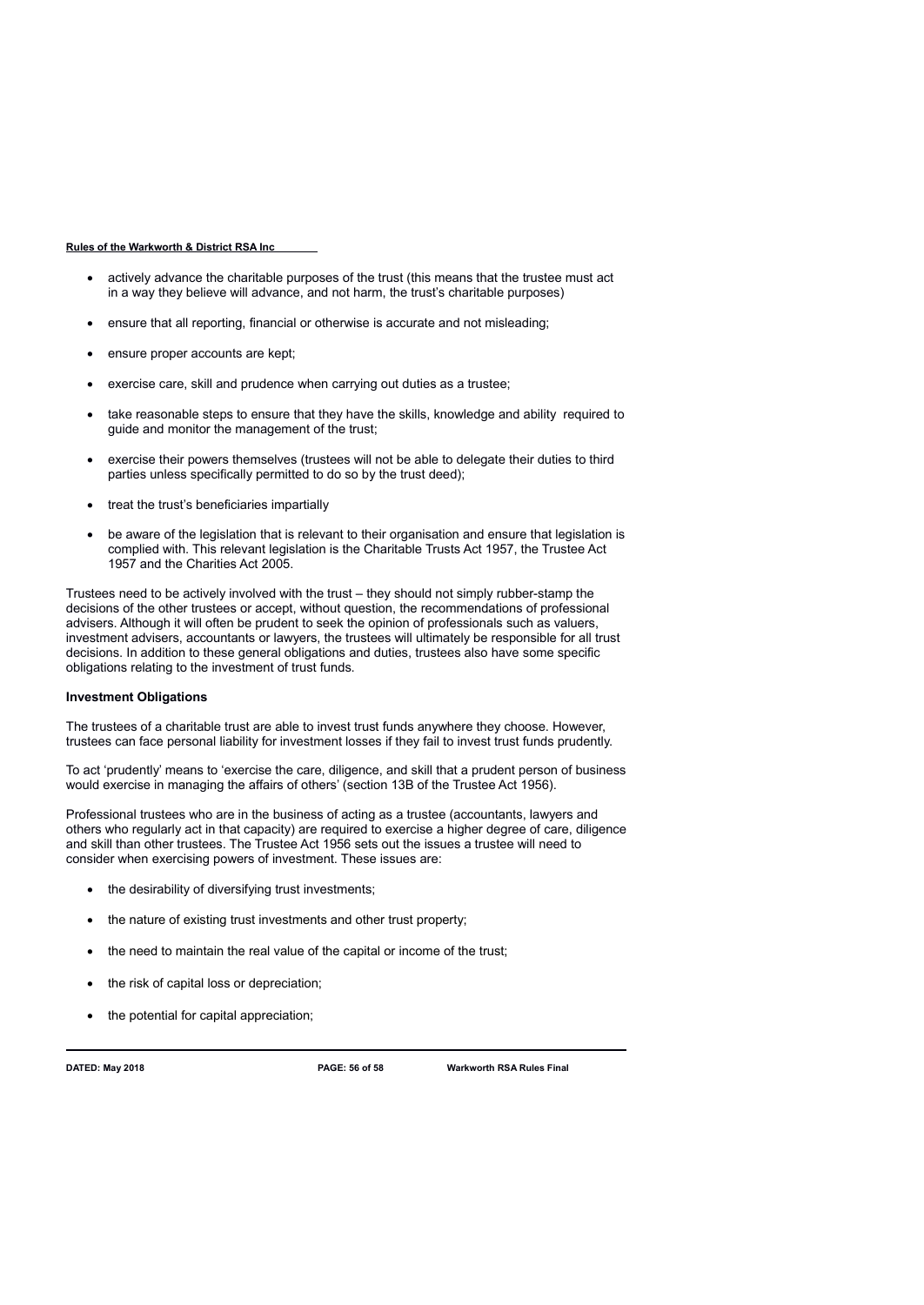- the likely income return;
- the length of the term of the proposed investment;
- the probable duration of the trust;
- the marketability of the proposed investment during, and on the determination of, the term of the proposed investment,
- the aggregate value of the trust estate:
- the effect of the proposed investment in relation to the tax liability of the trust; and
- the likelihood of inflation affecting the value of the proposed investment or other trust property.

The importance of making prudent investment decisions highlights the need for charitable trusts to have strong governance procedures in place.

### **Trust Governance**

The trustees of a charitable trust are responsible for governance of the trust. Governance involves responsibility for:

- human resource issues:
- developing strategy and policy;
- budgeting and planning;
- ensuring that the trust complies with its legal obligations; and
- monitoring and supervising the trust's management.

Trustees need to monitor, review, debate, question and listen to advice from management or external advisers and develop from that information an appropriate strategy to meet the trust's objectives. This includes an obligation for trustees to identify problem areas. The chairperson has a particularly significant role in trust governance.

The chair is responsible for:

- maintaining a positive relationship with the management staff;
- developing the culture and values of the trustees as a whole;
- maintaining the competence of the other trustees; and
- resolving any dysfunction arising amongst the trustees.

Charitable trusts should also have a policy in place to ensure that conflicts do not arise between the duties of any trustee and that trustee's personal interests. Conflict of interest policies should include:

 maintaining a register of the personal interests of trustees which could conflict with the interests of the trust (to help ensure that all such interests are disclosed at all times); and

**DATED: May 2018 PAGE: 57 of 58 Warkworth RSA Rules Final**